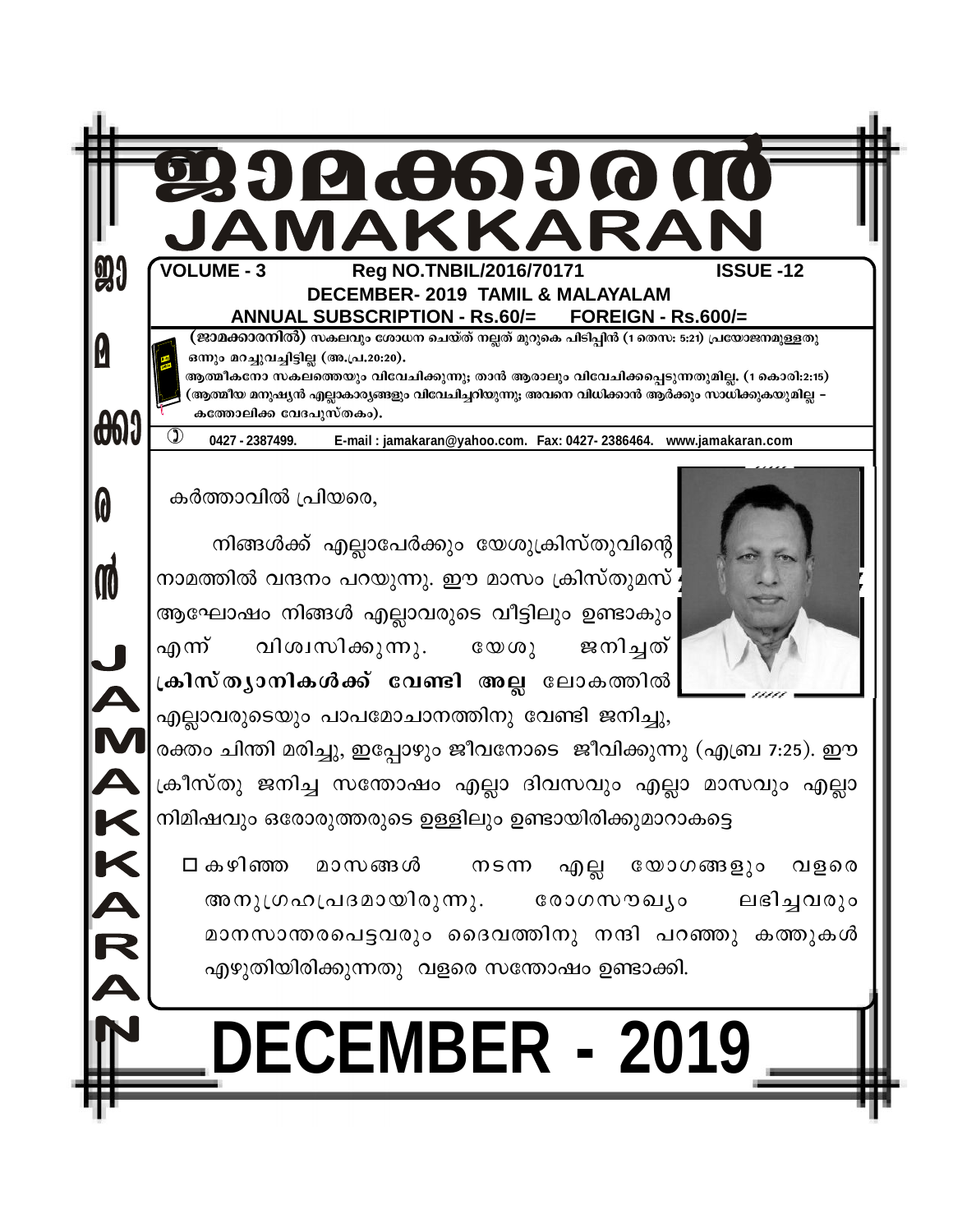#### www.jamakaran.com

December 2019

**കേരളത്തിൽ** പല സ്ഥലങ്ങളിൽ നടന്ന ദൈവവേലയിലും കൂട്ടായ്മ യോഗങ്ങളിലും അച്ചന്മാർ കൂപ്പായം ഇടാതെ തന്നെ സംബന്ധിച്ചതു മനസ്സിനു വിഷമം ഉണ്ടാക്കി. മോഡറേറ്റർ അവർകളെക്കുറിച്ചു വിമർശിച്ചു എഴുതിയതു ഭൂരിപക്ഷം പേർ ശരി, ന്യായം എന്നു മനസ്സിലാക്കിയാലും ജോലി വിഷയത്തിൽ അവർക്കുണ്ടായ ഭയം കാരണം കുപ്പായം ഇടാതെ തന്നെ വന്നു സംബന്ധിച്ചു. മോഡറേറ്റർ അവർകളുടെ നവീന ഉപദേശങ്ങൾ വളരെയധികം പേരുടെ കൈയ്യിൽ എത്തിയിട്ടില്ല ആ വിവരങ്ങൾ അടങ്ങിയ ചിലർ അവർക്ക് ജാമക്കാരൻ അയക്കാൻ വേണ്ടി ആവശ്യപ്പെട്ടുകൊണ്ടിരിക്കുന്നു. രണ്ടു മൂന്നു അച്ചന്മാർ ഇങ്ങനെ എഴുതി: ജാമക്കാരൻ എഴുതിയ വിവരങ്ങളെ മദ്ധ്യ കേരളത്തിൽ ധാരാളം പേർ വായിച്ചറിഞ്ഞു വിഷമിച്ചു. ആ ഉപദേശം പ്രവർത്തിയിൽ വരാത്തതു കൊണ്ടു അതു അവർ അത്ര കാര്യമാക്കിയില്ല. മാത്രമല്ല മോഡറേറ്റർ അവർകൾക്കു പെട്ടന്നുണ്ടായ **പക്ഷാഘാതം** (Stroke) കാരണാമായി ധാരാളം പേർക്ക് അദ്ദേഹത്തോടു സഹതാപം ഉണ്ടായി. അദ്ദേഹത്തിന്റെ നവീന ഉപദേശങ്ങൾ മുഖാന്തരമുള്ള വെറുപ്പും

#### സഹതാപം കാരണം മാറിപ്പോയി.

തുടർച്ചയായി ⊡ അനൃഭാഷയെക്കുറിച്ചു പലമാസങ്ങൾ എഴുതിക്കൊണ്ടിരിക്കുന്നതു കൊണ്ടു 24 സയോസിസുകളിൽ, ചില സയോസിസുകളിൽ നടക്കുന്ന അഴിമതിയും പ്രശ്നങ്ങളും, അതിനെക്കുറിച്ചുള്ള വായനക്കാരുടെ ചോദൃങ്ങൾക്ക് മറുപടിയും അയക്കാൻ സാധിക്കാതെ പോയി. ദൈവം നമ്മുടെ സഭകളെ അനുഗ്രഹിക്കുമാറാക്കട്ടെ.

ഡോ. പുഷ്പരാജ്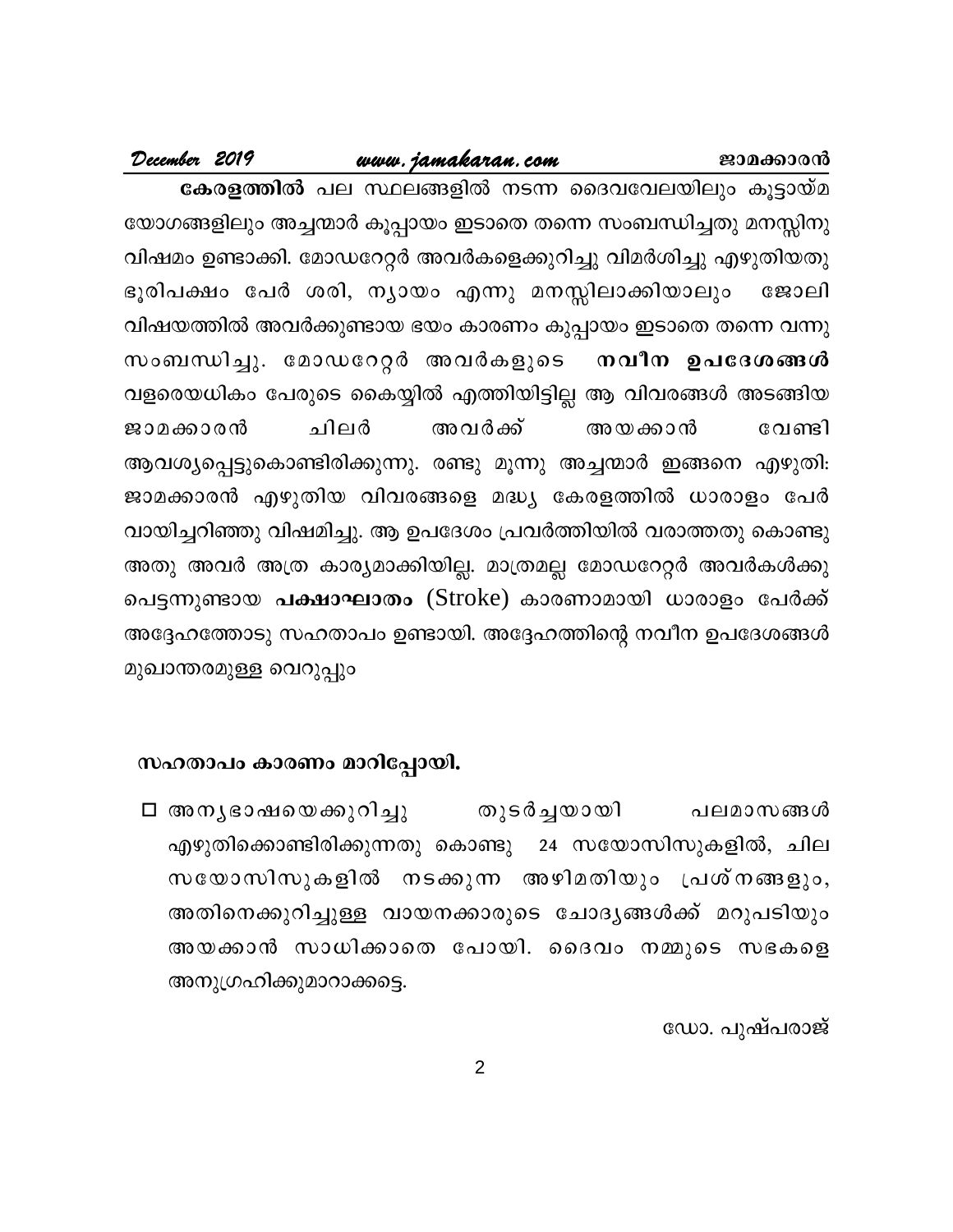# രാമജന്മഭൂമിയും

# സുപ്രീംകോടതി വിധിയും.

സുപ്രീംകോടതി വിധിയെക്കുറിച്ചു, വിധി തെറ്റെന്നു പറയാൻ പാടില്ല . ഞാനും അതിനെക്കുറിച്ചു വിമർശിക്കാൻ ആഗ്രഹിക്കുന്നില്ല. പക്ഷെ നിയമോപദേശകർ ചിലർ പറയുന്നതായിട്ടു പറയപ്പെടുന്ന പ്രധാനവിഷയം എനിക്കും അത് ന്യായമായി തോന്നുന്നു. ആ രാമജന്മഭൂമി പ്രശ്നങ്ങൾക്ക് പ്രധാന കാരണം ആയോധ്യയിൽ **ബാബറിമസ്ജിദ്** തകർക്കപ്പെട്ടതാണ്. അതു തകർക്കാൻ കാരണമായ ഏകദേശം 45 പേരുടെ പേരിലും എഫ്.ഐ.ആർ ഫയൽ ചെയ്ത് കോടതിയിലും കേസ് നടന്നുകൊണ്ടിരുക്കുന്നു. സുപ്രീം **ഇന്ത്യമുഴുവനും** വിധി കോടതി വന്നെത്തി, വരെ പ്രതീക്ഷിച്ചുകൊണ്ടിരിക്കുന്നു. നിലയിൽ றை ആദ്യം ബാബറിമസ്ജിദിനെക്കുറിച്ചുള്ള വിധി വന്നിരുന്നെങ്കിൽ ന്യായമായിരിന്നേനേ, എന്നു പൊതു ജനം പറയുന്നതു കേൾക്കാനിടയായി. **ற**்பு மே ബാബറിമസ്ജിദിനെ ഇടിച്ചവരിൽ ചിലർ മരിച്ചുപോയി. ബാക്കിയുള്ള വരും മരിക്കുന്നതുനു മുമ്പു വിധിവരുന്നതു ജനങ്ങൾക്ക് സുപ്രീം കോടതിയുടെ മേൽ നല്ല വിശ്വാസം ഉണ്ടാക്കും.

ഇതിന്റെ മദ്ധ്യേ രാമജന്മഭൂമി വിധി വളരെ ധിർതിയായി പുറത്തു വന്നതു ഇസ്ലാമ്യരുടെ ഇടയിൽ രണ്ടു വിധമായി വ്യത്യസ്ഥ അഭിപ്രായങ്ങൽ ഉണ്ടാക്കി. എങ്ങനെയോ മിസ്റ്റർ അമിത്ഷാ, മിസ്റ്റർ മോദി അവർകളുടെ ആഗ്രഹങ്ങളും പ്രതീക്ഷകളും നിറവേറി. ഈ സമയം തിരഞ്ഞെടുപ്പു ഫലം വരുന്നതിനുമുമ്പുള്ള രാത്രി ഇല്കഷനിൽ ഭൂരിപക്ഷം ജയം ലഭിച്ചു, എന്നുള്ളതിനു അടയാളമായി വിരുന്നുവച്ചു ആഘോഷിച്ചതു, ഈ ഓർക്കുമ്പോൾ, വിരുന്നുവച്ചു ആഘോഷിച്ചതു, അവസരത്തിൽ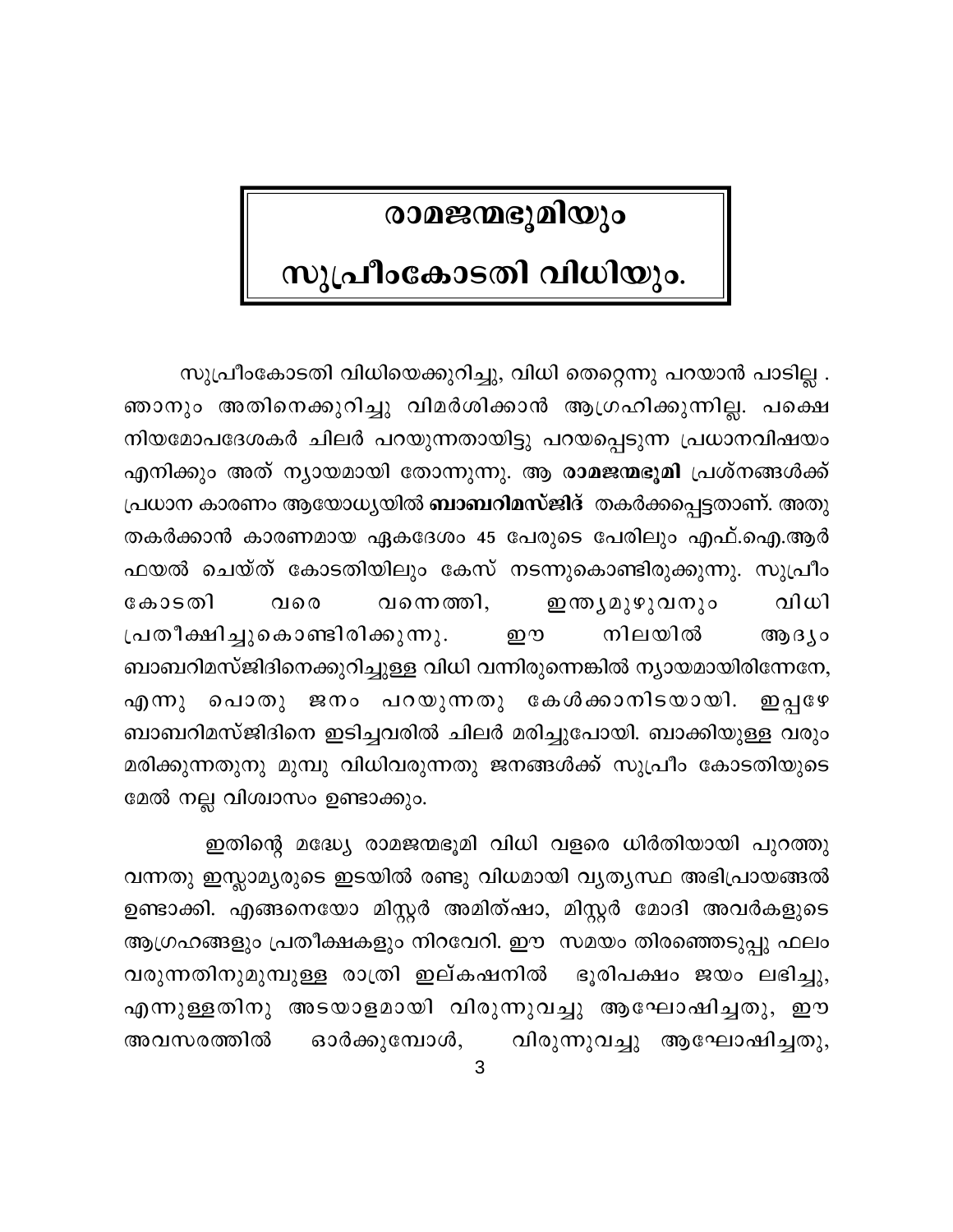|  | December 2019 |                                   | www.jamakaran.com |  | ജാമക്കാരൻ                                                               |
|--|---------------|-----------------------------------|-------------------|--|-------------------------------------------------------------------------|
|  |               |                                   |                   |  | ഈ അവസരത്തിൽ ഓർക്കുമ്പോൾ, ഇന്തൃയുടെ സ്ഥിതി ഭയത്തെ                        |
|  |               |                                   |                   |  | ഉണ്ടാക്കുന്നു. എന്നാലും നമുക്കെല്ലാവർക്കും ഇന്ത്യ ദേശത്തിന്നു വേണ്ടിയും |
|  |               |                                   |                   |  | ഭരിക്കുന്നവർക്കുവേണ്ടിയും പ്രാർത്ഥിക്കാം. പലവിധത്തിലും തോൽവിയും         |
|  |               |                                   |                   |  | നഷ്ടങ്ങളും പരാജയങ്ങളും  അനുഭവിച്ചു കൊണ്ടിരിക്കുന്ന ഇന്തൃൻ               |
|  |               | ജനങ്ങൾക്കു വേണ്ടി പ്രാർത്ഥിക്കാം. |                   |  |                                                                         |

കോടതിയിൽ വിധി എഴുതുന്നവർ എല്ലാപരും മനുഷ്യരാണ്. ഒരു കോടതിയിൽ കുറ്റവാളി എന്നു തെളിയിക്കപ്പെട്ടവർ അടുത്തകോടതിയിൽ നിരപരാധി എന്നു പറഞ്ഞു വിടുവിക്കപ്പെടുന്നു. അതിനെക്കാൾ വലിയ കോടതിയിൽ പോയാൽ, വീണ്ടും അവൻ വധശിക്ഷ വിധിക്കപ്പെടേണ്ടവൻ തന്നെ, എന്നു വിധിവരുന്നു. ഇതെല്ലാം തെളിവുകളുടെ അടിസ്ഥാനത്തിൽ വിധി പറുയുന്ന, ബഹുമാനമുള്ള ജഡ്ജിമാരുടെ മാനുഷീക തീരുമാനത്തിന്റെ അടിസ്ഥാനത്തിൽ, ഈ വൃത്യാസങ്ങൾ സംഭവിക്കുന്നു.ചിലപ്പോൾ, ഇതെല്ലാം ചിന്തിക്കുമ്പോൾ, **ന്യായം എവിടെ** എന്നുള്ള ചോദ്യത്തോടെ മനുഷന്റെ ജീവിതം അവസാനിക്കുന്നു.

# നീതി ഉള്ള ന്യായാധിപതി

ലോകത്തിൽ ഏള കോടതിയിലും ഏതു തരത്തിലുള്ള വിധിയും വന്നാലും, നീതിയുള്ള നൃായാധിപതിയായി ഇനി വരുവാനുള്ള യേശുക്രീസ്തു മൂലമായി ശരിയായിട്ടുള്ള നീതിയെ, ആകാംഷയോടു ജനങ്ങൾ കാത്തിരിക്കുന്നു. സർവ്വചാരാചരങ്ങളേയും ഉണ്ടാക്കിയ യഥാർത്ഥ നീതിയുള്ള ന്യായാധിപതി വിധി നല്കിയാൽ, ശരിയായ ന്യായം കിട്ടും. മാത്രമല്ല തെറ്റായ നല്കിയവർക്കു ശിക്ഷയും കിട്ടും. നൃായാധിപതിയായ വിധി യേശുക്രീസ്തുവിന്റെ വരവിനായി നമുക്കെല്ലാവർക്കും ഒരുങ്ങാം. കർത്താവേ വേഗം വരണമേ.

മാറ നാഥാ,,,...!!!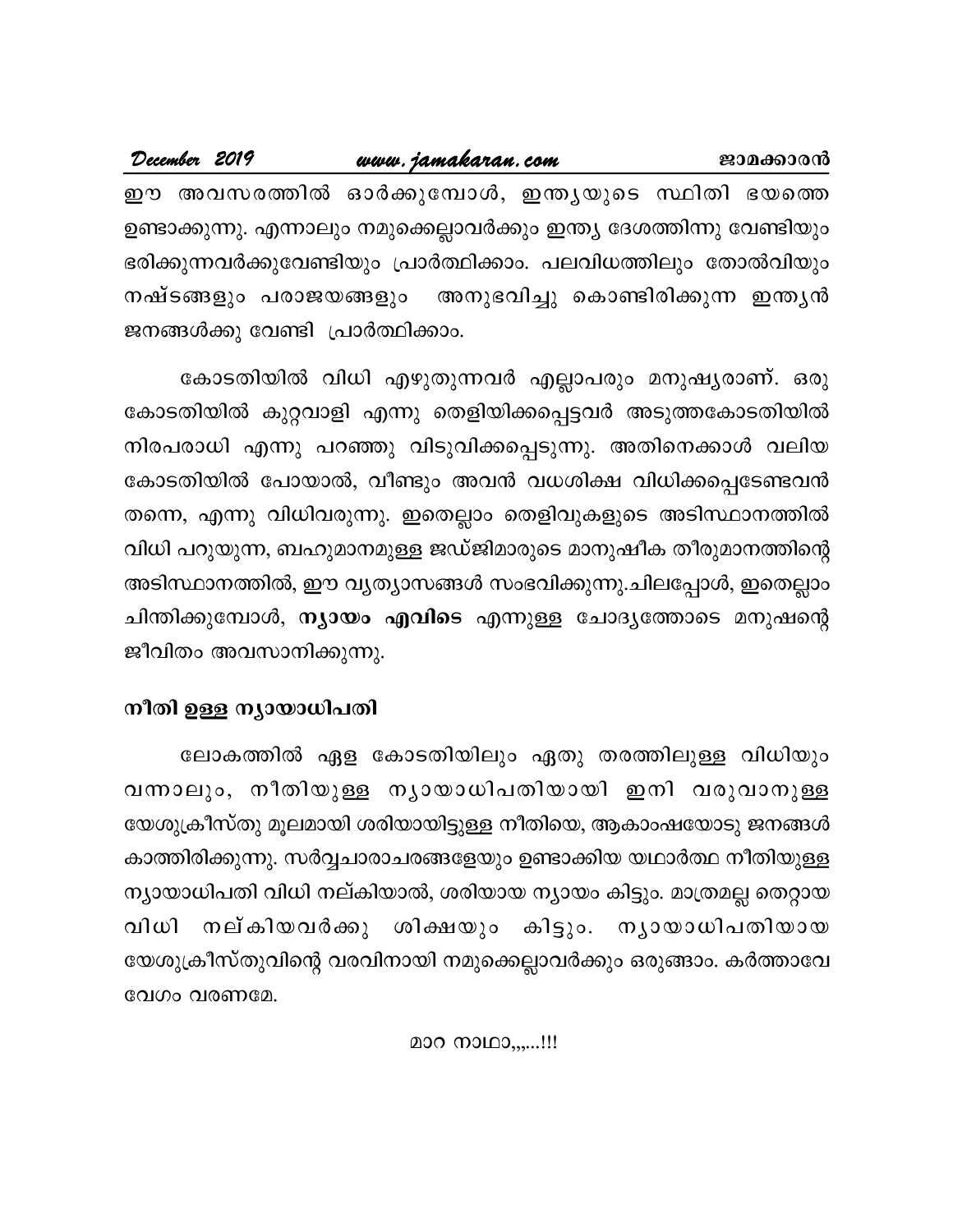ഒരു ജാമക്കാരൻ പ്രസിദ്ധീകരണം  $((\Delta M) \otimes \Delta M)$  : Dr. പുഷ്പരാജ്, സേലം-5) പ്രസാധക കുറിപ്പ്

കഴിഞ്ഞ പ്രാവശ്യം എഴുതിയ രണ്ടു പ്രധാന ഉദാഹരണങ്ങൾ നിങ്ങൾ വായിച്ചിരിക്കും.

ഇപ്പോഴും, ഈ കാലത്തിലും <mark>അന്യഭാഷ ഉണ്ട്</mark> എന്നു ഞാനും സമ്മതിക്കുന്നു. വേദപുസ്കം അങ്ങനെ തന്നെ പറയുന്നു. പക്ഷെ അതു



പ്രസാധകൻ :  $Dr.$  പുഷ്പരാജ് സഭക്കായി കൊടുക്കപ്പെട്ടതല്ല. പുതിയ നിയമ പുസ്തകം നമ്മുടെ കയ്യിൽ ഏല്പിക്കപ്പെട്ടതിനുമുമ്പു സഭയ്ക്കു അന്യഭാഷവരമായി കൊടുക്കപ്പെട്ടു. 1 കൊരി 13:10 എഴുതിയപ്രകാരം പൂർണ്ണമായതു വരുമ്പോഴോ അംശമായതു നീങ്ങിപ്പോകും. അതുകൊണ്ടു ഇപ്പോഴത്തെ സഭയ്ക്കു അന്യഭാഷ കൊടുക്കപ്പെട്ടിട്ടില്ല. പക്ഷെ വൃക്തിപരമായ ആളുകൾക്കു സാഹചര്യം അനുസരിച്ചു അന്യഭാഷവരം മൂലം, പരിശുദ്ധാത്മാവു അന്യഭാഷ സംസാരിക്കുന്നു. ഉദാഹരണമായി, തോമസിനെ അന്യഭാഷാവരം മൂലം കേരളത്തിൽ ഉപയോഗിച്ചതുപോലെ, ആന്ധ്രാസംസ്ഥാനത്തിൽ തെലുങ്ക് ഭാഷമാത്രം അറിയുന്ന ഒരു കുടുംബം, പ്രാർത്ഥന വഴിയായി, വീഥിയിൽ പോകുന്ന ഒറിയാഭാഷ മാത്രമെ സംസാരിക്കുന്ന സ്ത്രീയോട്, പരിശുദ്ധാത്മാവ്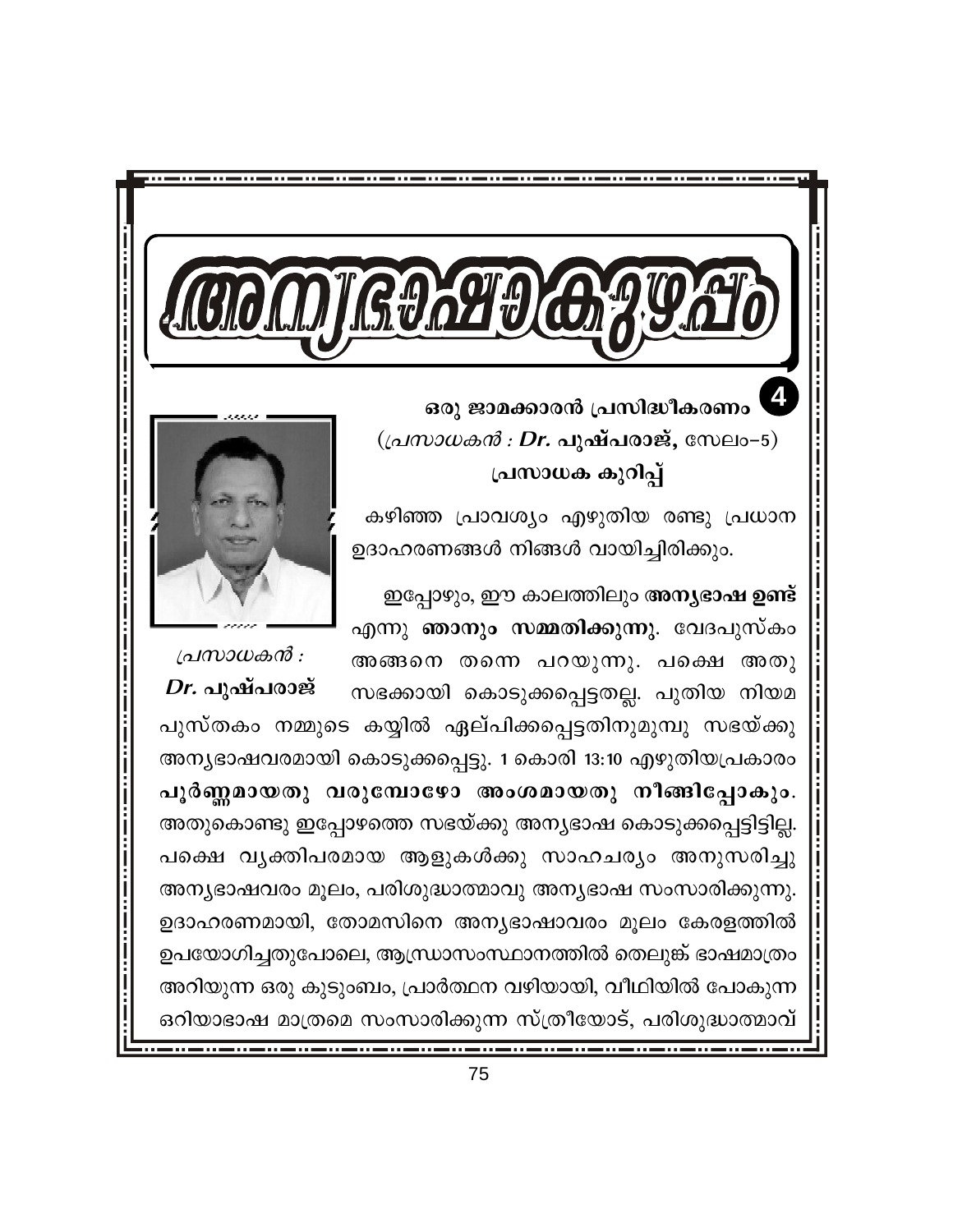#### www.jamakaran.com

December 2019

ഒറിയാ ഭാഷയിൽ സംസാരിച്ചു, അവളെ ആത്മഹത്യയിൽ നിന്നു തടഞ്ഞു, ആ മുഴു കൂടുംബത്തേയും യേശുവിന്റെ മാറ്റിയതുപോലെ. കുടുംബാമായി യേശുക്രിസ്തുവിന്റെ കൃപ എത്ര വലുതാണ്. ദൈവത്തിനു മഹത്വം ഉണ്ടാകട്ടെ.



മുകളിൽ വായിച്ച രണ്ടു അനുഭവങ്ങൾ

മാത്രമല്ല, ഇപ്പോൾ നാം ജീവിക്കുന്ന ഈ കാലത്തിലും അന്യഭാഷവരം ഉണ്ടു എന്നുള്ളതിനു ധാരാളം തെളിവുകൾ ഉണ്ട്. ഞാൻ മുകളിൽ പറഞ്ഞ രണ്ടു ഉദാഹരണങ്ങൾ ശ്രദ്ധിക്കുക. (1. തോമസ്, 2. ഒറിയാ ഭാഷ സംസാരിക്കുന്ന സ്ത്രീ) ഇപ്പോൾ 1 കൊരി 14: 22 ശ്രദ്ധിക്കണം. അന്യഭാഷകൾ വിശ്വാസികൾക്കു അടയാളം അല്ല. അന്യഭാഷകൾ അവിശ്വാസികൾക്കാണ് അടയാളം എന്ന് പൌലൂസ് അപ്പോസ്തലൻ പറയുന്നു. പെന്തെക്കോസ്ത് സഭാ വിശ്വാസികളോടു ഞാൻ ചോദിക്കട്ടെ നിങ്ങൾ എല്ലാ വരും വിശ്വാസികളാണോ? അവിശ്വാസികളാണോ?

1. തോമസ് – കേരള നമ്പൂതിരികളോടു മലയാള ഭാഷയിൽ, കർത്താവു കൊടുത്ത അന്യഭാഷാവാരം വഴിയായി സുവിശേഷം അറിയിച്ചു ഇതിൽ അവിശ്വാസികൾ നമ്പുതിരികൾ ആണ്. അവർ സംസാരിക്കുന്ന മലയാള ഭാഷ അറിയാത്ത തോമസ്, മലയാളത്തിൽ അവരോട് സംസാരിച്ചത് – അവിശ്വാസികൾക്കു അതു അടയാളം.

തെലുങ്കു ഭാഷ സംസാരിക്കുന്ന കുടുംബത്തിൻ മൂലം, ഒറിയ എന്ന  $2.$ അനൃഭാഷയിൽ പരിശുദ്ധാത്മാവു സംസാരിച്ചതു, ഒറിയാഭാഷ സംസാരിക്കുന്ന അവിശ്വാസിയായ ആ സ്ത്രീക്കു അതു അടയാളമാണ്.)

പരിശുദ്ധാത്മാവിനെ ഡോ. പുഷ്പരാജ് അവർകൾ വിശ്വസിക്കുന്നില്ല, വരങ്ങളേയും വിശ്വസിക്കുന്നില്ല, പ്രത്യേകിച്ച് അന്യഭാഷാവരങ്ങൾ ഇല്ലന്നു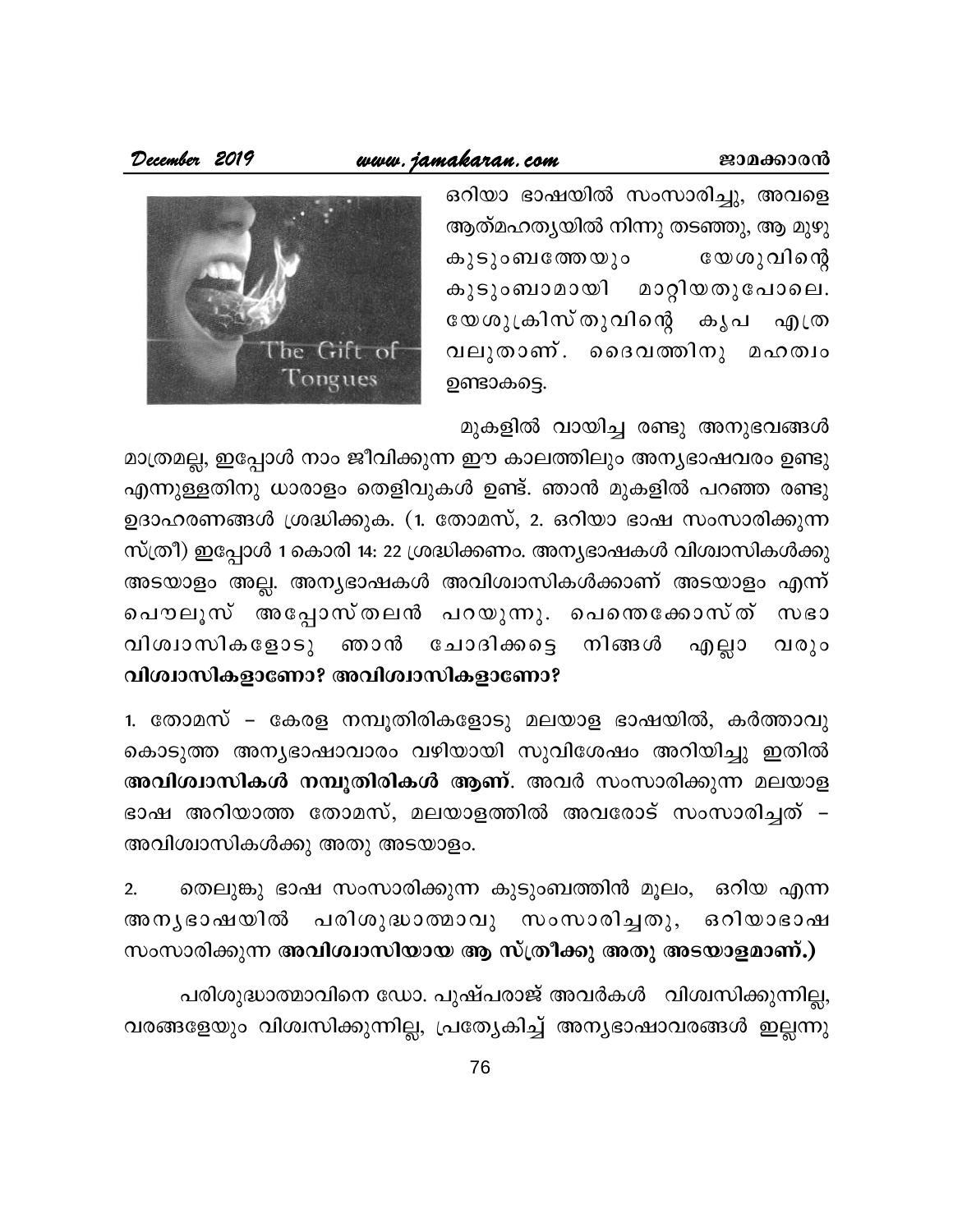December 2019 www.jamakaran.com ജാമക്കാരൻ അദ്ദേഹം വിശ്വസിക്കുന്നു, എന്നെല്ലാം അപവാദം ഇളക്കിവിട്ടു പറയുന്നവർ, ഇപ്പോൾ ഞാനെഴുതിയ ഭാഗത്ത് അന്യഭാഷ വരം ഇപ്പോഴും ഉണ്ട് എന്ന് തെളിവു സഹിതം പറഞ്ഞ ഈ രണ്ടു ഉദാഹരണങ്ങളെ വായിച്ചാൽ, എന്നെക്കുറിച്ചു തെറ്റായി പറഞ്ഞവരുടെ വായ് അടഞ്ഞുപോകും.

### ചോദ്യം ഉത്തരം

ചോദ്യം:– ഒരു പാസ്റ്റർ എന്നെ നോക്കി രക്ഷിക്കപ്പെട്ടോ എന്നു ചോദിച്ചു. അതേ ഞാൻ രക്ഷിക്കപ്പെട്ടിരിക്കുന്നു എന്നു മറുപടി പറഞ്ഞു. ഉടനേ ആ പാസ്റ്റർ എന്നാൽ അഭിഷേകം പ്രാപിച്ചോ? എന്നു ചോദിച്ചു അതിനു ഞാൻ അഭിഷേകം എന്നു നിങ്ങൾ ഏതിനെയാണ് സൂചിപ്പിക്കുന്നത് എന്നു ചോദിച്ചു. അതിനു പാസ്റ്റർ പരിശുദ്ധാത്മാ നിറവും അന്യഭാഷ അടായളവും എന്നു മറുപടി പറഞ്ഞു. ആ അനുഭവം എനിക്ക് മനസ്സിലായില്ല എന്നു ഞാൻ മറുപടി പറഞ്ഞു. അതിനു ആ പാസ്റ്റർ ഞങ്ങളുടെ സഭയിൽ നിങ്ങൾ വരണം, അവിടെവച്ചു ഞാൻ ഇതിന്റെ കാരൃങ്ങൾ പറഞ്ഞു താരം എന്നു പറഞ്ഞു. ഞാൻ അദ്ദേഹത്തിന്റെ സഭയിൽ പോയില്ല. ഇതിനെക്കുറിച്ചു ഡോക്ടറുടെ അഭിപ്രായം എന്താണ്? (രക്ഷിക്കപ്പെട്ട സി.എസ്.ഐ. സഭാംഗവും പെന്തെക്കോസ്ത് പാസ്റ്ററും തമ്മിലുള്ള സംഭാഷണം. എനിക്ക് വന്ന കത്തിന്റെ ഒരു ഭാഗം)

ഉത്തരം:– നിങ്ങൾ ആ സഭയിൽ പോകാത്തതു നന്നായി. അഭിഷേകം എന്ന പദത്തിന് പരിശുദ്ധാത്മാവുമായി ബന്ധിപ്പിക്കുന്ന രണ്ടു സംഭവങ്ങൾ പുതിയ എന്നു പറയുന്നത് നിയമിക്കപ്പെടുന്നു നിയമത്തിൽ ഉണ്ട്. അഭിഷേം എന്നാണർത്ഥം. ശൗലിനെ യിശ്രായേൽ ജനത്തിനു രാജാവ് അഭിഷേകം ചെയ്യുക എന്നുദൈവം ശമുവേലിനു നിർദ്ദേശം കൊടുത്തു. അതിന്റെ അർത്ഥം ഇനി അവൻ യിശ്രായേൽജനത്തെ ഭരിക്കുന്ന ജോലിമാത്രം ചെയ്യണം എന്ന് ആകുന്നു,. ഈ സ്ഥലത്ത് അഭിഷേകം എന്നാൽ ഒരു പ്രത്യേക വേലക്ക് നിയമിക്കുന്നത് (ദൗത്യം, മിഷൻ) എന്ന് അർത്ഥം.

ദൈവാലയത്തിലെ പാത്രങ്ങൾ, ഉപകരണങ്ങൾ എല്ലാം അഭിഷേകം ചെയ്യണം എന്നു കർത്താവു പറഞ്ഞു. അതിന്റെ അർത്ഥം ആ സാധനങ്ങൾ എല്ലാം ദൈവാലയത്തിലെ ഉപയോഗത്തിനുമാത്രം വേർതിരിക്കണം. ആ<br>77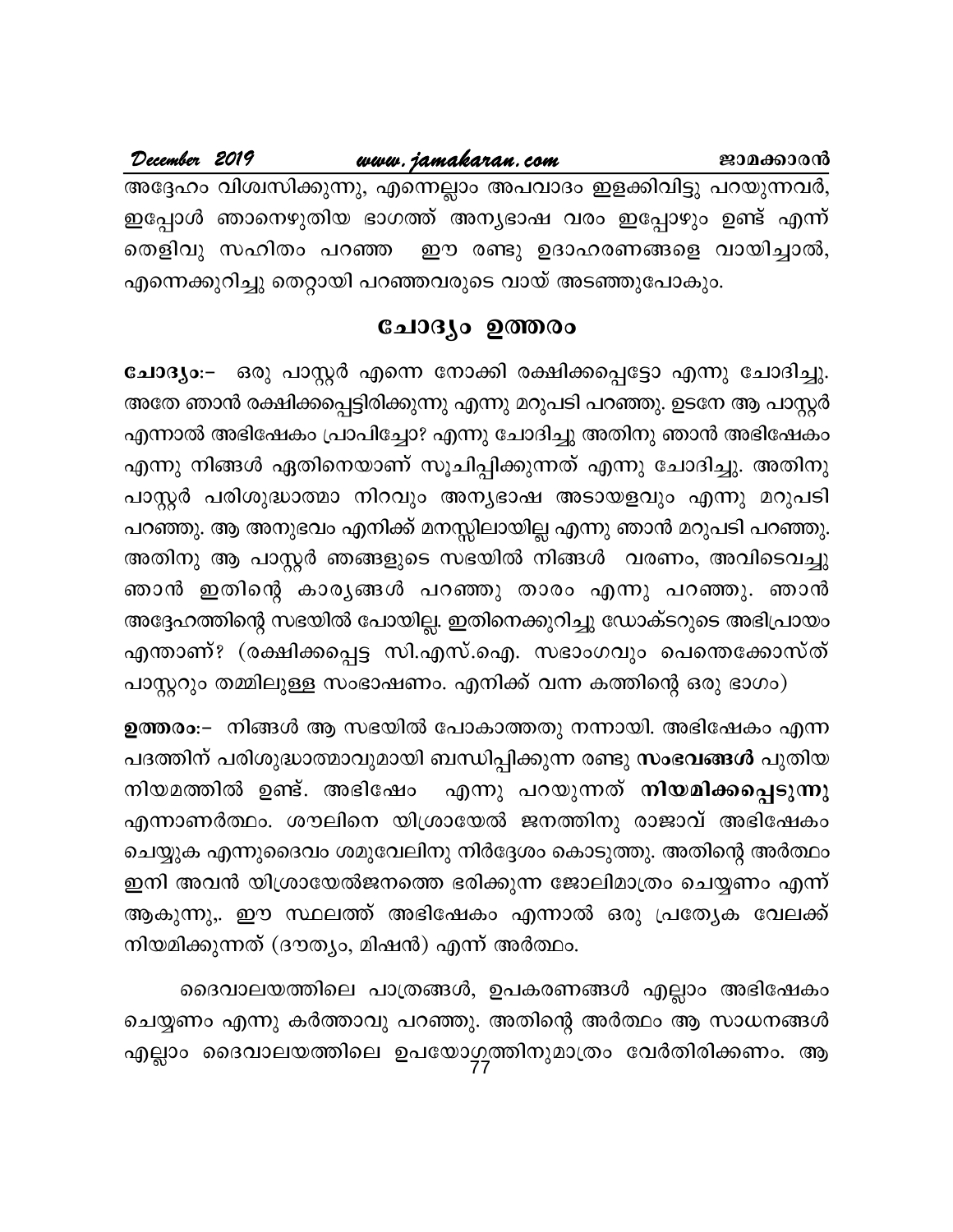#### December 2019 www.jamakaran.com

ജാമക്കാരൻ

സാധനങ്ങൾ സ്വന്ത ഉപയോഗത്തിനോ മറ്റു കാര്യങ്ങൾക്കോ ഉപയോഗിക്കാൻ പാടില്ല എന്നു അർത്ഥമാകുന്നു.

യേശുക്രിസ്തു ഇങ്ങനെ പറഞ്ഞു ദരിദ്രന്മാരോടു സുവിശേഷം അറിയിപ്പാൻ കർത്താവു എന്നെ അഭിഷേകം ചെയ്തിരിക്കുന്നു. (ലൂക്കോ 4:18 യെശ 61:1–3). ഇങ്ങനെയുള്ള അത്ഭുതങ്ങളെ മനുഷ്യർക്ക് ചെയ്വാനായി കർത്താവു എന്നെ അഭിഷേകം ചെയ്തു (നിയമിച്ചു.) എന്നാണ് ഇതിന്റെ അർത്ഥം. ഒരു പക്ഷെ ആ പാസ്റ്റർ പരിശുദ്ധാത്മാവിനെ മനസ്സിൽ ഓർത്തായിരിക്കാം അഭിഷേകം പ്രാപിച്ചോ എന്നു ചോദിച്ചത്. ചോദ്യം ചോദിച്ച ആ പാസ്റ്ററോട് നിങ്ങൾ മാനസാന്തരപ്പെട്ടു രക്ഷിക്കപ്പെട്ടതുകൊണ്ട് ഇങ്ങനെ പറയണം. ഞാൻ മാനസാന്തരപ്പെട്ടപ്പോഴേ എഫെ 1:13, യോഹ 14:23−24 ഈ വചനങ്ങൾ പ്രകാരം പരിശുദ്ധാത്മാവു എന്റെ ഉള്ളിൽ വന്നു കഴിഞ്ഞു.

ചോദ്യം:– നിങ്ങൾ എല്ലാവരും <mark>അന്യഭാഷകളെ സംസാരിക്കണം</mark> എന്ന് ഞാൻ ആഗ്രഹിക്കുന്നു എന്ന് പൗലൂസ് എഴുതിയിരിക്കുന്നതിന്റെ അർത്ഥം എന്താണ്?

മറുപടി:– അതേ കൊരിന്തു സഭയിലെ ജനങ്ങളിൽ നിന്നു യേശുവിനെ സ്വീകരിച്ചു, വിശ്വാസികളായി മാറിയവർ ഉണ്ട്. അവർ സഭയിലുള്ള മറ്റു ഭാഷക്കാരുടെ ഭാഷയെ പഠിച്ച് അവരോട് സംസാരിക്കുകയും പെരുമാറുകയും ചെയ്താൽ, ഒരു ആത്മീക കൂട്ടായ്മ ഉണ്ടാകാൻ സാദ്ധ്യത ഉണ്ടല്ലോ? അങ്ങനെ അല്ലാതെ പോയാൽ, ആ ഭാഷക്കാർ സഭയിൽ ഒതുക്കപ്പെട്ട സ്ഥിതിയിൽ തനിച്ച് ഇരിക്കുമല്ലോ? അപ്പോ: പ്ര: 2:42 ൽ എഴുതിയതുപോലെ, അപ്പോസ്തലന്മാർ കൈക്കൊണ്ട സഭാഉപദേശത്തിൽ പ്രധാനമായി പറയപ്പെടുന്ന നാലു ഉപദേശങ്ങളിൽ ഒന്ന് കൂട്ടായ്മ(Fellowship)എന്ന ഉപദേശമാണ്. യേശുവിൽ രക്തത്താൽ കഴുകപ്പെട്ടവർ, ഒരു കുടുംബം പോലെ പെരുമാറണം, അതിനു മറ്റ് ഭാഷകൾ സംസാരിക്കുന്ന വിശ്വാസികളുടെ ഭാഷയെ പഠിക്കുന്നതുവളരെ ആവശ്യം. അതുകൊണ്ടു പൗലൂസ് കൊരിന്തു സഭക്കാരെ നോക്കി, നിങ്ങൾ എല്ലാപേരും അന്യഭാഷ സംസാരിക്കണം എന്നുഞാൻ ആഗ്രഹിക്കുന്നു എന്നു പറഞ്ഞു. മറ്റുള്ളവരുടെ ഭാഷയെ പഠിച്ച് ആ ഭാഷയുടെ അർത്ഥം മനസ്സിലാക്കി, നമ്മുടെ വേദപുസ്തകത്തിലെ വചനങ്ങളെ സഭയിലുള്ളവർ തമ്മിൽ തമ്മിൽ പങ്കുവെച്ച് സഭ <mark>ആത്മീയ വർദ്ധന</mark> പ്രാപിക്കണം എന്ന് പൗലൂസ് അർത്ഥമാക്കുന്നു.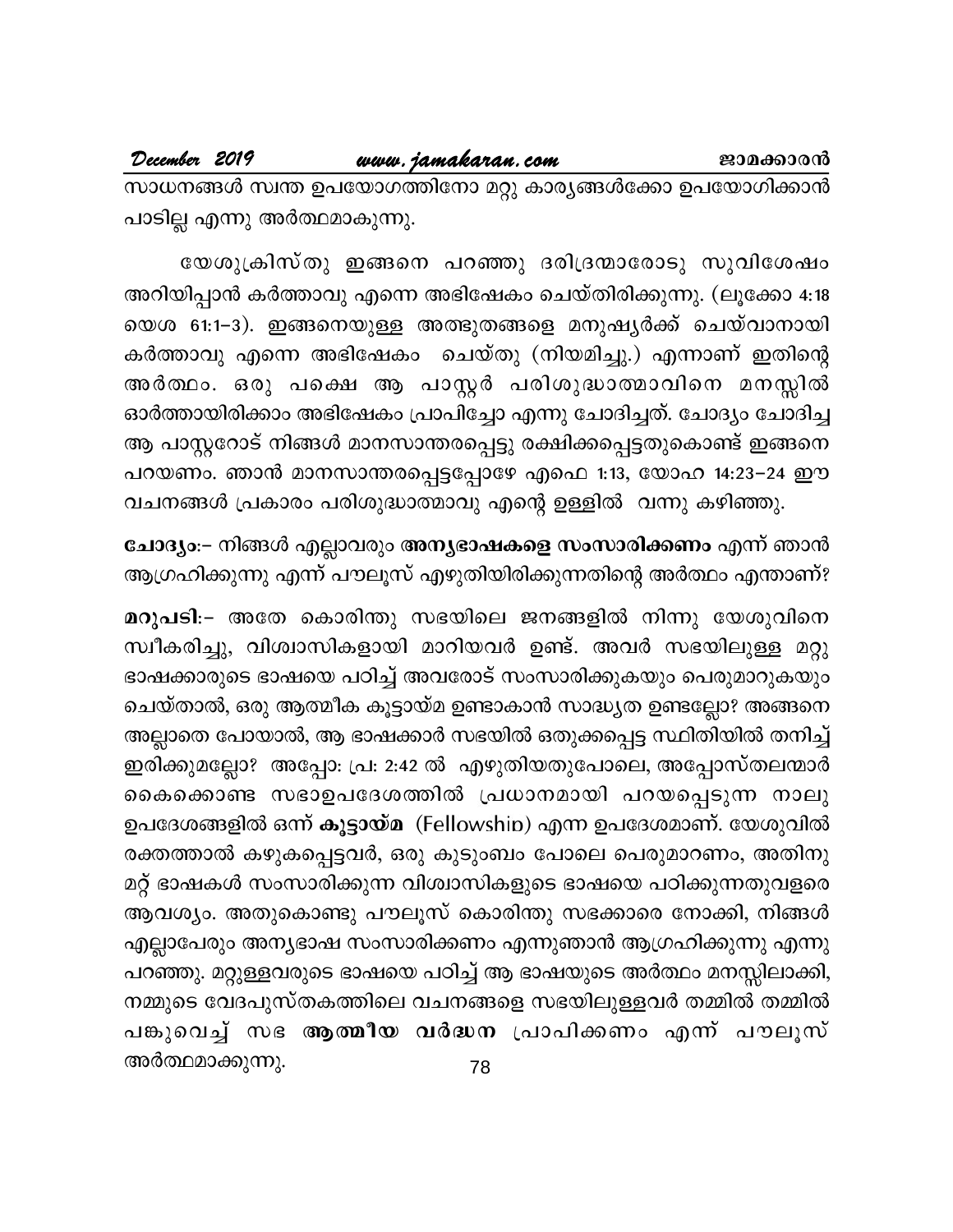December 2019 www.jamakaran.com ജാമക്കാരൻ ചോദ്യം:- സഭാജനങ്ങൾ എല്ലാം ആരാധിക്കാൻ കൂടി വരുമ്പോൾ അ<mark>ന്യഭാഷയിൽ സംസാരിക്കരുത്</mark> എന്നും പൗലൂസ് അപ്പോസ്തലൻ 1 കൊരി 14:6–22 വരെയുള്ള ഭാഗത്ത് പറയുന്നല്ലോ? ഇതിന്റെ അർത്ഥം എന്താണ് ?

അതേ, ധാരാളം ഭാഷകൾ സംസാരിക്കുന്നവർ കൂടി വരുന്ന ഉത്തരം:– കൊരിന്തു സഭയിൽ ആരാധന സമയം, സഭയിലുള്ളവർ അവരവരുടെ ഭാഷകളിൽ തമ്മിൽ തമ്മിൽ സംസാരിച്ചുകൊണ്ടിരുന്നാൽ എങ്ങനെ ഇരിക്കും? സങ്കല്പിച്ച് ചിന്തിച്ചുനോക്കുവിൻ. മാർക്കറ്റിൽ സാധനം വാങ്ങുന്നവർ സംസാരിക്കുന്നതുപോലെ അല്ലേ ഇരിക്കും? ഇങ്ങനെ അവരവരുടെ ഭാഷയിൽ തമ്മിൽ തമ്മിൽ സംസാരിക്കുമ്പോൾ ഒരു പുതിയ അവിശ്വാസി, അതായത് യേശുവിനെ അറിയാത്ത വൃക്തി ആരാധനാക്കായി വന്നാൽ ആരാധനയിൽ കേൾക്കുന്ന ഭാഷകളുടെ ശബ്ദം, ആ അവിശ്വാസിക്കു കുഴപ്പം ഉണ്ടാക്കും. അതുകൊണ്ടാണ് പൗലൂസ് എഴുതുമ്പോൾ നിങ്ങൾ ഭ്രാന്തു പിടിച്ചവർ എന്നു അവർ തെറ്റിദ്ധരിക്കും. (1 കൊരി 14:23) ഈ സാഹചര്യത്തിലാണ് സഭാ ആരാധനയിൽ അനൃഭാഷയിൽ സംസാരിക്കരുത് എന്നു പൗലൂസ് പറഞ്ഞത്.

ഇതുപോലെ തന്നെ, ചില പെന്തെക്കോസ്തു സഭകൾ, തങ്ങളുടെ ആരാധനയെ ഉച്ചഭാഷയിൽ കേൾപ്പിക്കുന്നതു. സഭാജനങ്ങൾ അന്യഭാഷ എന്ന പേരിൽ ആവേശം പൂണ്ടു സംസാരിക്കുന്ന ശബ്ദത്തെ <mark>പൊതുജനങ്ങൾ</mark> കേൾക്കാൻതക്കവണ്ണം ഏർപ്പാടു ചെയ്യുന്നു, ഇത് എത്ര മണ്ടത്തരമാണ്. മറ്റു മതത്തിലുള്ളവർ പെന്തെക്കോസ്തു സഭകളെക്കുറിച്ച് എന്തുവിചാരിക്കും? ഇതു ഭ്രാന്തുപിടിച്ചവർ നിറഞ്ഞ ഭ്രാന്താശുപത്രി ആയിരിക്കുമോ? എന്നല്ലേ അവർ വിചാരിക്കും?

പാസ്റ്റർക്കും നടത്തുന്ന .<br>ഇതിനെക്കുറിച്ചു ആരാധന ജ്ഞാനമില്ലാതെപോയല്ലോ. തമിഴ് നാട്ടിൽ, പല സ്ഥലത്ത് പെന്തക്കോസ്തു സഭക്കാർ അന്യഭാഷ എന്ന പേരിൽ ഉണ്ടാക്കുന്ന ശബ്ദങ്ങളും നിലവിളിയും, തൊട്ടടുത്തു താമസിക്കുന്ന വീട്ടുകാർ, കട നടത്തുന്നവർ എല്ലാപേരും പോലീസ് സ്റ്റേഷനിൽ പരാതി കൊടുത്തു ചില സഭകളെ സീൽ ചെയ്തിട്ടുണ്ട്. ഇപ്പോൾ മദ്രാസിലുള്ള 8 സ്ഥലത്തുള്ള എ.ജി. സഭക്കാർ തങ്ങളുടെ സഭകളെ എ.സി. ആക്കി വാതിലുകളും ജന്നൽകളും അടച്ച് ആരാധിക്കുന്നു. ഇതിനു പല കോടി രൂപാ ചെലവു ചെയ്തിരിക്കുന്നു. സഭാ ജനങ്ങൾ ഉച്ചത്തിൽ ശബ്ദമുണ്ടാക്കണം, നിലവിളിക്കണം എന്നു പാസ്റ്റർ ആഗ്രഹിക്കുന്നു.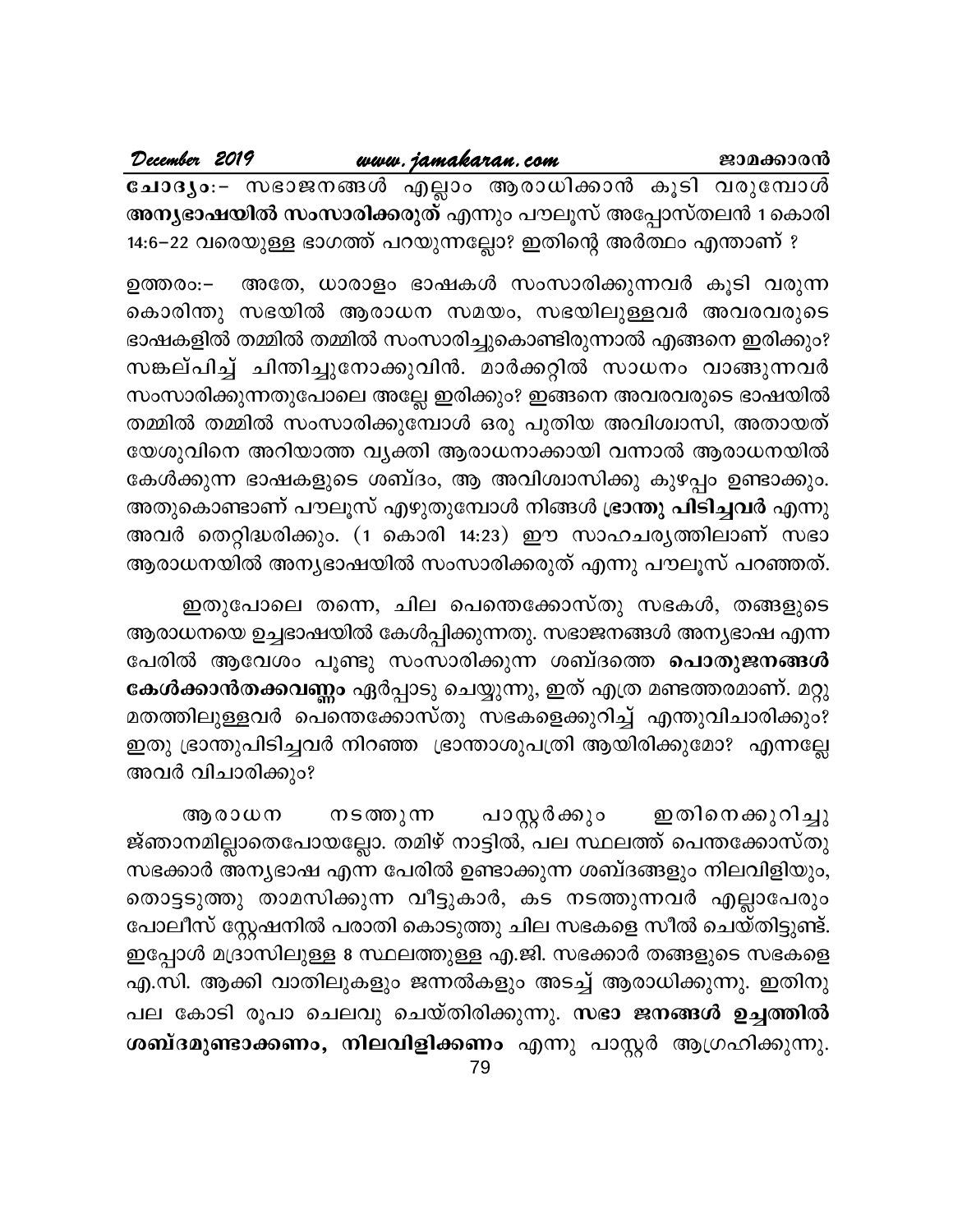അതുതന്നെ ആ സഭക്കാരുടെ പരിശുദ്ധാത്മാ അഭിഷേകം എന്നു സഭക്കാരെ വിശ്വസിപ്പിക്കുന്നു. സഭക്കാരും വഞ്ചിക്കപ്പെട്ടു ഭ്രാന്താന്മാരായി മാറുന്നു. പല പെന്തെക്കോസ്തു സഭകളിൽ മൈക്ക് വഴിയായി ''അഗ്നി, അഗ്നി, Fire. Fire. നിറക്കണം നിറക്കണം" എന്ന് പാസ്റ്ററും. സ്തോത്ര ആരാധന ചെയ്യുന്ന കൂട്ടത്തിൽ ഉള്ളവരും, മൈക്കിൽ ശബ്ദം കേൾപ്പിക്കുമ്പോൾ, സഭയിൽ തീപിടിച്ചോ എന്ന് ജനങ്ങൾ സംശയിക്കും. ഇതു ചിട്ടയില്ലാത്ത ഒരു ആരാധനയായി കാണുന്നില്ലേ?

മലയാള റ്റി.വി. ചാനലുകളിൽ, ഇതേമാതിരി അഗ്നിഅഗ്നി Fire Fire എന്നു ശബ്ദമുണ്ടാക്കുന്നത് ലക്ഷക്കണക്കായ ആളുകൾ കാണ്ടുകൊണ്ടിരിക്കുന്നു. അങ്ങനെ ശബ്ദമുണ്ടാക്കി അന്യഭാഷയിൽ സംസാരിക്കുമ്പോൾ അവരേ നോക്കിയാൽ വയറ്റുവേദന കൊണ്ടു മുഖം മാറുന്നതുപോലെ കാണപ്പെടുന്നു. ഇതു പൊതുജനങ്ങളുടെ മുമ്പിൽ ക്രിസ്ത്യാനികളെക്കുറിച്ചു തെറ്റായ അഭിപ്രായത്തെ ഉണ്ടാക്കുന്നു.

ചോദ്യം:– പുതിയ നിയമത്തിൽ മറ്റെല്ലാ സഭകളെക്കാളും പൗലൂസ് അപ്പോസ്തലൻ കൊരിന്തു സഭക്കു മാത്രം കൂടുതൽ പ്രാധാന്യം കൊടുക്കാൻ കാരണം എന്ത്?

ഉത്തരം:– പൗലൂസ് യഹുദന്മാരെക്കാൾ ജാതികളെക്കുറിച്ച് കൂടുതൽ ഭാരമുള്ള ആളാണ് അതുകൊണ്ടാണ്, യേശുവെ മശിഹായായി സ്വീകരിച്ച, യഹൂദമ്പാരാല്ലാത്ത ജാതികളും, പലവിധ ഭാഷകൾ സ്വീകരിച്ച, യഹൂദമ്പാരാല്ലാത്ത ജാതികളും, പലവിധ ഭാഷകൾ സംസാരിക്കുന്നവർ കൊരിന്തു സഭയെക്കുറിച്ചു നിറഞ്ഞ കൂടുതൽ LOO BU കാണിക്കുന്നവനായിരുന്നു. ആദ്യം കൊരിന്തു പട്ടണത്തിൽ സുവിശേഷ വേലക്കു വന്നപ്പോൾ പൗലൂസ് വളരെ വിറയലോടുകാണപ്പെട്ടു എന്നു നാം വായിക്കുന്നു. കാരണം കൊരിന്തു പട്ടണം കൂടുതൽ വിഗ്രഹത്തെ ആരാധിക്കുന്നവർ നിറഞ്ഞ ഒരു സ്ഥലമായിരുന്നു. മാത്രമല്ല കൂടുതൽ വ്യഭിചാര പാപത്തിന് ജനങ്ങൾ അടിമയായിരുന്നു. ഇങ്ങനെ വിഗ്രഹാരാധനക്കും വ്യഭിചാരത്തിനും അടിമകളായിരുന്ന ഈ ജനങ്ങൾക്ക് എങ്ങനെയാണ് വിശുദ്ധ ദൈവത്തെ അറിയിക്കുന്നത് എന്ന് അദ്ദേഹം ഭയന്നിരിക്കും എന്നു ചില വേദ പണ്ഡിതന്മാർ ഊഹിക്കുന്നു. യേശുക്രിസ്തു ആ ജനങ്ങൾക്കു വേണ്ടിയും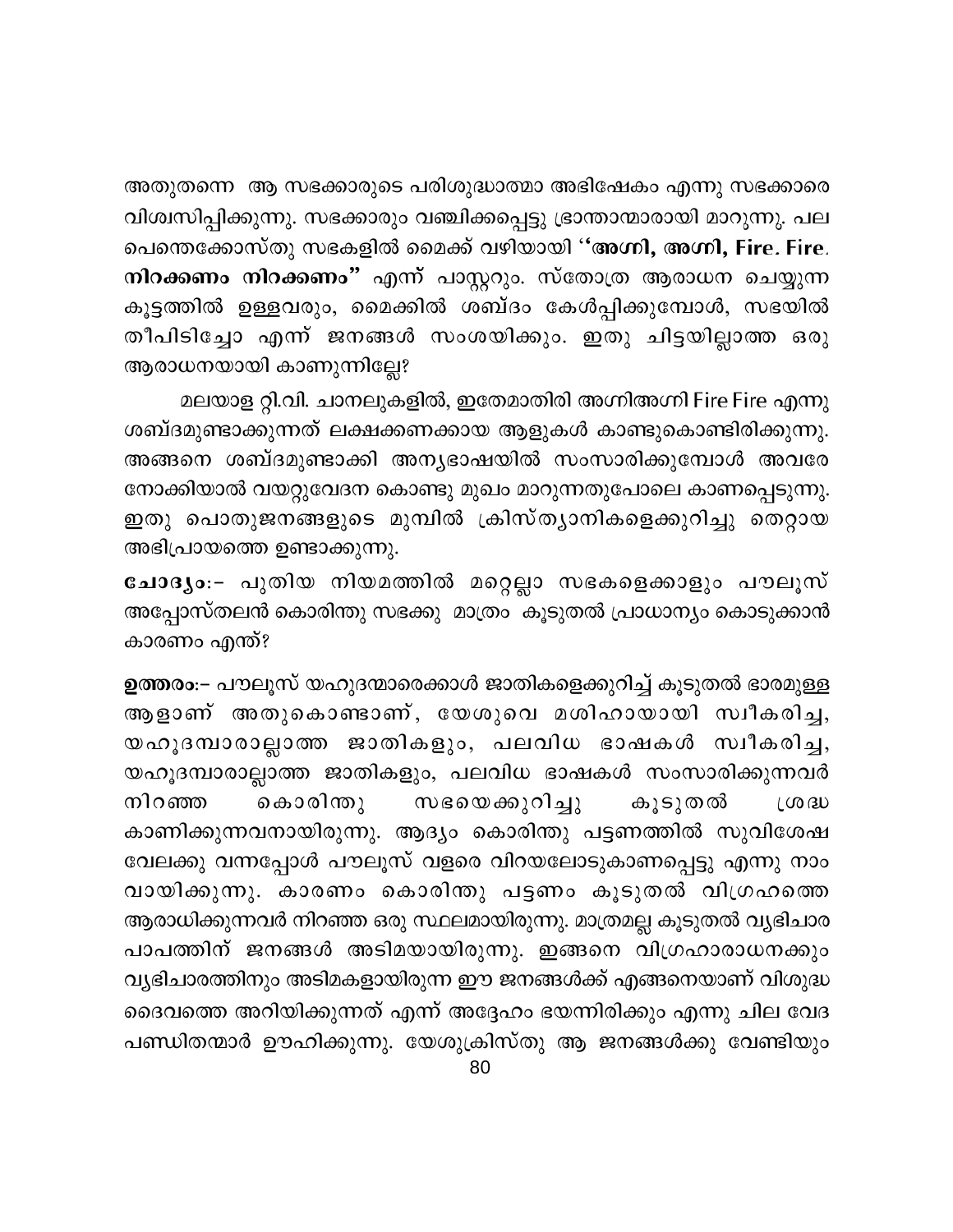#### www.jamakaran.com

December 2019

രക്തം ചൊരിഞ്ഞു, ആ ജനങ്ങളെ സ്നേഹിച്ചതു കൊണ്ടു പൗലൂസ് അപ്പോസ്തലന്റെ പ്രസംഗം കൊണ്ടു ധാരാളം ആളുകൾ യേശുക്രിസ്തുവിനെ സ്ഥീകരിച്ചു പരിശുദ്ധാത്മാവിന്റെ പ്രവർത്തനം കൊണ്ടു കൊരിന്തു പട്ടണത്തിൽ വലിയ ഇളക്കം ഉണ്ടായി. ധാരാളം പേർ കൊരിന്തു സഭയിൽ അംഗങ്ങളായി ചേർന്നു. ഇങ്ങനെ കൊരിന്തു പട്ടണത്തിലുള്ള ജനങ്ങൾ ക്രിസ്തുവിനെ സ്വീകരിച്ചു സഭയിൽ അംഗമായി, സഭ രൂപീകരിക്കപ്പെട്ടശേഷം, പൗലൂസ് അപ്പോസ്തലൻ മറ്റുസ്ഥലത്തിലുള്ള ജാതികൾക്കും സുവിശേഷം അറിയിക്കാൻ യാത്ര ചെയ്തു. അങ്ങനെയാത്ര ചെയ്യുമ്പോൾ, ചിലരോടു കൊരിന്തു സഭയെക്കുറിച്ചു അന്വേഷിച്ചു വിവരങ്ങൾ ചോദിച്ചപ്പോൾ, ഞെട്ടൽ ഉണ്ടാക്കുന്ന വിധത്തിൽ വാർത്തകൾ കേട്ടു. കൊരിന്തു സഭയിൽ ഉള്ള അംഗങ്ങൾ വ്യഭിചാര പാപത്തിൽ പോയി, സഭയിൽ അവർ അംഗങ്ങളായി തുടരുന്നു എന്ന വേദനയുള്ള വാർത്തകൾ പൗലൂസ് അപ്പോസ്തലൻ കേട്ടു. അങ്ങനെ കേട്ടറിഞ്ഞ വിഷയത്തെ മനസ്സിലാക്കി മനോവിഷമത്തോടു കൊരിന്തു സഭയ്ക്കു ലേഖനം (കത്ത്) എഴുതി. കൊരിന്തു സഭ വീണ്ടു വൃഭിചാര പാപത്തിലും വിഗ്രഹാരാധനയിലും താല്പര്യം കാണിക്കാൻ തുടങ്ങി. ആ പാപത്തോടു തന്നെ വിശുദ്ധ മേശയിലും (തിരുവത്താഴത്തിലും) ധൈര്യമായി പങ്കുകൊള്ളുന്നു എന്ന വിവരങ്ങൾ അറിഞ്ഞപ്പോൾ, പൗലൂസ് അപ്പോസ്തലനു കൂടുതൽ വിഷമം ഉണ്ടായി. ആ ലേഖനത്തെവായിക്കുമ്പോൾ കൊരിന്തു സഭക്കാർ തുടരുന്ന പാപങ്ങളുടെ ലിസ്റ്റ് കാണാൻ കഴിയും.

കൊരിന്തു എന്ന വാക്കിന് **വൃഭിചാരം** എന്ന് അർത്ഥം ഉണ്ട്. അതുകൊണ്ട് കൊരിന്തു സഭയ്ക്ക് ഈ പാപങ്ങളെല്ലാം ചൂണ്ടിക്കാണിച്ച് ലേഖനം എഴുതുന്നു. അതേ സമയം, നല്ല ആഴമായ ആത്മീക വിശ്വാസികളും, ആ സഭയിൽ ഉണ്ടായിരുന്നു. കൊരിന്തു സഭിൽ നല്ല ആത്മീക വരങ്ങൾ ഉള്ളവർ ഉണ്ടായിരുന്നു, അതുകൊണ്ടാണ് മറ്റു സഭകൾക്കെഴുതിയ ലേഖനങ്ങളെക്കാൾ ധാരാളം ആലോചന പറഞ്ഞ് കത്ത് എഴുതിയതു.

ചോദ്യം:– 1 കൊരി 14:2 അന്യഭാഷയിൽ സംസാരിക്കുന്നവർ മനുഷ്യരോടല്ല ദൈവത്തോടത്രേ സംസാരിക്കുന്നു.ആരും തിരിച്ചറിയുന്നില്ലല്ലോ? എങ്കിലും അവൻ ആത്മാവിൽ മർമ്മങ്ങളെ സംസാരിക്കുന്നു.ഈവചനത്തെ അടിസ്ഥാനമാക്കി ഞങ്ങൾ പ്രാർത്ഥനയിൽ സംസാരിക്കുന്ന അന്യഭാഷക്കു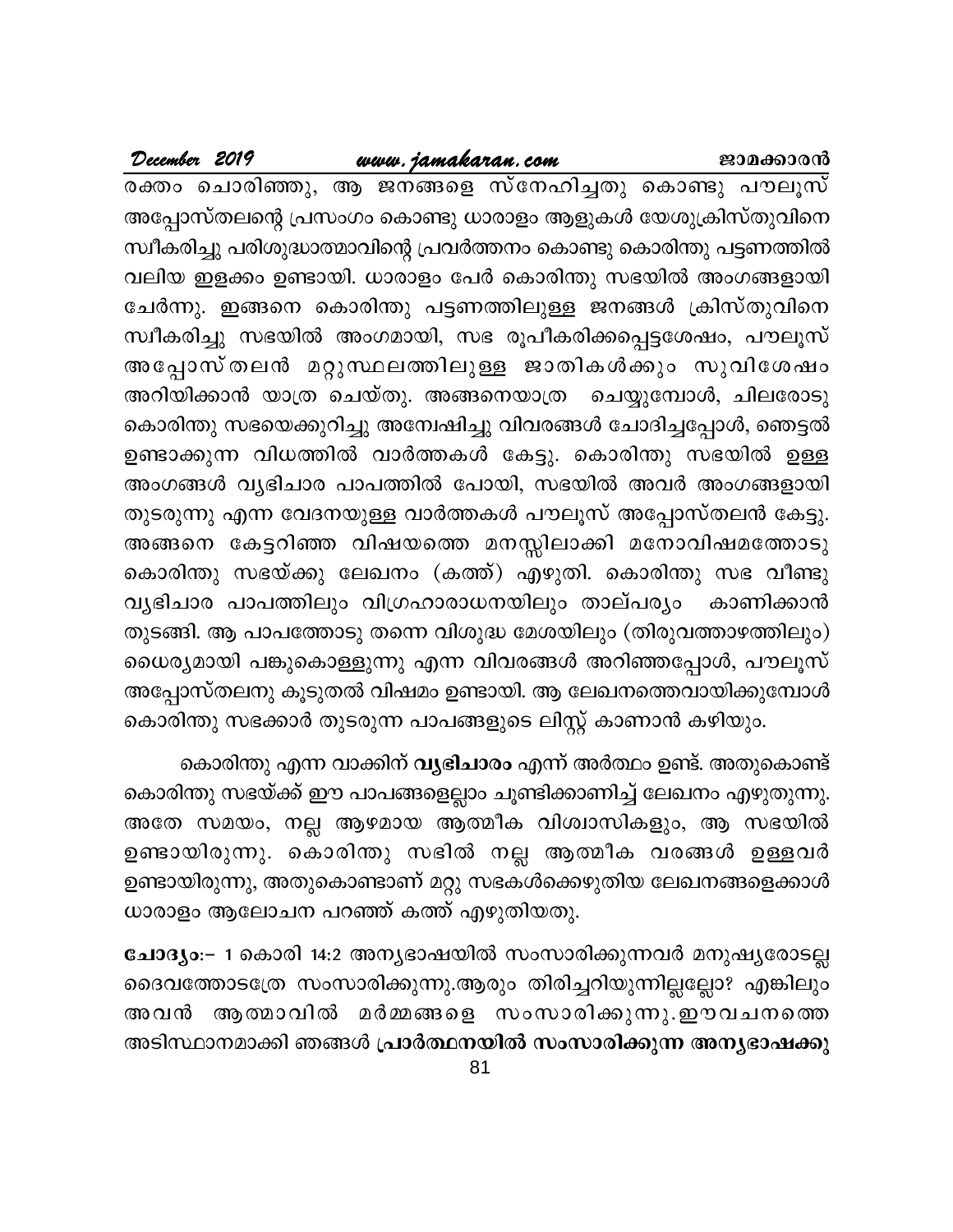| December 2019 | www.jamakaran.com |                                                      | ജാമക്കാരൻ |
|---------------|-------------------|------------------------------------------------------|-----------|
|               |                   | അർത്ഥം ചോദിക്കാൻ പാടില്ല എന്ന പെന്തെക്കോസ്തു സഭക്കാർ |           |

പറയുന്നു.ഇതിന്റെ അർത്ഥമെന്ത്?

ഉത്തരം:– ഈ ചോദൃത്തിനു ഉത്തരം അറിയണമെങ്കിൽ നാം ചരിത്ര അടിസ്ഥാനത്തെ മനസ്സിലാക്കണം. അന്നത്തെ കൊരിന്തുസഭയിൽ 16 ഭാഷക്കാർ യഹൂന്മാരോടു ചേർന്നു ആരാധിച്ചുവന്നു. പൗലൂസോ പത്രോസോ ആരാധനയിൽ പ്രസംഗിക്കണമെങ്കിൽ ഇവിടെ **ഏതുഭാഷയി**ൽ പ്രസംഗിക്കണം? 16 പരിഭാഷക്കാരെ ഏർപ്പാടു ചെയ്യുന്നതും സാധിക്കില്ല. അന്നത്തെക്കാലത്തിൽ **യവനഭാഷ (ഗ്രീക്ക്) പൊതുഭാഷ**യായിരുന്ന (Common Languaേ ) അതുകൊണ്ടു യവനഭാഷയിൽ പ്രസംഗിച്ചാൽ 16 ഭാഷക്കാർക്കും പരിഭാഷയില്ലാതെ മനസ്സിലാകും. (ഇപ്പോൾ പൊതുഭാഷ ഇംഗ്ലീഷാണ് എന്ന് നമുക്കെല്ലാപേർക്കും അറിയാം). ആരാധനയിൽ പ്രസംഗം കഴിഞ്ഞു സഭാജനങ്ങളെ പ്രാർത്ഥിക്കാൻ പറയുമ്പോൾ എല്ലാപേരും അവരവരുടെ മാതൃഭാഷയിൽ പ്രാർത്ഥിക്കുന്നതു ശീലം. ഉദാഹരണത്തിന് ഒരുത്തൻ ഹിന്ദിയിൽ പ്രാർത്ഥിക്കുന്നു. അതു അവന്റെ മാതൃഭാഷ. തൊട്ടടുത്തുള്ളവൻ ഒരു മലയാളി, അവന് ഹിന്ദി അറിയില്ല, ഇവൻ ഹിന്ദിയിൽപ്രാർത്ഥിക്കുന്നതു എനിക്കു മനസ്സിലാകുന്നില്ല, എന്നു മലയാളി പറയുമ്പോൾ കൊടുക്കുന്ന മറുപടിയാണ് ഈ 1 കൊരി 14:2–ാം വചനം. ഇതിൽ അവൻ ദൈവത്തോട് രഹസ്യം സംസാരിക്കുന്നു. (ഇംഗ്ലീഷിൽ Mvsteries*.* മലയാളത്തിൽ മർമ്മം, തമിഴിൽ രഹസ്യം) അതു അവന്റെ വ്യക്തിപരമായ വിഷയങ്ങൾ, അതു മറ്റുള്ളവർ കേൾക്കാൻ പാടില്ല. അതുകൊണ്ടാണു അവൻതന്റെ മാതൃഭാഷയിൽ ദൈവത്തോടു സംസാരിക്കുന്നതു, മറ്റുള്ളവർക്കു അതു അർത്ഥമില്ലാത്ത അന്യഭാഷയാകുന്നു. തീർച്ചായായും ആ ഭാഷയ്ക്ക് അർത്ഥം ഉണ്ട്. അതു പ്രാർത്ഥിച്ചവനും, ദൈവത്തിനും മാത്രമേ അറിയാവൂ. ഇങ്ങനെയുള്ള അനൃഭാഷക്ക് പരിഭാഷ ആവശ്യമില്ല.

ഇപ്പോൾ പെന്തെക്കോസ്തു സഭക്കാർ പ്രാർത്ഥന സമയത്തിൽ വായ് കുഴഞ്ഞു സംസാരിക്കുന്നത് അന്യഭാഷയേ അല്ലേ. പ്രാർത്ഥിക്കുന്ന വ്യക്തിക്കും അതിന്റെ അർത്ഥം അറിയാൻ പാടില്ല, ദൈവത്തിനും അതു മനസ്സിലാക്കുവാൻ സാധിക്കുന്നില്ല. ഈ സഭക്കാരുടെ പ്രാർത്ഥനയെ നാം ശ്രദ്ധിക്കുമെങ്കിൽ, പറഞ്ഞുതുതന്നെ വീണ്ടും വീണ്ടും പറഞ്ഞുകൊണ്ടിരിക്കും. അതിൽ **ഇക്രബല**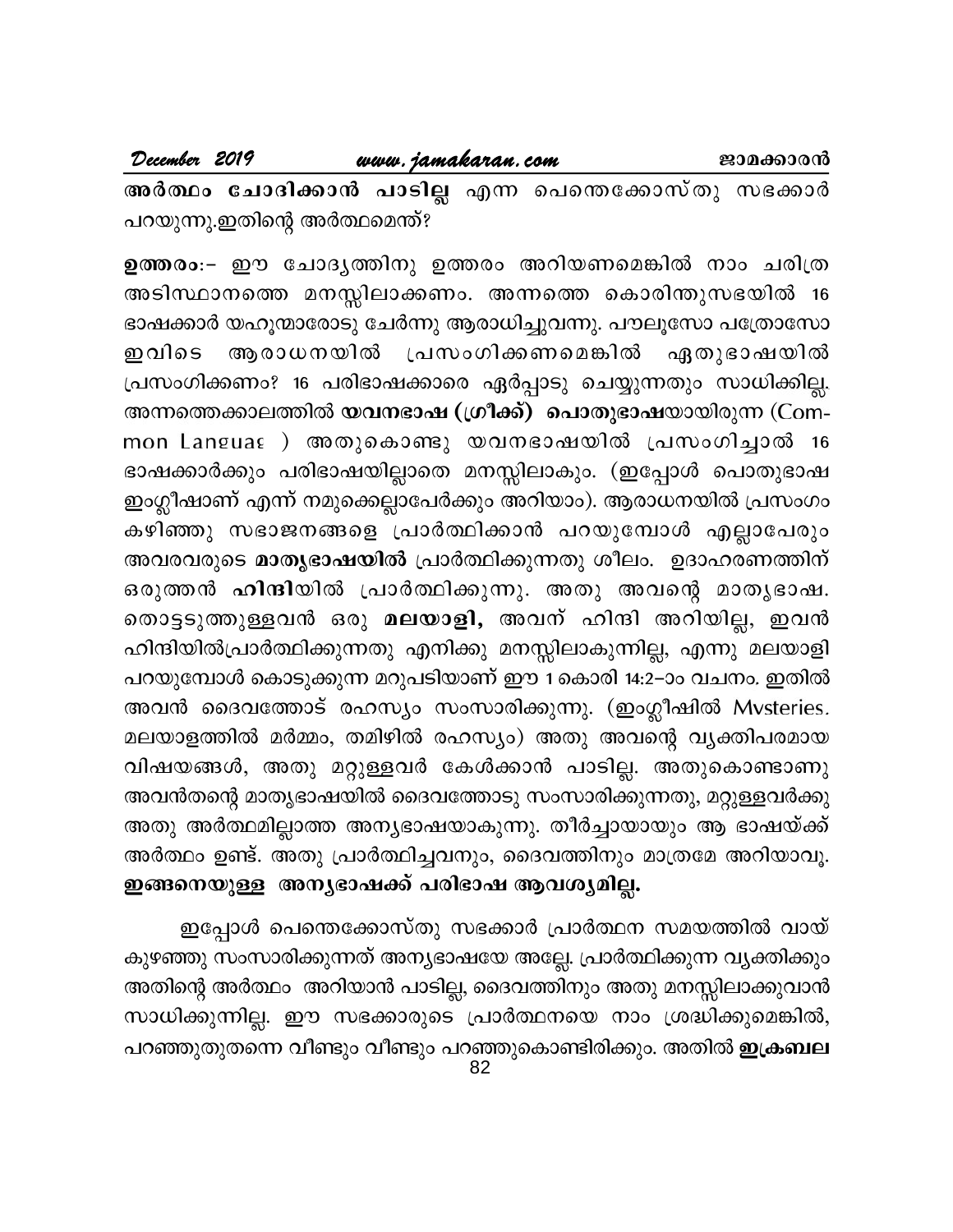| December 2019 |  | www.jamakaran.com                                                        |  | ജാമക്കാരൻ |  |
|---------------|--|--------------------------------------------------------------------------|--|-----------|--|
|               |  | സക്രബല ഇങ്ങനെയുള്ള വാക്കുകൾ ഭൂരിപക്ഷ പെന്തെക്കോസ്തു                      |  |           |  |
|               |  | സഭക്കാരുടെ വായിൽ നിന്ന് വരുന്നതു കാണാം. ഈ ഭാഷയെ ഇവരുടെ ഭാര്യ             |  |           |  |
|               |  | മക്കൾ എല്ലാപരും സംസാരിക്കുന്നു. അങ്ങനെ സംസാരിക്കുന്നില്ലെങ്കിൽ,          |  |           |  |
|               |  | നിങ്ങളുടെ മക്കൾക്കു അഭിഷേകം കിട്ടിയിട്ടില്ല, നിങ്ങളുടെ ഭാര്യക്ക് അഭിഷേകം |  |           |  |
|               |  | കിട്ടിയിട്ടില്ല, അതുകൊണ്ടു <b>വിശുദ്ധമേശയിൽ അവർക്കു പങ്കെടുക്കാൻ</b>     |  |           |  |
|               |  | പാടില്ല, എന്നതാണ് അവരുടെ നിയമം.                                          |  |           |  |

ഇങ്ങനെ അനൃഭാഷ സംസാരിക്കാത്തതുകൊണ്ടു യഥാർത്ഥമായി രക്ഷിക്കപ്പെട്ട നല്ല വിശ്വസി കുടുംബത്തെ സഭക്കാർ ഒരുക്കിവച്ചു. പക്ഷെ അതേ സമയം, മാസം ഒരു പ്രാവശ്യം, ആ ഒതുക്കപ്പെട്ട കുടുംബം കൊടുക്കുന്നതും ദാശാംശം മാത്രം പാസ്റ്റർ തടയുന്നില്ല. അവർ വരിയായി വന്നു കൊടുമ്പോൾ പാസ്റ്റർ അതു വാങ്ങുന്നു. അങ്ങനെ കൊടുക്കുന്നവരുടെ പണത്തിന് അഭിഷേകം നിർബന്ധമല്ല.

ഭൂരിപക്ഷം പെന്തുക്കോസ്തു സഭകളിൽ, കല്യാണത്തിനു കൊടുക്കുന്ന സ്ത്രീധന പണത്തിനും, അതിന്റെ ദശാംശം ചോദിച്ചു വാങ്ങുന്ന പാസ്റ്റർമാർ ഉണ്ട്. അതു സ്ത്രീധനപണമായിരുന്നാലും വാങ്ങുന്ന പാസ്റ്റർമാർ ഉണ്ട്. അതു സ്ത്രീധനപണമായിരുന്നാലും കള്ളപ്പണമായിരുന്നാലും, അതുകൊടുക്കുന്ന വ്യക്തി രക്ഷിക്കപ്പെട്ട വനാണോ അഭിഷേകമുള്ളവനാണോ എന്ന് ഏതു പാസ്റ്ററും ചോദിക്കുന്നില്ല. പെന്തെക്കസ്തുസഭ മാത്രമല്ല, ഇന്നത്തെ ക്രിസ്തീയ സഭ എല്ലാം തിരുപ്പതി, പഴനി, ശബരിമല പോലുള്ള സ്ഥലങ്ങളിൽ ഇടുന്ന കാണിക്കപോലെ ആയിപ്പോയി. വാങ്ങുന്ന പാസ്റ്ററോ, കൊടുക്കുന്ന ജനങ്ങളോ, ആശിർവ്വദിക്കപ്പെടുമോ എന്ന് ഇവർ ചിന്തിക്കുന്നില്ല.

നമ്മുടെ ദൈവം കാണിക്കയെ കാണുന്ന ദൈവം. കാണിക്ക ഇടുന്നവരെയും അവൻ അറിയുന്നു. അതു എടുത്തു ഉപയോഗിക്കുന്നവരേയും അവൻ കാണുന്നു.

ഒടുവിൽ ഞാൻ പറയാൻ ആഗ്രഹിക്കുന്നതു, അന്യഭാഷ അതുവരമാണ്, അതു ദൈവം തന്നെ നമുക്കു തരുവാൻ സാധിക്കും. അതു എല്ലാപർക്കും കൊടുക്കുന്നതുമല്ല.

#### ഉദാഹരണമായി പഴയനിയമത്തിൽ ഒരു സംഭവം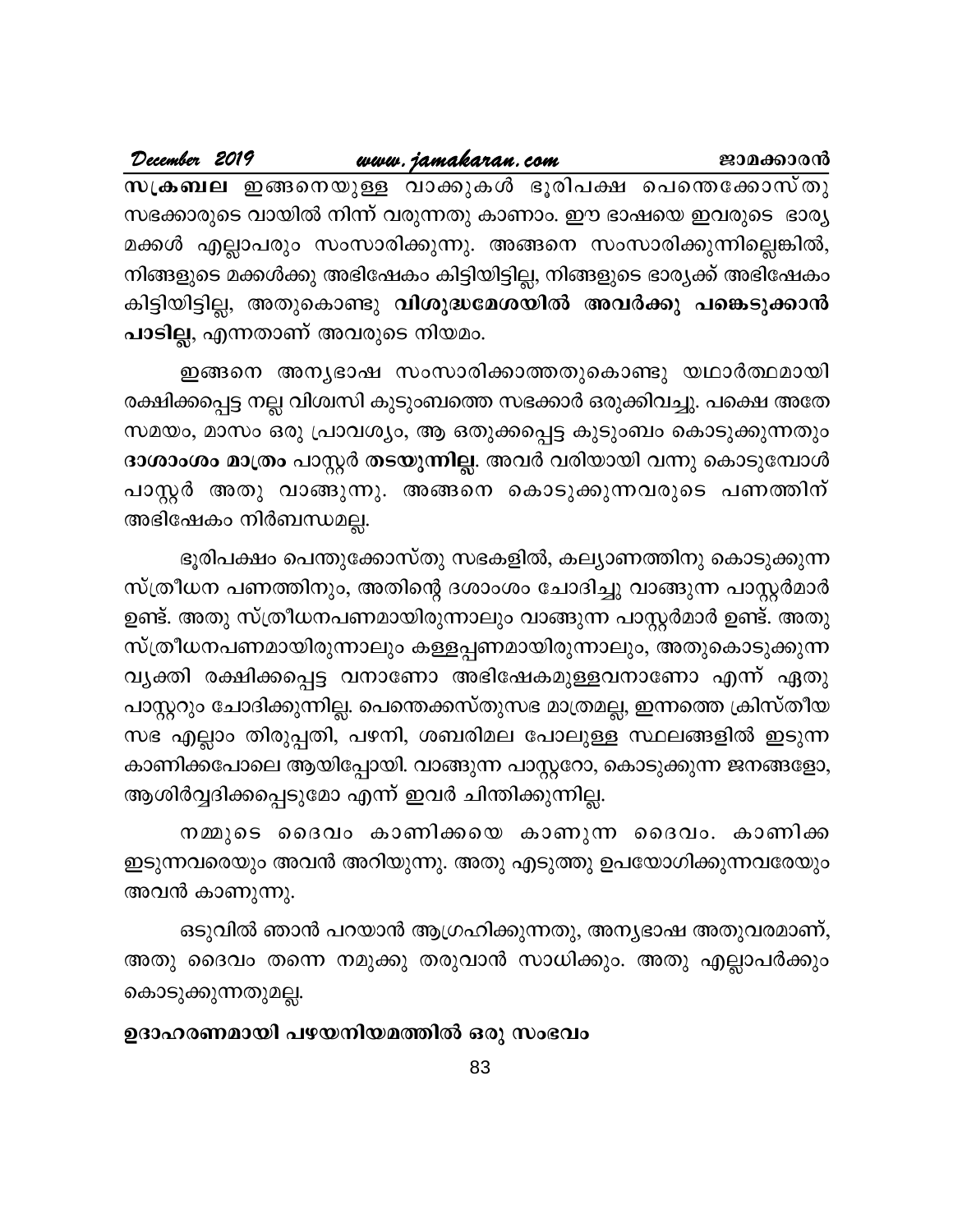| December 2019 |  |                                                               |           |
|---------------|--|---------------------------------------------------------------|-----------|
|               |  | www.jamakaran.com                                             | ജാമക്കാരൻ |
|               |  | യിശ്രയേൽ ജനങ്ങളെ വഴി നടത്തുവാൻ ദൈവം വിളിച്ച മോശക്ക്           |           |
|               |  | ആവശ്യമായിരുന്നതും, സംസാരിക്കുന്ന വരമായിരുന്നു കാരണം മോശ       |           |
|               |  | വിക്കനും, സംസാരിക്കാൻ ജ്ഞാനമില്ലാത്തവൻ മന്ദബുദ്ധി ഉള്ളവൻ. അതു |           |
|               |  | മാത്രമല്ല ,പലവിധമായ ജനങ്ങൾ താമസിക്കുന്ന വഴിയിലൂടെ യിശ്രായേൽ   |           |
|               |  | ജനങ്ങളെ വഴി നടത്തുന്ന ഉത്തരവാദിത്വം ഉണ്ടായിരുന്നു. അതുകൊണ്ടു  |           |
|               |  | അവന് പലഭാഷകൾ സംസാരിക്കുന്നവരം ആവശ്യമായിരുന്നു.                |           |

**സംസാരിക്കുന്നവരം, ഭാഷാവരം** മോശക്കു വളരെ ആവശ്യമായിരുന്നു. അതുകൊണ്ടു അവൻ ഭാഷാവരം ആഗ്രഹിക്കുന്നതിന് അർത്ഥം ഉണ്ട്. അത് ഓർക്കുമ്പോൾ നാമും, അവന് ആ വരം ലഭിച്ചാൽ നല്ലതല്ലേ എന്ന് ചിന്തിക്കും. പക്ഷെ നമ്മുടെ ദൈവം നല്ല ജ്ഞാനമുള്ള ദൈവമാണ്. എന്നാലും അവന് സംസാരിക്കാനുള്ള വരം, ഭാഷാവരവും അവനു കൊടുക്കാതെ അഹരോൻ നിന്നോടുകൂട വരും, നീ അവനോടു സംസാരിച്ചു അവന്റെ വായിൽ എന്റെ വാക്കുകളെ പറയുക. ഞാൻ നിന്റെ വായിലും അവന്റെ വായിലും ഇരുന്ന് നിങ്ങൾ ചെയ്യേണ്ടതു ഉണർത്തും. അവൻ നിനക്കുപകരം ജനങ്ങളോടു സംസാരിക്കും. ഇങ്ങനെ അവൻ നിനക്കു വായായിരിക്കും എന്നു പറഞ്ഞു. പക്ഷെ മോശക്കു ആവശ്യമായ സംസാരിക്കാനുള്ള വരങ്ങളെ ദൈവം കൊടുത്തില്ലല്ലോ പുറ 4:10–16. ം ചെക്ട്രേംഗു ഉണരത്തും. അവര് നിന്തെുവതര് കനങ്ങളോടു<br>രരിക്കും. ഇങ്ങനെ അവൻ നിനക്കു വായായിരിക്കും എന്നു പറഞ്ഞു.<br>14 മോശക്കു ആവശ്യമായ സംസാരിക്കാനുള്ള വരങ്ങളെ ദൈവം<br>ുത്തില്ലല്ലോ പുറ 4:10–16.<br>കൊണ്ടു ഉന്നത വരങ്ങളെ നിങ്ങൾ വഞ്ചിപ്പിൻ

അതുകൊണ്ടു ഉന്നത വരങ്ങളെ നിങ്ങൾ വഞ്ചിപ്പിൻ. എന്നാൽ **അന്യഭാഷ പ്രധാനപ്പെട്ടതും അല്ല (1 കൊരി 12: 29–31)** 

| എല്ലാവരും    | അപ്പോസ്തലന്മാരോ                         |
|--------------|-----------------------------------------|
| എല്ലാവരും    | പ്രവാചകന്മാരോ                           |
| എല്ലാവരും    | ഉപദേഷ്ടാക്കന്മാരോ                       |
| എല്ലാവരും    | വീര്യപ്രവർത്തികൾ, അത്ഭുതങ്ങൾ            |
| ചെയ്യുന്നവരോ |                                         |
|              | എല്ലാവർക്കും രോഗശാന്തിക്കുള്ളവരം ഉണ്ടോ? |
| എല്ലാവരും    | അന്യഭാഷകളിൽ സംസാരിക്കുന്നവരോ            |
| എല്ലാവരും    | വ്യാഖ്യാനിക്കുന്നുവോ.                   |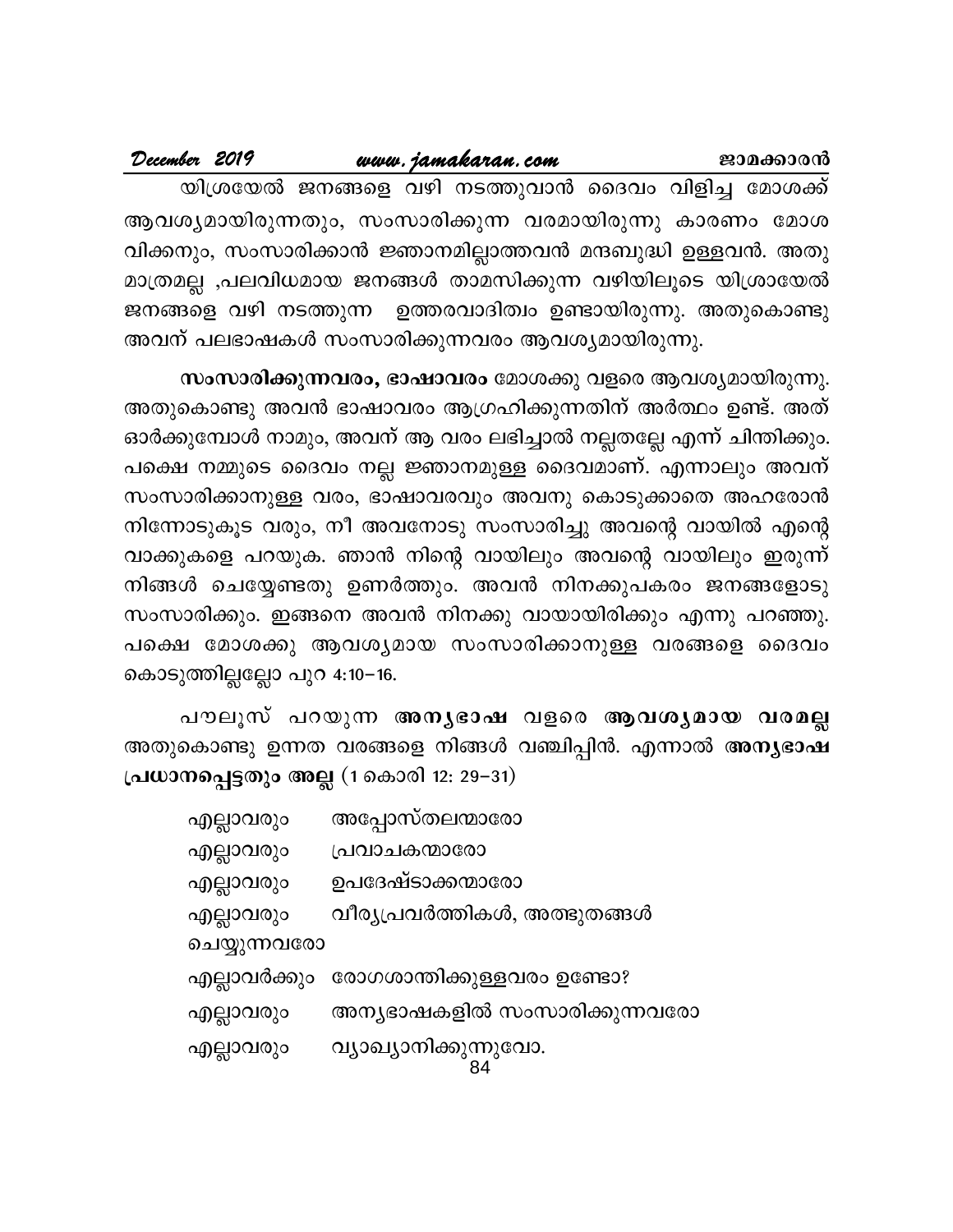|            | December 2019 | www.jamakaran.com |                                                                | ജാമക്കാരൻ |
|------------|---------------|-------------------|----------------------------------------------------------------|-----------|
|            |               |                   | മുകളിൽ പൗലൂസ് പറയുന്ന ചോദൃത്തിലെ വിഷയങ്ങളെ                     |           |
|            |               |                   | ചിന്തിക്കുമ്പോൾ, എല്ലാവരും അന്യഭാഷയിൽ സംസാരിക്കുവാൻ വഴിയില്ല   |           |
| എന്ന       |               |                   | അർത്ഥം വരുന്നല്ലോ. പുതിയ നിയമപുസ്തകം                           |           |
|            |               |                   | എഴുതപ്പെടുന്നതിനുമുമ്പ്, അന്നത്തെ സഭക്കു അന്യഭാഷയും അതിനുള്ള   |           |
|            |               |                   | വ്യാഖ്യാനവും വരമായി കൊടുക്കപ്പെട്ടു. അന്നത്തെ സാഹചര്യത്തിൽ     |           |
|            |               |                   | അന്നത്തെ സഭക്കു അന്യഭാഷാവരം ആവശ്യം എന്നും കർത്താവു കണ്ടു.      |           |
|            |               |                   | പക്ഷെ ഇപ്പോൾ മുഴുവേദ പുസ്തകവും കർത്താവു നമ്മുടെ ഓരോരുത്തരുടെ   |           |
|            |               |                   | ഭാഷയിലും കൃപയായി തർജ്ജിമ ചെയ്തു ഏല്പിച്ചു, അതിൽ സകല            |           |
|            |               |                   | ഉപദേശങ്ങളും അടങ്ങിയിരിക്കുന്നു. പൂർണ്ണമായതു വരുമ്പോഴോ അംശമായതു |           |
|            |               |                   | നിങ്ങിപ്പോകും.(1 കൊരി 13:10) ഭാഷാവരമോ അതു നിന്നുപോകും (1 കൊരി  |           |
| $13:18$ ). |               |                   |                                                                |           |

## ചോദ്യം:- പരിശുദ്ധാത്മാവു നമ്മെ നിറയ്ക്കുമ്പോൾ പുറമേ കാണുന്ന അടയാളം എന്താണ് ?

ഉത്തരം:– പെന്തെക്കോസ്തു സഭക്കാർ പരിശുദ്ധാത്മാവു തനിക്കു ഉണ്ടു എന്നു കാണിക്കാൻ വേണ്ടി കയ്യടിച്ചു തുള്ളി, തലയെ ആട്ടി, മാത്രമല്ല ചിലർ തറയിൽ ഉരുളും, ചിലർ തൊണ്ടകീറി ഉച്ചത്തിൽ അലറും, ചിലർ താഴെ വീഴും, പ്രത്യേകമായി സ്ത്രീകളുടെ കൂട്ടത്തിലാണ് താഴെ വീഴുന്നതും ഉരുളുന്നതും അധികമായി നമുക്കു കാണാം. വസ്ത്രങ്ങൾ നീങ്ങിക്കിടക്കുന്നതുപോലും അറിയാതെ തറയിൽ ഉരുളും. ഇതിനുവേണ്ടി മാത്രം പല സഭകളിൽ ബഡ്ഷീറ്റുകൾ തുണികൾ മൂടാൻവേണ്ടി വെച്ചിരിക്കും. ആഭാസമായ ആ കാഴ്ചയെ പുരുഷന്മാർ കാണാതിരിക്കാൻ വേണ്ടി അങ്ങനെ പ്രത്യേകമായ ഏർപ്പാടുകൾ ചെയ്യും. വേദപുസ്തകത്തിൽ ഒരു സ്ഥലത്തിൽ പോലുമില്ലാത്ത ഇങ്ങനെയുള്ള പ്രവർത്തികളെ, മറ്റു മതസ്ഥരുടെ ഉത്സവങ്ങളിൽ കാണാം. പിശാചിനെ ഓടിക്കുന്നവരുടെ കൂട്ടത്തിലും കാണാം. വേദപുസ്തകത്തിൽ ഇങ്ങനെയുള്ള പ്രവർത്തികളെ നിങ്ങൾ വായിച്ചതായി ഓർക്കുന്നുണ്ടോ? അതുമാത്രമല്ല ചില ദൈവവേലക്കാർ പരിശുദ്ധാത്മവിന്റെ പ്രവർത്തിയാൽ ഇങ്ങനെയുള്ള അത്ഭുതങ്ങൾ ദൈവം ഞങ്ങൾ മൂലമായി ചെയ്യുന്നു എന്നു പറയുന്നു. ചില ദൈവവേലക്കാർ കൈവിരൽ ചൂണ്ടും മുമ്പിലുള്ളവർ വീഴും,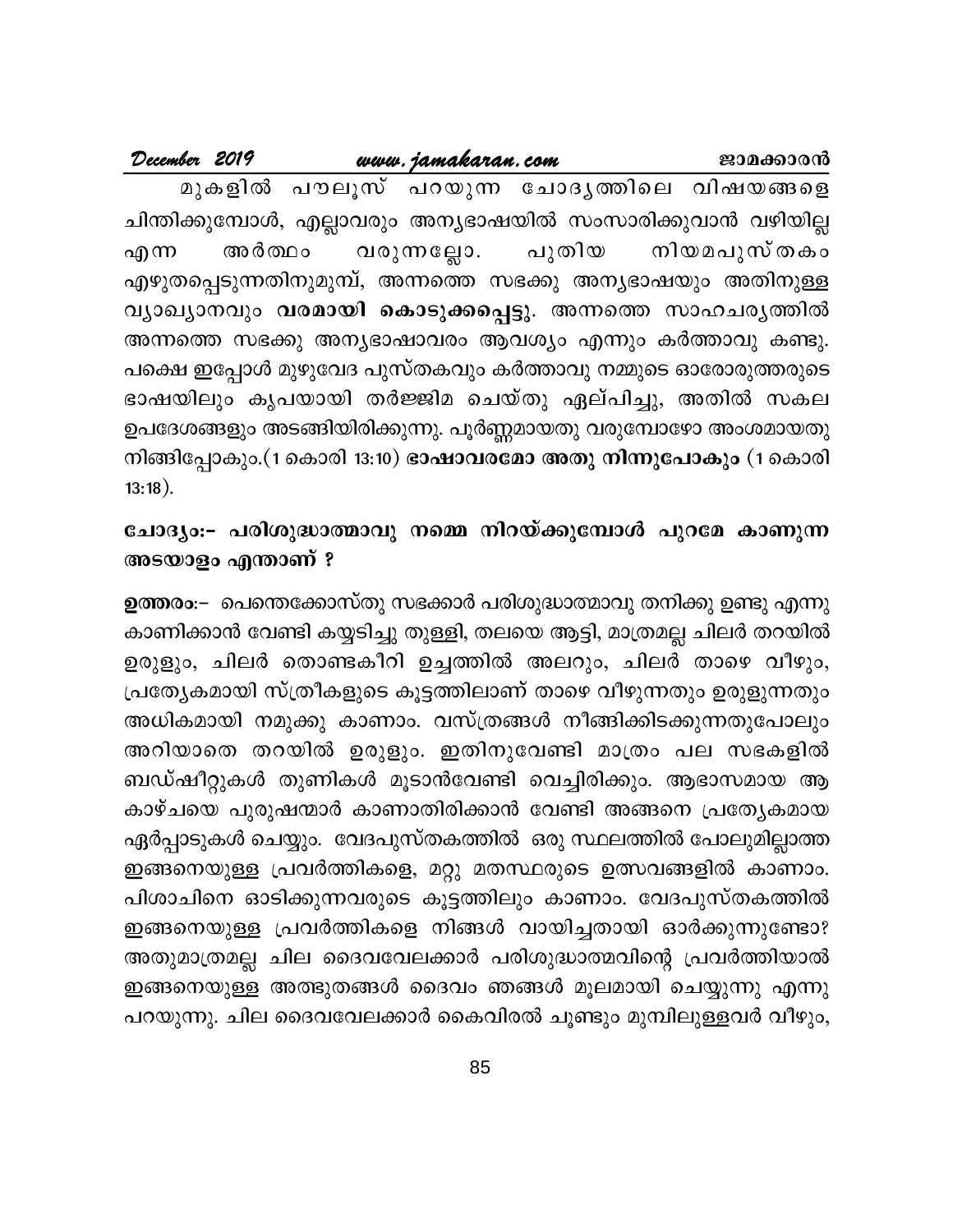December 2019 www.jamakaran.com ജാമക്കാരൻ ചില ദൈവവേലക്കാർ തലയിൽ കൈവെക്കും, ജനങ്ങൾ പുറകിലോട്ടു വീഴും. ഇങ്ങനെയുള്ള പ്രവർത്തികൾ പരിശുദ്ധാത്മാവ് വേദപുസ്തകത്തിൽ ഒരു സ്ഥലത്ത് പോലും ചെയ്തിട്ടുള്ളതായി കാണാൻ സാദ്ധ്യമല്ല. ഇങ്ങനെയുള്ള പ്രവർത്തി പരിശുദ്ധാത്മാവിന്റെതല്ല അശുദ്ധാത്മാവിന്റെതാണ്. ഇങ്ങനെ പ്രവർത്തിക്കുന്നവരെല്ലാം കാപട്യക്കാർ, കള്ള ഉപദേശികൾ എന്നും ഇവരെ ധൈര്യമായി നമുക്കു പറയാം.

പരിശുദ്ധാത്മാവിനെക്കുറിച്ചു പുസ്തകങ്ങൾ ധാരാളം പുറത്തിറങ്ങിയിട്ടുണ്ട്. പരിശുദ്ധാത്മാവിനെക്കുറിച്ചു ഗവേഷണ പുസ്തകങ്ങൾ എന്നു പറഞ്ഞും പല പുസ്കങ്ങൾ ഇറക്കിയിട്ടുണ്ട്. ആ പുസ്തകങ്ങൾ എഴുതിയവരെല്ലാം തങ്ങളുടെ സ്വന്ത അനുഭവങ്ങളേയും മറ്റുചിലരുടെ അനുഭവങ്ങളേയും ഉപദേശമായി എഴുതിയിരിക്കുന്നു. ഇതു മാതിരിയുള്ള പുസ്തകങ്ങൾ വായനക്കാർ വായിക്കുമ്പോൾ വളരെ ജാഗ്രതയായിരിക്കണം വചനത്തോടു താരതമൃപ്പെടുത്തി കൈക്കൊള്ളണം.

#### പരിശുദ്ധാത്മ നിറവിനുവെളിഅടയാളം

പുറമേയുള്ള അടയാളം തീർച്ചയായി അന്യഭാഷ അല്ല. ബൈബിൾ പറയുന്നത്, ഫലങ്ങളും സാക്ഷിയുള്ള ജീവിതവുമാണ് വെളി അടയാളം. അപ്പോ. പ്ര 2–ാം അദ്ധ്യായത്തിൽ പരിശുദ്ധാത്മവു നിന്റെ മേൽ വരുമ്പോൾ

- 1. ബലപ്പെട്ടു
- 2. പുറപ്പെട്ടു

#### 3. സാക്ഷിയായിരിക്കുക

എന്നതാണ് അടയാളം. മത്രമല്ല യേശു പറഞ്ഞു, നിങ്ങൾ യെരുശലേമിലും ശമർയ്യയിലും ഭൂമിയുടെ അറ്റത്തോളം എന്റെ സാക്ഷികളായിരിപ്പിൻ എന്നതാണു അടയാളം. മാത്രമല്ല, യേശുപറഞ്ഞു, നിങ്ങൾ യെരുശലേമിലും യഹൂദ്യയിലും ശമർയ്യയിലും ഭൂമിയുടെ അറ്റത്തോളം എന്റെ സാക്ഷികളായിരിക്കുവിൻ എന്നതാണ് ദൈവത്തിന്റെ കല്പന. പൗലൂസ് ഗലാതൃസഭക്കു കത്തെഴുതുമ്പോൾ ഗലാ 5:22,23 ആത്മാവിന്റെ ഫലമോ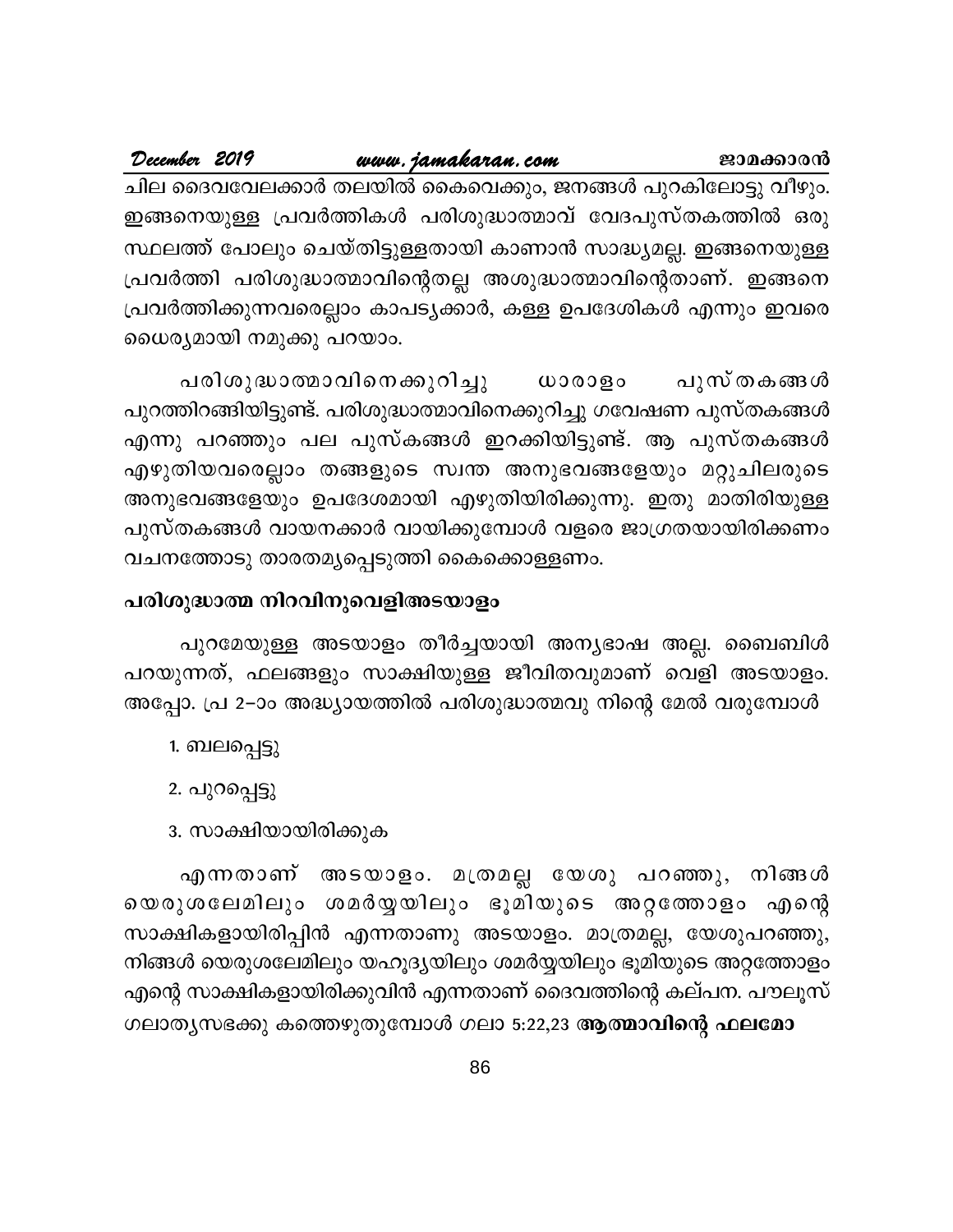| December 2019 |          | www.jamakaran.com          | ജാമക്കാരൻ |
|---------------|----------|----------------------------|-----------|
| സ്നേഹം        | ദീർഘക്ഷമ | വിശ്വസ്ത                   |           |
| സന്തോഷം       | ദയ       | സൗമൃത                      |           |
| സമാധനം        | പരോപകാരം | ഇന്ദ്രീയജയം (Self Control) |           |
|               |          |                            |           |

മുകളിൽ കണ്ട സ്വഭാവങ്ങളാണ് പരിശുദ്ധാത്മാ നിറവിന് വെളിഅടയാളങ്ങാളായി പറയപ്പെട്ടിരിക്കുന്നത്. മുകളിൽ പറയപ്പെട്ട വചനത്തിൽ ഫലങ്ങൾ എന്നു എഴുതിയത് സ്വഭാവങ്ങൾ എന്ന അർത്ഥമാകുന്നു. മുകളിൽ പറയപ്പെട്ട സ്വഭാവങ്ങൾ വെളി അടയാളങ്ങളായി ആരിൽ കണ്ടിട്ടില്ലയോ അവർക്കു പരിശുദ്ധാത്മ നിറവില്ല എന്നു വ്യക്തമായി പറയാം. അങ്ങനെയുള്ള വർക്കു മാനസാന്തര അനുഭവവും ഇല്ല. രക്ഷിക്കപ്പെട്ട അനുഭവവുമില്ല എന്നു വ്യക്തമായി പറയാം.

### അവസാനമായി ഒരു അടയാളത്തെയും ഞാൻ പറയുന്നു ശ്രദ്ധിപ്പിൻ

ഇൻഡ്യയിൽ കേരളത്തിൽ കുമ്പനാട് എന്നു പറയപ്പെടുന്ന സ്ഥലത്തും തമിഴ്നാട്ടിൽ തിരുനെൽവേലി ജില്ലയിലും കന്യാകുമാരി ജില്ലയിലും മാത്രമാണ് പെന്തെക്കോസ്തു സഭകൾ വളരെ കൂടുതലായി ഉള്ളത് എന്ന് ഒരു കണക്കെടുപ്പിൽ പറഞ്ഞിട്ടുണ്ട്. പരിശുദ്ധാത്മാവു ലഭിച്ചു അന്യഭാഷാവരം ലഭിച്ചു എന്നെല്ലാം പറഞ്ഞു നിഗളിക്കുന്ന ഈ പെന്തക്കോസ്തു സഭകളിൽ നിന്ന് ഒരു ആളെ എങ്കിലും ഭൂരിപക്ഷം ആദിവാസികൾ നിറഞ്ഞ വടക്കേ ഇന്തൃയിൽ സുവിശേഷം അറിയിക്കാൻ ഈ സഭകൾ മിഷനറികളെ അയച്ചിട്ടുണ്ടോ?

ഏകദേശം 20,000 മിഷനറിമാർ സി.എസ്.ഐ. മാതിരിയുള്ള സഭകളിൽ നിന്നു തന്നെ ത്യാഗം സഹിച്ചു. മിഷനറി പ്രവർത്തനം നടത്തി. ഏകദേശം 15000 സഭകൾ കാടിലുള്ള ആദിവാസികൾക്കുവേണ്ടി പണിതിരിക്കുന്നു. അവർക്കു എഴുതാനുംവയിക്കാനും പഠിപ്പിച്ചു ബൈബിൾ പഠനം നടത്തി. ആ ആദിവാസികളുടെ പാസ്റ്റർ മാരായി അഭിഷേകം ചെയ്തു, അവരെക്കൊണ്ടു പല സ്ഥലങ്ങളിൽ സഭ നടത്തുന്ന പാസ്റ്റർമാരായി പ്രവർത്തിക്കാൻ ഏർപ്പാടു ചെയ്തിരിക്കുന്നു. ഇതു വായിക്കുന്ന നിങ്ങൾ ഇപ്പോൾ പറയണം, പരിശുദ്ധാത്മാവു പെന്തക്കോസ്തു സഭകളിലോ സി.എസ്.ഐ. മാതിരിയുള്ള വിശ്വാസികളിലോ? ഇതുവരെ സഭകളിലെ രക്ഷിക്കപ്പെട്ട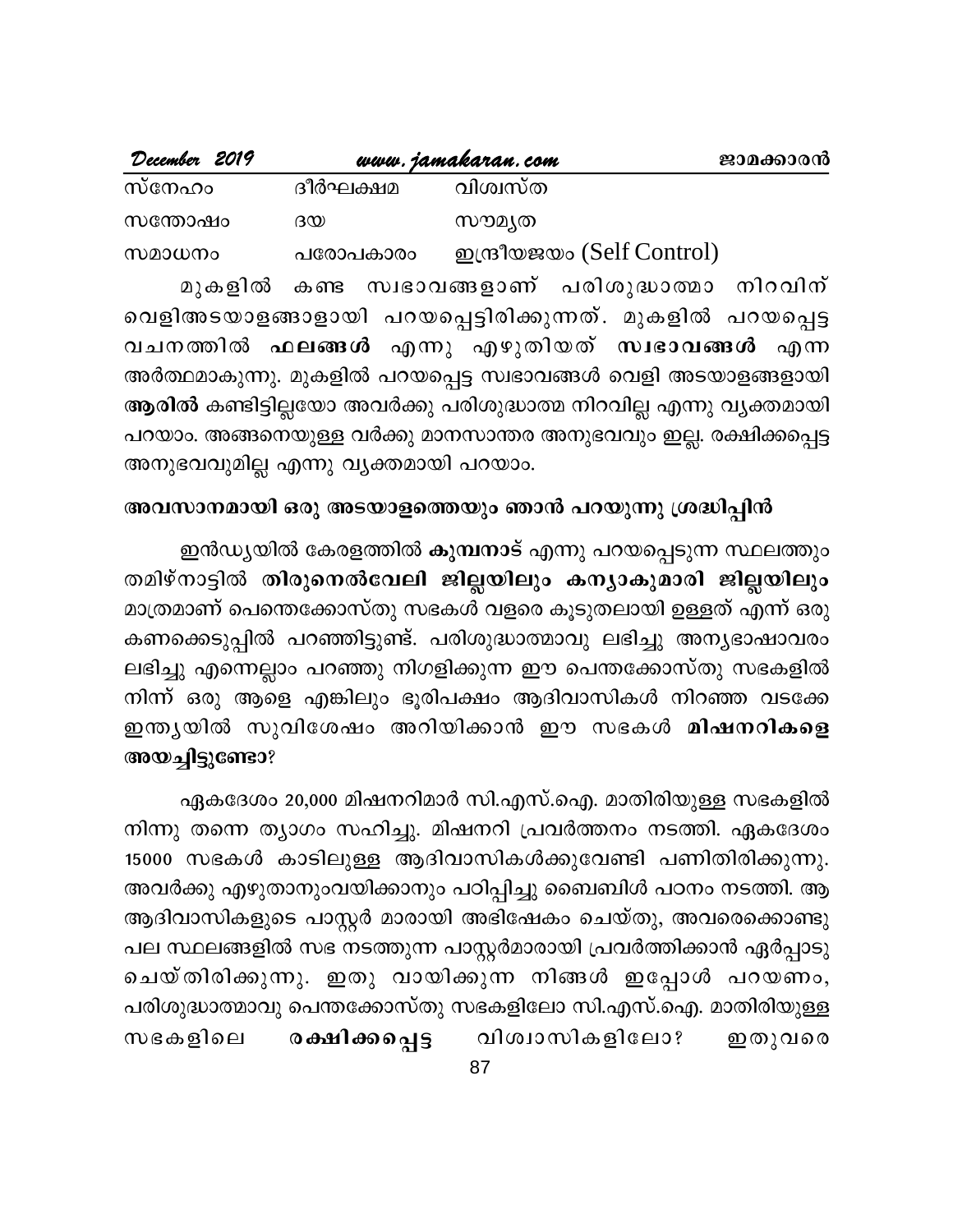#### <u>www.jamakaran.com</u> December 2019 ജാമക്കാരൻ സി.എസ്.ഐ.സഭകളിൽ നിന്നു 27 ഡോക്ടർമാർ, അതിൽ 11 പേർ എം.ഡി, ചെറിയ പോക്കറ്റ് മണി വാങ്ങി മിഷനറിപ്രവർത്തനം ഇവർ നടത്തിക്കൊണ്ടിരിക്കുന്നു.നിങ്ങൾ തന്നെ നിങ്ങളെ പരിശോധിച്ചു നോക്കുവിൻ, സതൃമായി രക്ഷിക്കപ്പെട്ടു പരിശുദ്ധാമാവും നിറവു ലഭിച്ചിർ ആത്മാക്കൾക്കുവേണ്ടി അലയും. പെന്തക്കോസ്ത് സഭക്കാർക്ക് ആത്മാദായം എന്നു പറയുന്നത് സി.എസ്.ഐ, മാർത്തോമ സഭകളിൽ നിന്നു ആളുകളെ പിടിച്ചു തന്റെ സഭകളിൽ ചേർക്കുന്നതു തന്നെ. ക്രിസ്തൃാനികളെ പിടിച്ചു, ക്രിസ്തൃാനികളാക്കുന്ന വേലയാണ് ഇവർ ചെയ്യുന്നത്, ദശാംശത്തിനുവേണ്ടി അല്ല എന്നതിനേയും മനസ്സിലാക്കണം അന്യഭാഷ എന്നുള്ള പേരിൽ വായ്കുഴഞ്ഞു സംസാരിച്ചു താല്ക്കാലിക ജഢ സന്തോഷം ലഭിക്കുന്ന പെന്തെക്കോസ്തു സഭക്കാർ ചിന്തിച്ചു നിങ്ങളുടെ ഉപദേശത്തെ വചനാടിസ്ഥാനത്തിൽ പുതുതാക്കണം. ക്രിസ്തു യേശുവിന്റെ ചിന്ത നിങ്ങളിൽ ഉണ്ടായിരിക്കട്ടെ.

ക്രിസ്തുയേശുവിന്റെ ഭാവം നിങ്ങളിൽ ഉണ്ടായിരിക്കട്ടെ.

#### അനൃഭാഷാ കുഴപ്പം

കഴിഞ്ഞ മൂന്നു ഭാഗങ്ങളിലും ഭാഷ എന്നാൽ എന്ത്. ആദികാല മനുഷ്യൻ ശബ്ദം മൂലവും, ആഗ്യം മൂലവും സംസാരിച്ചു, അതിന്റെ പരിണാമ വളർച്ചയായി ഭാഷയുണ്ടായി എന്ന്, ലോകചരിത്രം മൂലം വിവരങ്ങളെ ഞാൻ എഴുതി അറിയിച്ചു. ആദികാലമനുഷ്യൻ സ സംസാരിച്ച വിധങ്ങളെക്കുറിച്ചുള്ള വിവരങ്ങൾ വേദപുസ്തകത്തിൽ എഴുതപ്പെട്ടിട്ടില്ല. ദൈവത്തിന്റെ സൃഷ്ടിയായ ആദാം, ഹവ്വയോട് സംസാരിച്ച വിഷയങ്ങൾ മാത്രം ബൈബിൾ സൂചിപ്പിച്ചിരിക്കുന്നു.

ഏദൻ തോട്ടത്തിൽ ദൈവം ഏതുഭാഷയിലാണ് സംസാരിച്ചത്? അതിന് ആദാമും ഹവ്വയും ഏതു ഭാഷയിലാണ് മറുപടി പറഞ്ഞത്? ആ ഭാഷയെ കുറിച്ചുള്ള വിവരം വേദപുസ്തകത്തിൽ ഇല്ല. ആദിയിൽ ദൈവവും ആദാമും ഹവ്വയും ഏതു ഭാഷയിൽ സംസാരിച്ചോ അത് ലോക ഭാഷയായി തുടർന്നു, അതുതന്നെ എബ്രായ ഭാഷയായി ലോകം മുഴുവൻ സംസാരിച്ചു തുടങ്ങി.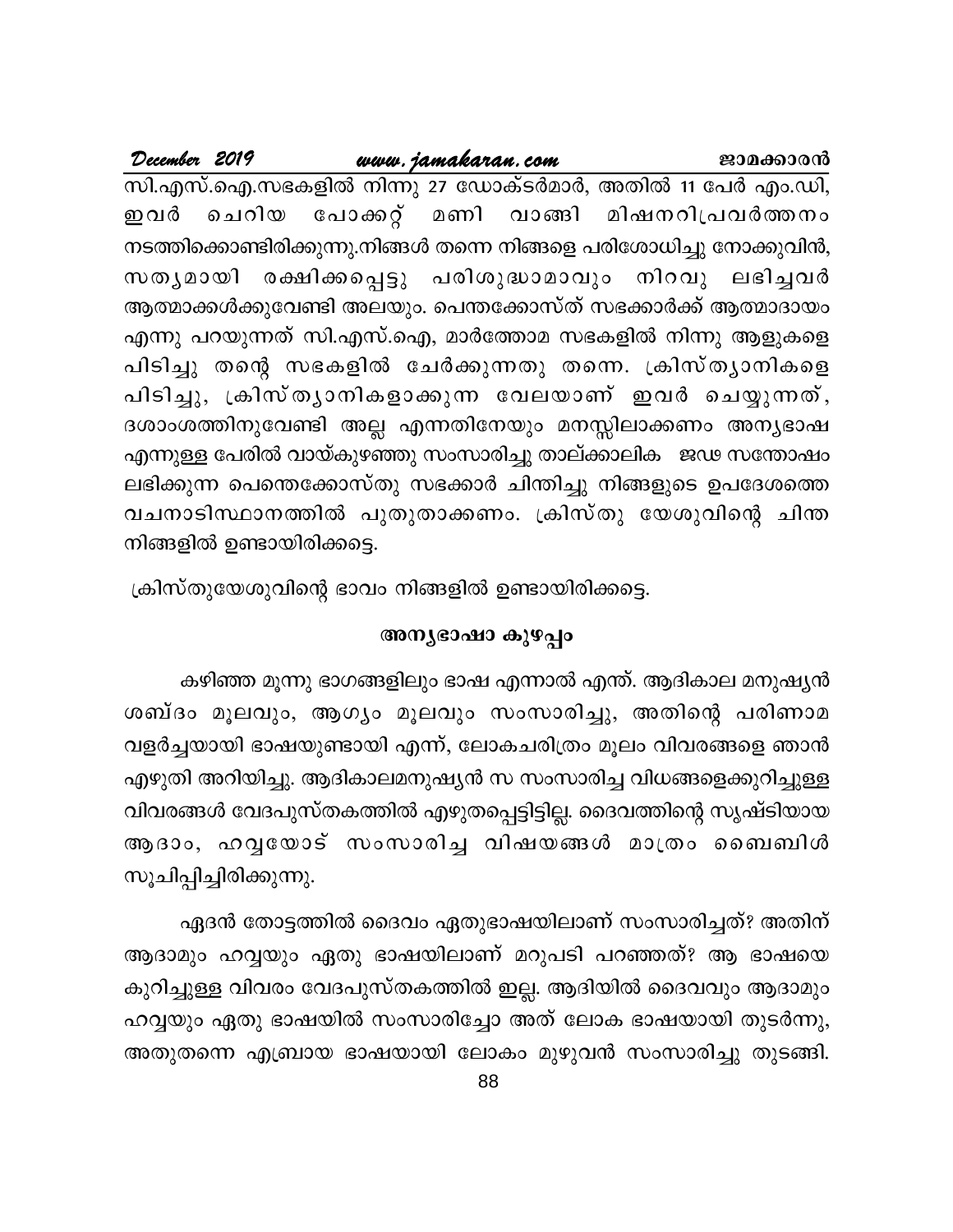#### www.jamakaran.com

December 2019

ലോകം മുഴുവൻ ഒരേ ഭാഷയായിരുന്നു എന്നു വേദപുസ്തകം പറയുന്നു. ബാബേൽ ഗോപുരം പണിതപ്പോൾ ദൈവകോപം ഉണ്ടായതിനെ തുടർന്ന് ദൈവം ഭാഷ കലക്കിക്കളഞ്ഞു. അതുകാരണം ജനം ഭൂമിയുടെ അറ്റംവരെ ചിതറിപ്പോയി ജീവിക്കാൻ തുടങ്ങി എന്ന വിവരവും ഞാൻ എഴുതിയിരുന്നു. ദൈവത്തിന്റെ സ്നേഹത്തെ ജനങ്ങൾ മനസിലാക്കാതെ, പല വിഗ്രഹങ്ങളെ ഉണ്ടാക്കി അത് ദൈവമാക്കി ആരാധിക്കാൻ തുടങ്ങിയ കാലത്തിൽ, വിഗ്രഹാരാധികളുടെ കൂട്ടത്തിൽ നിന്ന് നിഷ്കളങ്കനായ അബ്രഹാമിന്റെ കുടുംബത്തെ ദൈവം വേർപെടുത്തി വേറൊരു സ്ഥലത്തേക്ക് കൂട്ടിക്കൊണ്ടുപോയി. യഹോവ അബ്രഹാമിനോട് അരുളി ചെയ്തത് എന്തെന്നാൽ നീ നിന്റെ ദേശത്തേയും ചാർച്ചക്കാരേയും പിതൃഭവനത്തേയും വിട്ട് ഞാൻ നിന്നെ കാണിപ്പാനിരിക്കുന്ന ദേശത്തേക്ക് പോക. ഞാൻ നിന്നെ ജാതിയാക്കും (ഉല്പത്തി  $12:1,2)$ വലിയ  $00000$ അവന് വാക്കുകൊടുത്തപോലെ കർത്താവ് അവനെ സമ്പന്നനാക്കി വർദ്ധിപ്പിച്ചു.

ഇങ്ങനെ നോഹ, ഹനോക്ക്, അബ്രഹാം, ഇസഹാക്ക്, യാക്കോബ് എന്നിവരെ മുൻ മാതൃകയായി വച്ച് അവരോട് താൻ കാണിച്ച സ്നേഹത്തെ ലോകം കാണാൻ ഇടയായി. എന്നാലും ഈ ജനങ്ങൾ വിഗ്രഹാരാധനയെ വിട്ടില്ല. അക്കാലത്ത് ഓരോരുത്തൻ തനിക്ക് ബോധിച്ചതുപോലെ നടന്നു. ഇവരെ നേർവഴിയിൽ നടത്താൻ ന്യായാധിപൻമാരെയും, രാജാക്കൻമാരെയും അവസാനമായി പ്രവാചകന്മാർ വഴിയായും പല മുന്നറിയിപ്പുകൾ നൽകി ദൈവം തന്റെ സ്നേഹത്തെ മനസ്സിലാക്കി കൊടുക്കാൻ ശ്രമിച്ചു. പക്ഷെ ജനങ്ങളോ അതു കേൾക്കാതെ ശാഠ്യം കാണിച്ചു. അവർ ദൈവത്തിന്റെ സ്നേഹത്തെ മനസ്സിലാക്കിയില്ല. അതുകൊണ്ട് ദൈവം തന്റെ സ്നേഹത്തെ വെളിപ്പെടുത്തുവാൻ വേണ്ടി താൻതന്നെ ബലിയായി ക്രൂശിൽ മരിച്ചു തന്റെ സ്നേഹത്തെ വെളിപ്പെടുത്തി. അവൻ ചിന്തിയ രക്തത്താൽ കഴുകപ്പെട്ട് അവന്റെ ഉപദേശത്തെ കൈക്കൊള്ളുന്നവർക്ക് യോവേൽ പ്രവാചകൻ മൂലമായി അരുളിചെയ്ത വാക്കുപോലെ മാനസാന്തരപ്പെട്ട് രക്ഷിക്കപ്പെട്ട ജഡപ്രകാരമുള്ള എല്ലാവരുടെ മേലും തന്റെ ആത്മാവിനെ പകരും എന്നുള്ള വാഗ്ദത്തത്തെ നിറവേറി.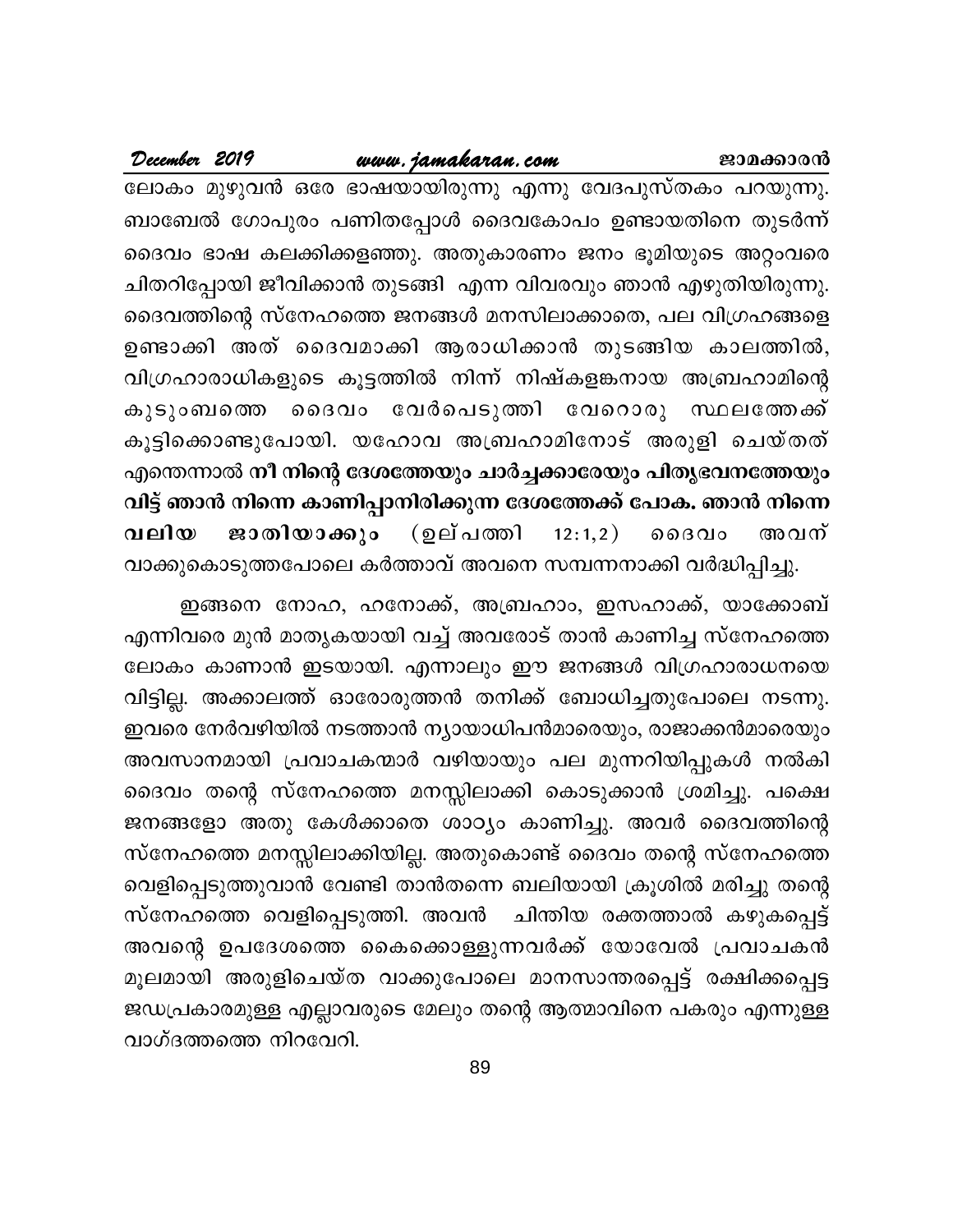#### December 2019 www.jamakaran.com ജാമക്കാരൻ മുകളിൽ ഞാൻ എഴുതിയതുതന്നെ നമ്മുടെ മുഴു വേദപുസ്തകത്തിന്റെ ചുരുക്കം. ഇതിന്റെ അടിസ്ഥാനത്തിൽ ലഭിച്ച പരിശുദ്ധാത്മാവിന്റെ നിറവാണ്, ഇന്നത്തെ പെന്തക്കോസ്തിന്റെ പേരിൽ പ്രവർത്തിച്ചു കൊണ്ടിരിക്കുന്ന സഭാവിശ്വാസികളേയും കുഴപ്പത്തിലാക്കുന്നത്.  $\omega$  g  $\omega$  g  $\omega$   $\omega$   $\circ$   $\circ$ പരിശുദ്ധാത്മാവിന്റെ നിറവിന് പുറമേ കാണുന്ന അടയാളം അനൃഭാഷയാണോ എന്നുള്ളത് പെന്തക്കോസ്തു സഭക്കാർക്കും, മറ്റു വിഭാഗത്തിൽപ്പെട്ട സഭക്കാർക്കും, ഇടയിൽ പല വർഷങ്ങളായി അഭിപ്രായ വൃത്യാസം വർദ്ധിച്ചു വലിയ പ്രശ്നമായി മാറി. ഈ പ്രശ്നങ്ങൾക്കെല്ലാം കാരണം 1. പെന്തക്കോസ്ത് സഭകൾ, 2. അനൃഭാഷ.

# പെന്തക്കോസ്ത് സഭയും, അന്യഭാഷ എന്ന പേരിൽ വായ്കുഴഞ്ഞു സംസാരിക്കുന്നതും ഉണ്ടായ ആരംഭ ചരിത്രം.

അന്യഭാഷയെ കുറിച്ച് ധാരാളം പുസ്തകങ്ങൾ ഇറങ്ങിയിട്ടുണ്ട്. അത് എഴുതിയവരെല്ലാവരും അവരവർക്ക് ഉണ്ടായ സ്വന്ത <mark>അനുഭവങ്ങളെയാണ്</mark> കഥകഥയായി എഴുതിയിരിക്കുന്നത്.

അവർ എഴുതിയതിന് **വചന തെളിവില്ല**. തെളിവില്ലാതെ നാം സ്വന്തമായി ഒരു വിധിപോലും പറയാൻ പാടില്ല. ചിലർ എനിക്ക അനൃഭാഷ ആരും പഠിപ്പിച്ചു തന്നിട്ടില്ല, ഞാനായിട്ട് തന്നെ പരിശുദ്ധാത്മാവിന്റെ സഹായത്താൽ അന്യഭാഷ സംസാരിച്ചു എന്ന് പറയുന്നു. നിങ്ങൾ കള്ളം പറഞ്ഞിട്ടില്ല എന്നു ഞാൻ വിശ്വസിക്കുന്നു. പക്ഷെ നിങ്ങൾ പറഞ്ഞ വിഷയത്തിന് വചന തെളിവില്ലല്ലോ. ഏതെങ്കിലും ഒരു വചനത്തെ അതിന്റെ അർത്ഥം മനസ്സിലാക്കാതെ അത് നിങ്ങളുടെ സ്വന്ത അനുഭവത്തോട് താരതമൃപ്പെടുന്നു. ഏതൊരു വചനം എടുത്താലും ആ വചനം സംസാരിച്ചതാരാണ്, ഏത് സാഹചര്യത്തിലാണ് സംസാരിച്ചത്, സംസാരിച്ചവരുടെ മുമ്പിൽ ആരെല്ലാം ഉണ്ടായിരുന്നു, എന്തുകൊണ്ടാണ് സംസാരിച്ചത് എന്നുള്ളത് വിവരിക്കേണ്ടത്, ആവശ്യമല്ലേ? നിങ്ങളുടെ സഭയിൽ അന്യഭാഷ സംസാരിച്ചു എന്നിരിക്കട്ടെ, പക്ഷെ കേരളത്തിൽ ഉള്ളവരെല്ലാവരും മലയാള ഭാഷ അറിഞ്ഞവരാണ്. അവരുടെ ഇടയിൽ എന്തുകൊണ്ടാണ് ആരും അറിയാത്ത ഭാഷയിൽ,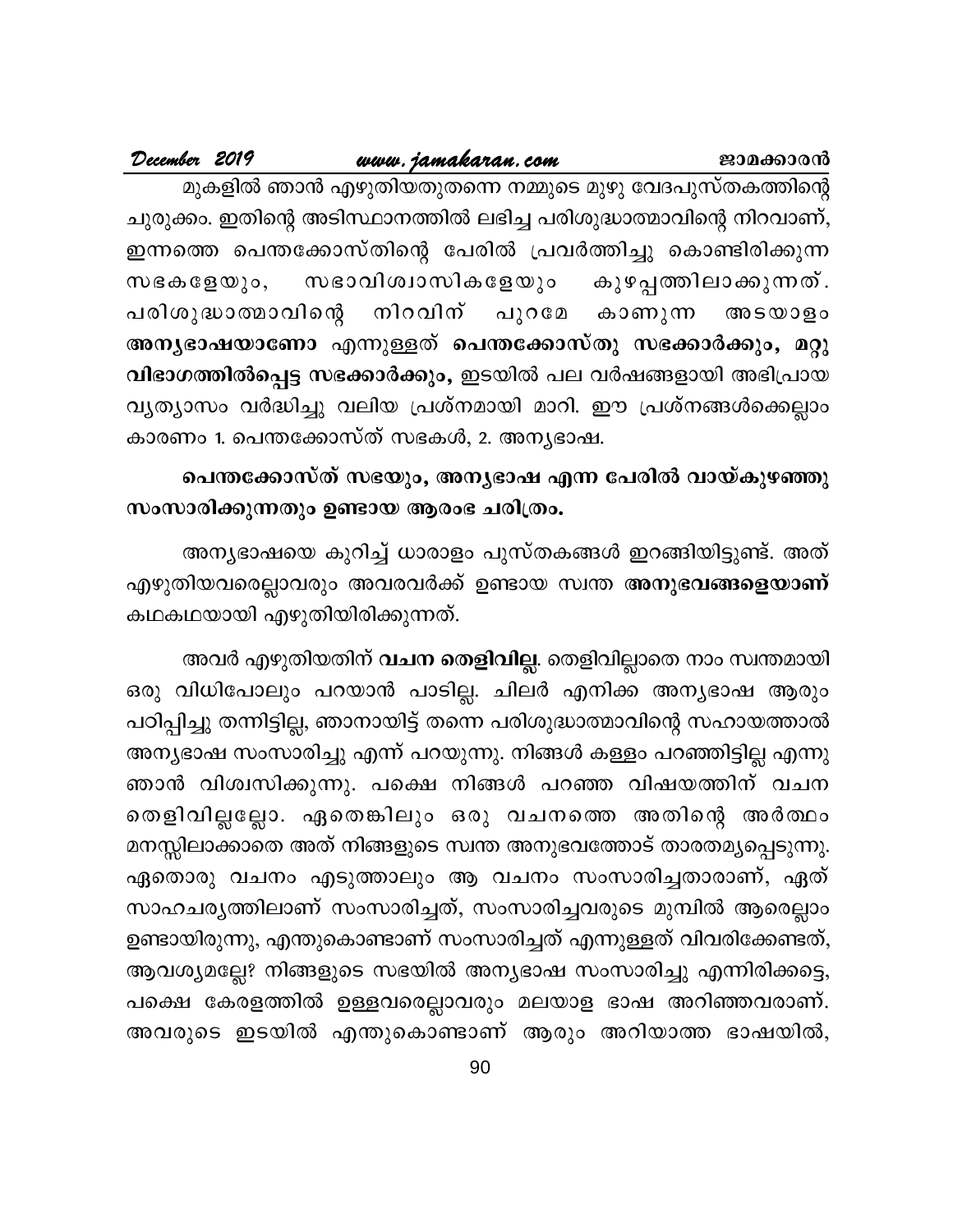# www.jamakaran.com

December 2019

അന്യഭാഷ എന്ന ഭാഷയിൽ സംസാരിക്കുന്നത്? ഞാൻ പ്രാർത്ഥിക്കുമ്പോൾ അന്യഭാഷയിൽ സംസാരിക്കുന്നത് എന്റെ ശീലമാണ്, എന്നു നിങ്ങൾ പറയുമെങ്കിൽ നാം ആരാധിക്കുന്ന ദൈവത്തിന് ലോകത്തിലെ സകല ഭാഷയും അറിയുമല്ലോ; അങ്ങനെ ഇരിക്കേ നിന്റെ മാതൃഭാഷയിൽ ദൈവത്തോട് രണ്ട് വാക്ക് സംസാരിച്ചാലും അത് മതിയല്ലോ; പ്രാർത്ഥനയിൽ നിനക്ക് സമാധാനവും, പ്രത്യാശയും ലഭിക്കുമല്ലോ. വചനം ശക്തിയുള്ളതാണ്. ആ വചനം പ്രവർത്തിക്കാതെ എന്റെ അടുത്തേക്ക് മടങ്ങിവരത്തില്ലെന്ന് നമ്മുടെ ദൈവം പറഞ്ഞിട്ടുണ്ട്. അതുകൊണ്ടാണ് പൗലോസ് അപ്പോസ്തലൻ വചനം എന്ന ജ്ഞാനപ്പാലിനാൽ നിങ്ങളുടെ ആത്മീയ ജീവിതത്തിൽ ആത്മീയ വർദ്ധനവ് ഉണ്ടാകും എന്ന് എഴുതിയിരിക്കുന്നത്. ഇതുതന്നെയാണ് നമ്മുടെ വേദം നമ്മെ പഠിപ്പിക്കുന്നത്. വചനം ജീവനുള്ളതാണ്, വചനം സൗഖ്യമാക്കും, (സങ്കീർത്തനം 107:20) വചനം അശ്വസിപ്പിക്കുന്നു (സങ്കീർത്തനം 119:92). വചനത്തെ അനുസരിക്കുന്നവരെ പിതാവ് സ്നേഹിക്കുന്നു (യോഹന്നാൻ 14:23). വചനം കേൾക്കാത്തവന്റെ പ്രാർത്ഥനയെ ദൈവം വെറുക്കുന്നു (സദൃശൃവാക്യം 28:9). വചനം നിന്റെ പാതയ്ക്ക് വെളിച്ചം കാണിച്ചു വഴി നടത്തുന്നു (സങ്കീ 119:105). എന്റെ വചനത്തിന് മുമ്പിൽ വിറയ്ക്കുന്നവനെ ഞാൻ നോക്കും, ദൈവത്തിന്റെ വചനം നിങ്ങളിൽ ഉണ്ടായാൽ നിങ്ങൾ യാചിക്കുന്നത് നിങ്ങൾക്ക് ലഭിക്കും (യോഹന്നാൻ 15:17). ഇതുപോലെ കർത്താവ് വളരെ വൃക്തമായി, പരിശുദ്ധാത്മാവ് മുഖാന്തരം ഉണർത്തുമ്പോൾ, എന്തുകൊണ്ടാണ് അന്യഭാഷ എന്ന പേരിൽ അർത്ഥമില്ലാതെ ക്ഷീരഭല, ശങ്കരഭല എന്ന് ഇങ്ങനെ വായ് കുഴഞ്ഞ് സംസാരിച്ച് പരിശുദ്ധാത്മാവിനെ അപമാനപ്പെടുത്തുന്നത്? മുകളിൽ പറഞ്ഞതുപോലെ നാല് വാക്കുകൾ സംസാരിക്കുന്നതല്ലാതെ പുതിയ വാക്കുകൾ ഒന്നും സംസാരിക്കുന്നില്ല. അന്യഭാഷയിൽ ആത്മീക വർദ്ധന ഉണ്ടാകുന്നില്ല, വേദ വചനത്തിലാണ് ആത്മീക വർദ്ധന ഉണ്ടാകുന്നത്.

# നവീനകാല അനൃഭാഷ ചരിത്രം നമുക്കു ശ്രദ്ധിക്കാം

ഈ ചരിത്രത്തെ നിങ്ങൾ വായിക്കുന്നതിനു മുമ്പു ഒരു പ്രധാന വിഷയത്തെ അറിയണം. മുഴുലോകവും ജന്മപാപത്തിൽ വീഴാൻ കാരണം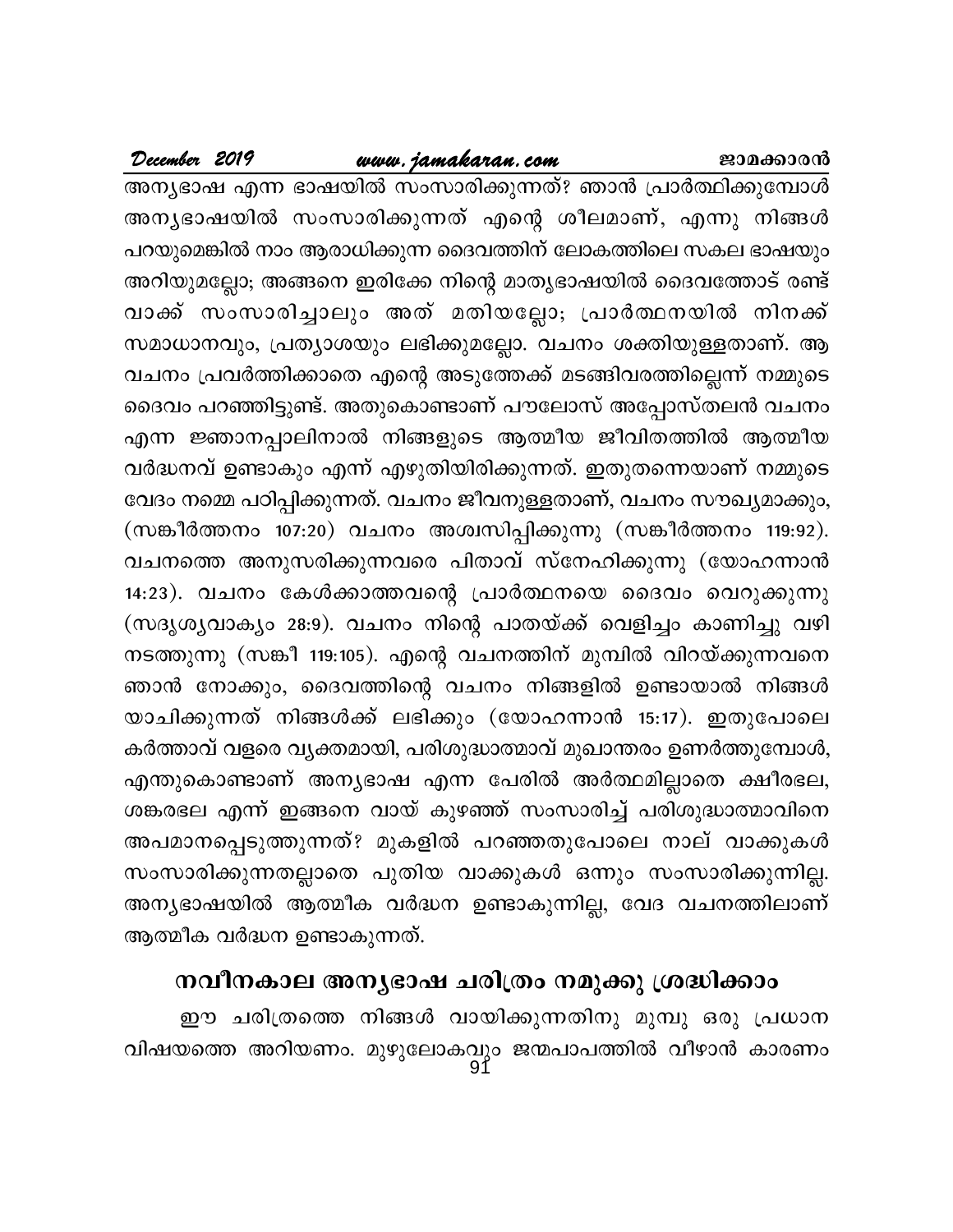| December 2019                    | www.jamakaran.com |                                                               | ജാമക്കാരൻ |
|----------------------------------|-------------------|---------------------------------------------------------------|-----------|
|                                  |                   | ഹവ്വ എന്നുള്ള സ്ത്രീ എന്നത് നമുക്കല്ലാവർക്കും അറിയാം.         |           |
|                                  |                   | സ്ത്രീകളെക്കുറിച്ചു വേദപുസ്തകം പറയുന്നത് സ്ത്രീകൾ ബലഹീനപാത്രം |           |
|                                  |                   | എന്നാണ്. ഇന്നത്തെ പെന്തക്കോസ്ത് സഭ, സെവൻത് ഡേ സഭ, സാൽവേഷൻ     |           |
|                                  |                   | ആർമി എന്നുള്ള സഭ, യഹോവ സാക്ഷികൾ എന്നുള്ള പിശാചിന്റെ സഭ, ഈ     |           |
|                                  |                   | സഭകളെല്ലാം സ്ഥാപിച്ചത് സ്ത്രീകളാണ്. പെന്തക്കോസ്ത് സഭയിൽ       |           |
|                                  |                   | സന്തോഷം, ആകർഷണം, ലഹരിപിടിച്ച അനുഭവം, ആവേശം ഇതെല്ലാ            |           |
|                                  |                   | ഇവരുടെ ആരാധനയിൽ കാണുന്നതുകൊണ്ട് യുവാക്കളും യുവതികളും          |           |
|                                  |                   | ഇങ്ങനെയുള്ള സഭകളുടെ സ്തുതി ആരാധനയിൽ (Praise and worship)      |           |
|                                  |                   | സംബന്ധിക്കാൻ ആഗ്രഹിക്കുന്നു. ഇതുതന്നെ പെന്തക്കോസ്ത് സഭയുടെ    |           |
| ആരംഭചരിത്രത്തിലും പറയപ്പെടുന്നു. |                   |                                                               |           |

عاديات

□ 1906-ാം വർഷം അമേരിക്കയിൽ ലോസ് എയ്ഞ്ചലസ് പട്ടണത്തിൽ അസൂസാ എന്നുള്ള വീഥിയിൽ ആണ് അന്യഭാഷയുടെ ആരംഭം ഉണ്ടായത്. ആ വീഥിയിലെ ഒരു ചെറിയ വീട്ടിൽ കുറച്ചു സ്ത്രീകളായി കൂടി പ്രാർത്ഥിക്കുന്നതു പതിവ്. ആ വീട്ടിൽ പാർക്കുന്ന ജെന്നിമൂർ എന്നു പേരുള്ള ബാല്യക്കാരത്തിയാണ് തന്റെ വീട്ടിൽ കൂടുന്ന പ്രാർത്ഥന ഗ്രൂപ്പിനെ നയിച്ചിരുന്നത്. ഇതിൽ ശ്രദ്ധിക്കേണ്ട പ്രധാന വിഷയം ആ വീട്ടിൽ കൂടിയ സ്ത്രീകളും യുവാക്കളിൽ ചിലരും ഭൂരിപക്ഷം കറുത്ത വർഗ്ഗക്കാരായ ആഫ്രിക്കക്കാരായിരുന്നു. അതിൽ ഒന്നുരണ്ടുപേർ മാത്രമാണ് വെള്ളക്കാരായിരുന്നത്. ആഫ്രിക്കയിലെ കറുത്ത വർഗ്ഗക്കാർക്ക് പൊതുവെ ജനിച്ച കുഞ്ഞായി വളരുമ്പോൾ, ഡാൻസ് കളിച്ചു കൊണ്ടു സംസാരിക്കുന്നതും, പെരുമാറുന്നതും, ഇവർക്കു സന്തോഷം വന്നാൽ പൊതുസ്ഥലത്ത് കയ്യടിച്ച് നൃത്തം ചെയ്യാൻ തുടങ്ങും. വീഥിയിൽ പോകുന്ന കറുത്ത വർഗ്ഗക്കാർ ഇവരെ കണ്ട ഉടനേ അവരോടു ചേർന്നു അല്പസമയം ഒരു ചെറിയ നൃത്തം ചെയ്തിട്ടുതന്നെ തന്റെ വഴിക്ക് അവർ പോകും. ഇത് അവരുടെ ജന്മനാലുള്ള സംസ്കാരം ആകുന്നു.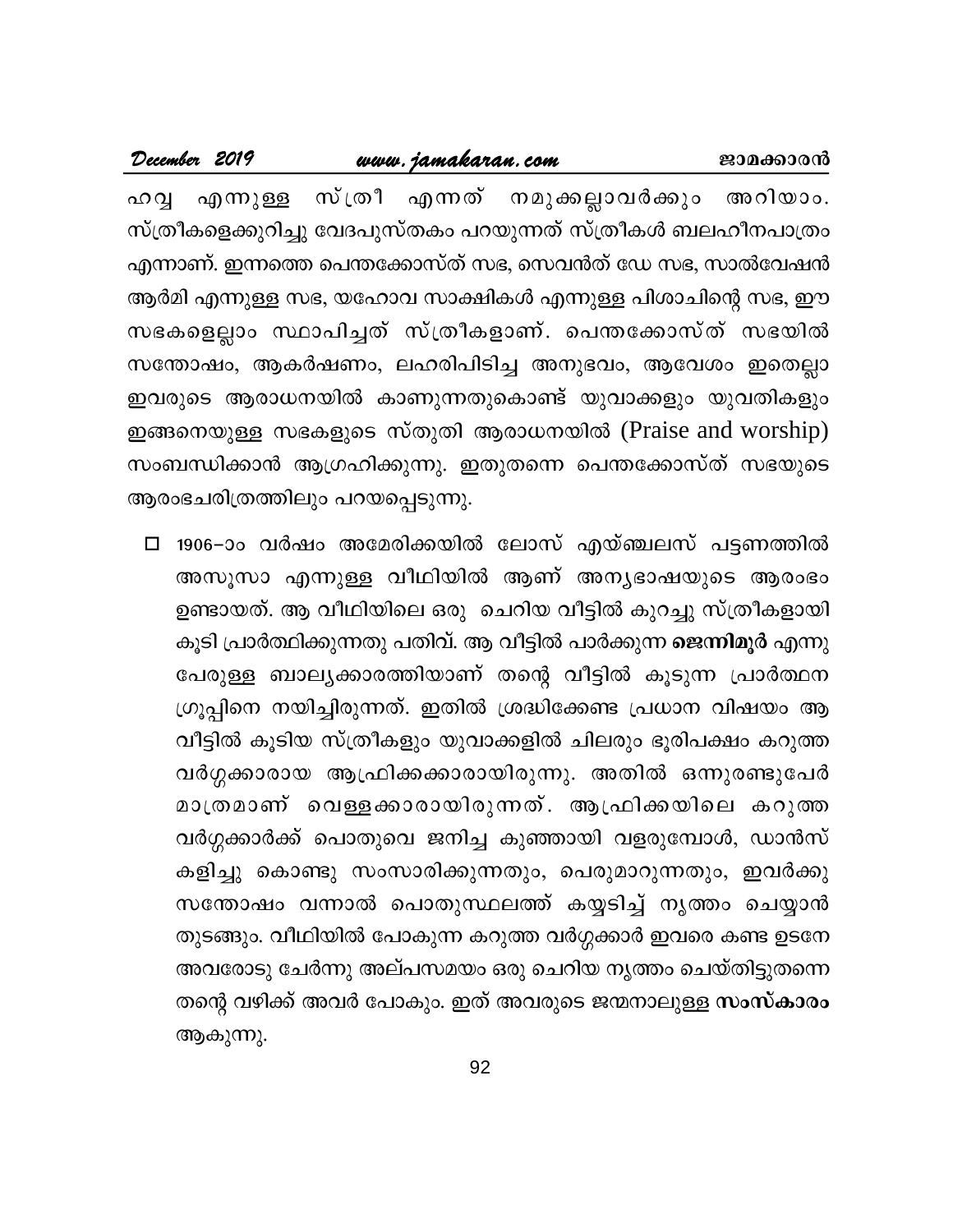| December 2019 |  | www.jamakaran.com                                               |  | ജാമക്കാരൻ |
|---------------|--|-----------------------------------------------------------------|--|-----------|
|               |  | ഡോ. പുഷ്പരാജായ ഞാനും രണ്ടുപ്രാവശ്യം ആഫ്രിക്ക ദേശത്തിലുള്ള       |  |           |
|               |  | കോംഗോ, ഉഗാണ്ട, നൈജീരിയ അഡീസ് അബാബാ ഇനിയും രണ്ടു മൂന്നു          |  |           |
|               |  | ആഫ്രിക്കൻ രാജ്യങ്ങളിൽ ഓരോരോ പ്രാവശ്യവും മൂന്നു ആഴ്ചകൾ താമസിച്ചു |  |           |
|               |  | ദൈവവേല ചെയ്തു മടങ്ങിവന്നു. അതുകൊണ്ടു ഇവരുടെ സംസ്കാരത്തെ         |  |           |

എനിക്കു നന്നായി അറിയാം.

متعامل

കറുത്തവർഗ്ഗക്കാർ ഏതു ദേശത്തിൽ ചെന്നു ആരാധിച്ചാലും നൃത്തം ചെയ്തു കയ്യടിച്ചു ഒരു വിധത്തിലുള്ള ശബ്ദമുണ്ടാക്കി ആരാധിക്കുന്നതു ശീലമാണ്. ഇത് അവരുടെ സംസ്കാരം.

അസൂസാ വീഥിയിൽ വീട്ടുപ്രാർത്ഥനയിലും അന്നു രാത്രി അതുതന്നെ സംഭവിച്ചു. അവരുടെ പ്രാർത്ഥനസമയത്തിലെ പാട്ടും ഡ്രമ്മിൽ കൊട്ടുന്നതും അവരെ ആവേശത്തിലേക്ക് എത്തിച്ചു. അപ്പോഴാണ് ആരും പ്രതീക്ഷിക്കാത്ത സ്ഥിതിയിൽ ജന്നിമൂർ എന്ന ബാല്യക്കാരത്തി ആവേശത്തിന്റെ ഉച്ചകോടിയിൽ വായ്കുഴഞ്ഞു എന്തോ സംസാരിച്ചു. കുറച്ചുസമയം അതു നീണ്ടുപോയി. ആ കൂട്ടത്തിൽ പാടിക്കൊണ്ടിരുന്നവർ ആശ്ചര്യത്തോടു അവളെക്കണ്ടു. അവിടെ കൂടിയിരുന്നവർക്ക് അതു പുതുമയായിരുന്നു. അവൾ വായ്കുഴഞ്ഞു സംസാരിച്ചവാക്കു, ആദികാലത്ത് അപ്പോസ്തലന്മാർ മാളികമുറിയിൽ, പരിശുദ്ധാത്മാ നിറവിൽ സംസാരിച്ചപ്പോൾ ഓരോരുത്തരുടെ വായിൽ നിന്നും വിവിധ ഭാഷകൾ പുറത്ത് വന്നത് ഈ പ്രാർത്ഥനായോഗത്തിൽ സംബന്ധിച്ചവർ ഓർത്തു. ഒരു പക്ഷം ഇതു പരിശുദ്ധാത്മാവിന്റെ പിൻമാരി ആയിരിക്കുമോ എന്നു മനസ്സിലാകാത്ത സ്ഥിതിയിൽ കൂടെ ഇരുന്നവർ എല്ലാപേരും അവൾ സംസാരിച്ചത് കയ്യടിച്ചു ഉത്സാഹപ്പെടുത്തി.

ജന്നിമൂർ എന്നുള്ള ബാല്യക്കാരത്തിയുടെ വീട്ടിന്റെ മുൻഭാഗത്ത് വാടകവീട്ടിൽ പുതുതായി വന്ന് താമസിച്ച വ്യക്തിയാണ് സഹോ. വില്യം മോർ. തന്റെ വീട്ടിന്റെ നേരേ എതിർവശത്തുണ്ടായ സ്ത്രീകളുടെ ശബ്ദം കേട്ട്, ഇദ്ദേഹം അവിടെ ചെന്നു. അല്പസമയം ജന്നിമൂറിന്റെ വായ്കുഴഞ്ഞ ആവേശത്തിൽ സംസാരിച്ചത് ശ്രദ്ധിച്ചു. ആ പ്രാർത്ഥന കഴിഞ്ഞശേഷം ആ ജന്നിമൂറിന്, തന്നെ പരിചയപ്പെടുത്തി. മാത്രമല്ല ഓരോദിവസവും നടക്കുന്ന പ്രാർത്ഥന യോഗത്തിൽ ഇദ്ദേഹവും സംബന്ധിക്കാൻ തുടങ്ങി.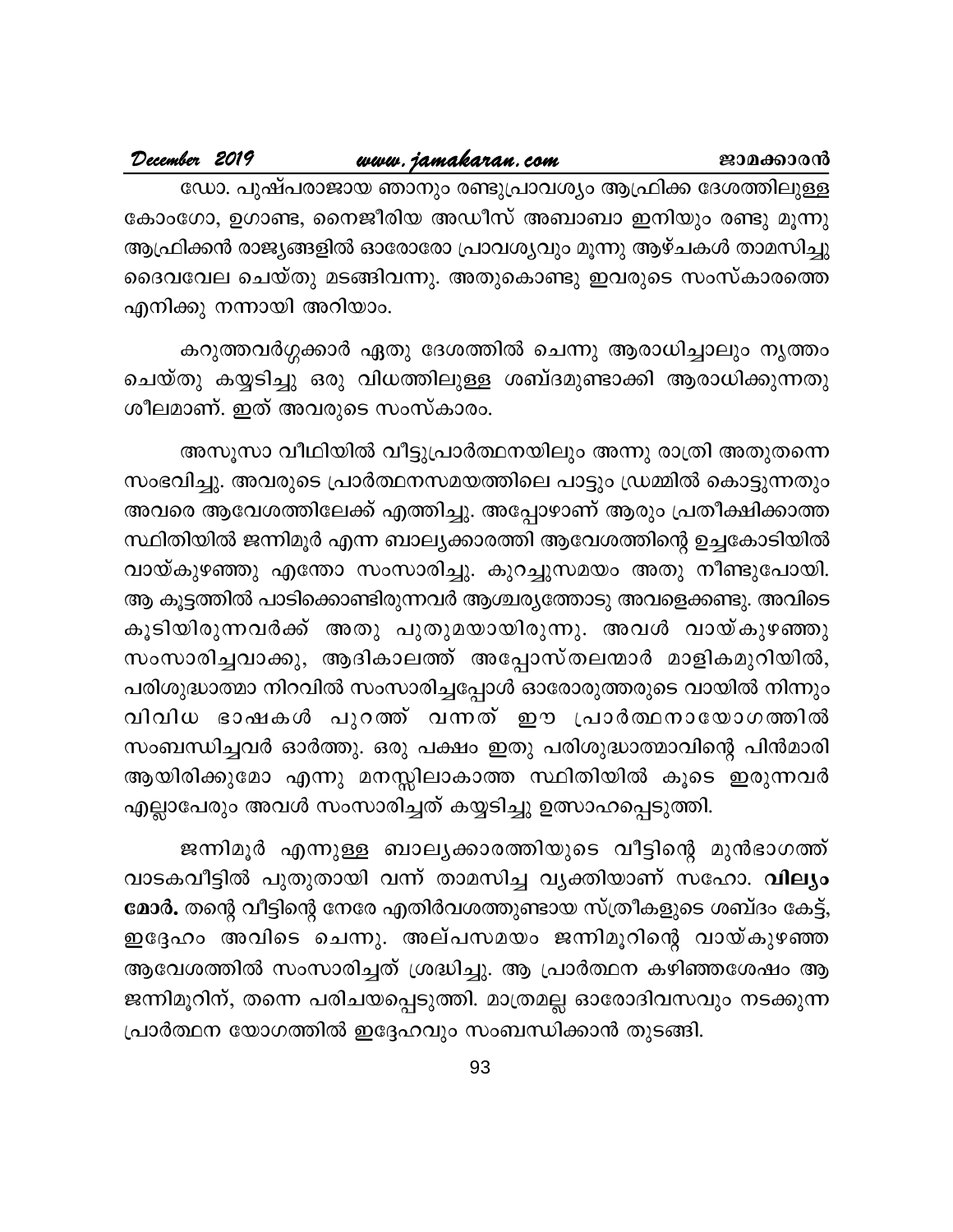#### www.jamakaran.com

December 2019

ഈ പുതിയ വൃക്തിയായ വില്യം മോർ അവർകളെക്കുറിച്ചു വായനക്കാരായ നിങ്ങളും അറിയണം. ഇദ്ദേഹം ഒരു നല്ല അത്മീക വിശ്വാസിയാണ്. ലോസ് എയ്ഞ്ചൽസ് പട്ടണത്തിൽ ഒരു നല്ല ആത്മീക സഭയിൽ അംഗമായിരുന്ന വ്യക്തിയാണ്. കൂടുതൽ വിദ്യാഭ്യാസം ഇല്ലാത്ത ആളാണ്. പക്ഷെ ദൈവവേലയിൽ നല്ല വാഞ്ച ഉള്ള വ്യക്തിയാണ്. താൻ അംഗമായിരുന്ന സഭയിൽ ചില പ്രശ്നങ്ങൾ ഉണ്ടായപ്പോൾ സഭാ മൂപ്പനോട് പ്രശ്നങ്ങളെക്കുറിച്ച് ചില ചോദൃങ്ങൾ ചോദിച്ചു. അതു വലിയ പ്രശ്നമായിമാറി. സഭക്കമ്മറ്റി വില്യംമോറിനെ സഭയിൽ നിന്നു മുടക്കി, പുറത്താക്കി. പക്ഷെ താല് ക്കാലിക സഭയിൽ നിന്നു അ തു പുറത്താക്കലായിരുന്നാലും തുടർന്ന് ആ സഭയിൽ ആരാധിക്കാൻ ഇഷ്ടമില്ലാതെ, ആ സഭ ഉണ്ടായിരുന്ന സ്ഥലത്തിൽ നിന്ന് തന്റെ വീട് മാറി അസൂസാ വീഥിയിൽ വന്ന് പുതുതായി താമസിക്കാൻ തുടങ്ങി. ഈ സാഹചര്യത്തിലാണ് തന്റെ വീടിന്റെ എതിർഭാഗത്തു താമസിക്കുന്ന ജനിമൂറിനോടു അടുത്തു ഇടപഴകാൻ തുടങ്ങി. അതു പ്രേമമായി മാറി. പ്രേമംകൂടി അതു വിവാഹത്തിൽ അവസാനിച്ചു. വിവാഹം ചെയ്തശേഷം തന്റെ ഭാര്യയുടെ വായ്കുഴഞ്ഞു സംസാരിക്കുന്ന രീതിയെ, അപ്പോസ്തലന്മാർ സംസാരിച്ച അന്യഭാഷ എന്നു, പുറത്തുള്ളവർക്കു പരിചയപ്പെടുത്തി. മറ്റു സഭകൾക്കു തന്റെ ഭാര്യയെ പരിചയപ്പെടുത്തി. തന്റെ ഭാര്യ ജന്നി സംസാരിച്ചതു അനൃഭാഷ എന്നു പരിചയപ്പെടുത്തി. അതു കണ്ടവർ എല്ലാപേരും ജന്നിയെപ്പോലെ അന്യഭാഷ സംസാരിക്കാൻ ആഗ്രഹിച്ചു. അവരുടെ കൂട്ടത്തിൽ പല സഭക്കാർ സംബന്ധിച്ചു. ഇപ്പോൾ പുതിയ മ്യൂസിക് ഉപകരണങ്ങളും ഡ്രമ്മും പുതുതായി പരിചയപ്പെടുത്തി. ഇതു സഭകളെ ആകർഷിച്ചു അടുത്തുള്ള ജില്ലകളിലെ സഭക്കാരും ജന്നിയെ ക്ഷണിച്ചു. ജന്നി വായ്കുഴഞ്ഞു സംസാരിച്ചത് അന്യഭാഷയായി മാറി. അടുത്തുള്ള ജില്ലകളിലും അടുത്തുള്ള നാടുകളിലും തീപോലെ വ്യാപിക്കാൻ തുടങ്ങി. ഇപ്പോൾ ലോകം മുഴുവൻ പല സഭകൾക്കു തങ്ങളെ മറ്റു സഭകളിൽ നിന്നു വ്യത്യത്ഥരായി കാണിക്കാൻ ഈ അന്യഭാഷ വളരെ പ്രയോജനമായിരുന്നു.

ഇത് പുതു പുതു അനുഭവങ്ങളിലേക്ക് ഇവരെ കൊണ്ടുപോയി. ആവേശത്തിന്റെ ഉച്ചസ്ഥിതിയിൽ പടിപടിയായി ഉയർന്ന് ഒരു സ്റ്റേജിൽ അന്യഭാഷയിൽ കരയാൻ ആരംഭിച്ചു.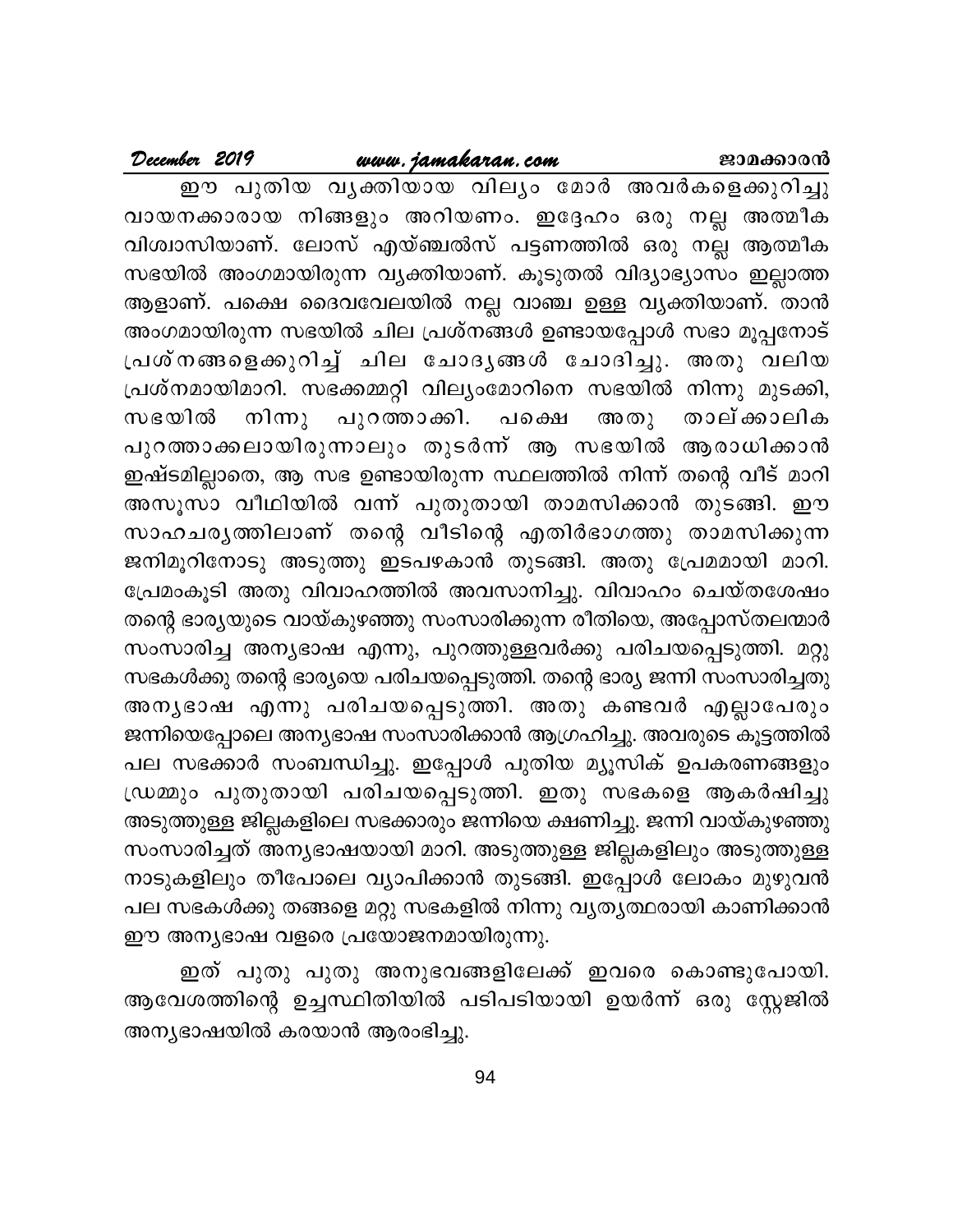|  | December 2019 |                                                                | www.jamakaran.com |  | ജാമക്കാരൻ |
|--|---------------|----------------------------------------------------------------|-------------------|--|-----------|
|  |               | ലോസ് ഏഞ്ചലസിൽ അനൃഭാഷയും പെന്തെക്കോസ്തനുഭവവും                   |                   |  |           |
|  |               | എങ്ങനെ വന്നു എന്ന തലക്കെട്ടിൽ ഉള്ള പുസ്തകത്തെ എഴുതിയ വൃക്തി    |                   |  |           |
|  |               | ഇങ്ങനെ പറയുന്നു, ദൈവം അരുളിചെയ്ത ആ അന്യഭാഷയിൽ കരയാനുള്ള        |                   |  |           |
|  |               | അനുഭവവും, മനസ്സിലാകാത്ത ചില പുതിയ ശബ്ദങ്ങളും കൊടുത്തു എന്നു    |                   |  |           |
|  |               | അദ്ദേഹം എഴുതിയിരിക്കുന്നു. അതിൽ ഒരു പ്രത്യേക സന്തോഷവും         |                   |  |           |
|  |               | ഉണ്ടാകുന്നു എന്നു അദ്ദേഹം തന്റെ പുസ്തകത്തിൽ എഴുതിയിരിക്കുന്നു. |                   |  |           |

നമ്മുടെ ഇന്ത്യയിലെ ക്രിസ്ത്യാനികൾക്കു സ്വയ ബുദ്ധിയില്ല എന്നുള്ള ഒരു ചൊല്ല് ഉണ്ട്. ഇന്ത്യയിൽ സഭക്കുള്ളിൽ വന്ന എല്ലാ പുതുഉപദേശങ്ങളും ഇന്ത്യയിലുള്ള ക്രിസ്ത്യാനികൾക്കു സ്വയമായി ലഭിച്ച അനുഭവമല്ല. എല്ലാം അമേരിക്കയിൽ നിന്നു ഇറക്കുമതി ചെയ്തതാണ്. ഒരു ദൈവവേലക്കാരൻ ഒരു പ്രാവശ്യം ഇന്ത്യയിൽ നിന്നു അമേരിക്കയിൽ പോയിട്ടു വന്നാൽ മതി പുതു പുതു ഉപദേശങ്ങളെ പഠിച്ചുകൊണ്ടുവരും. അവയെ ഇന്തൃയിൽ പരിചയപ്പെടുത്തുവാൻ അവർക്കു ധാരാണം ഡോളർ (Dollar) കിട്ടും. അങ്ങനെയാണ് പല പുതിയ വചനവിരുദ്ധമായ ഉപദേശങ്ങളും ഇന്ത്യയിലെ സഭക്കുള്ളിൽ നുഴഞ്ഞുകയറിയത്.

### പാടുമ്പോൾ കരയുന്നത്

ഫാദർ. പെർഗ്ഗമെൻസ് പോലുള്ള ചില പാട്ടുകാർ സ്ത്രോത്രപാട്ടു പാടിയാലും, കരഞ്ഞുകൊണ്ടു പാടും. നന്ദി പറയുമ്പോഴും നമുക്കു സന്തോഷമല്ലേ വരേണ്ടത്? ചില പെന്തക്കോസ്ത് ആരാധനയിൽ അന്യഭാഷയിൽ കരയുക എന്ന് പാസ്റ്റർമാർ പറയുന്നതു കേട്ടിട്ടുണ്ട്. അന്നു, ആ ജന്നി എന്നുള്ള ബാല്യക്കാരത്തി, പരിചയപ്പെടുത്തിയ അന്യഭാഷ ഇന്നു പിശാചു ലോകം മുഴുവനും ഉള്ള സഭകളിൽ പരിചയപ്പെടുത്തി. പല സഭകളെ തന്റെ പിടിയിൽ കെട്ടിവച്ചിരുക്കുന്നു. ഇന്നു, ആ ബാല്യക്കാരിയുവതി തന്റെ കാമുകനോട് ചേർന്ന് പ്രാർത്ഥനയിൽ സംസാരിച്ച അന്യഭാഷയാണ് എ.ജി. സഭകളും, ചർച്ച് ഓഫ് സഭകളും, ദി പെന്തെക്കോസ്ത് (സിലോൺ പെന്തെക്കോസ്ത്) ഐ.പി.സി.സി സഭകളും തങ്ങളുടെ സഭകളുടെ പ്രധാന അടയാളമാക്കി വ്യാജഭാഷകളെ സംസാരിച്ച്, തങ്ങളുടെ സഭാ വിശ്വാസികളെ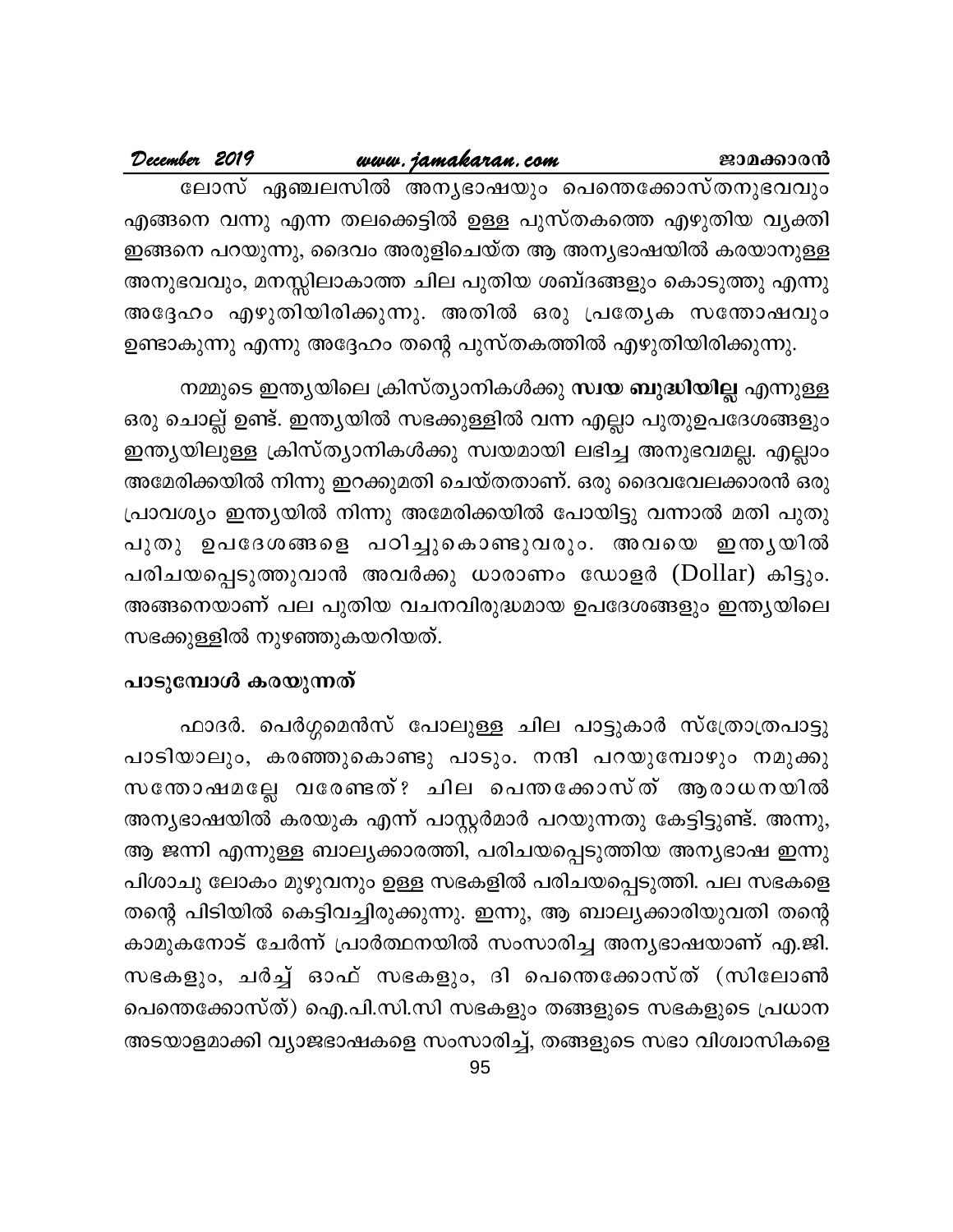ഭൂരിപക്ഷ പാസ്റ്റർമാർക്കും, ഈ നവീന അന്യഭാഷ ഉണ്ടായ ചരിത്രം തന്നെ അറിയാൻ പാടില്ല.

അമേരിക്കയിൽ നിന്നു ഇറക്കുമതിചെയ്ത അന്യഭാഷ എന്നുള്ള ചരക്കിനെ ഇന്ത്യൻ സഭകളിൽ പരിചയപ്പെടുത്തിയ ദൈവവേലക്കാരോടും പാസ്റ്റർമാരോടും ഞാനൊന്നു ചോദിക്കാൻ ആഗ്രഹിക്കുന്നു. പുതിയ വേദപുസ്തകത്തിൽ അപ്പോസ്തലന്മാർക്കുണ്ടായ ആത്മാവിന്റെ നിറവിൽ സംസാരിച്ച ആ ഭാഷകൾ (അന്യഭാഷകൾ), അന്യഭാഷകളുടെ അനുഭവം, 1907–ാമത്തെ വർഷം വരെ അമേരിക്കയിലും ഇന്ത്യയിലും ലോകം മുഴുവനും പെന്തെക്കോസ്തു സഭകളിൽ എന്തുകൊണ്ടാണ് ആരും ഉള്ള സംസാരിക്കാത്തത്? 1907–ാം വർഷത്തിന് മുമ്പ് ധാരാളം ക്രിസ്തീയ സഭകൾ ആരാധിച്ചല്ലോ? അപ്പോൾ ഈ നവീന അന്യഭാഷയുടെ ആത്മാവ് എവിടെപ്പോയിരുന്നു? പാസ്റ്റർക്കെ**ങ്കിലും** ഒരു അന്നത്തെ ദൈവവേലക്കാരനെങ്കിലും ഈ അനുഭവം ഉണ്ടാകാതെ പോയത് എന്തുകൊണ്ടാണ്? ഒരു സാധാരണ ബാലൃക്കാരത്തി പെണ്ണിന്റെ ഉപദേശത്തേയും ദർശനത്തെയും ആണ്, ഇന്നത്തെ പെന്തെക്കോസ്തു സഭകൾ അനുഗമിക്കുന്നതു. ഇന്നത്തെ പെന്തെക്കോസ്തു സഭക്കാർ ഈ അന്യഭാഷയ്ക്ക് പരിണാമ വളർച്ച ഉണ്ടാക്കി, അഗ്നി അഭിഷേക ഉണർവ് എന്ന ഒരു പുതിയ പേര് വച്ച് പരിചയപ്പെടുത്താൻ തുടങ്ങി. ഈ അഗ്നി അഭിഷേകം എന്നുള്ള ആകർഷണവാക്ക് ധാരാളം ജനങ്ങളെ ആകർഷിച്ചു. ആ അഗ്നി അഭിഷേകം ലഭിക്കുവാൻ പല സ്ഥലങ്ങളിലേക്ക് ബസ്സിൽ പൈസ കൊടുത്തു പോയി, സംബന്ധിച്ചു മടങ്ങി വരുന്നു.

#### പുതു പുതു അനുഭവങ്ങൾ

ഈ അഗ്നി അഭിഷേക ഉണർവ്വിന് പുതു പുതു അനുഭവങ്ങൾ പിശാചു പരിചയപ്പടുത്താൻ തുടങ്ങി. അന്യഭാഷയിൽ കരയുന്നത്, പുതു അനുഭവമായി ജനങ്ങളുടെ ഇടയിൽ വ്യാപിക്കാൻ തുടങ്ങിയോ അതുപോലെ അന്യഭാഷയിൽ ചിരിക്കുന്നതു ലോകത്തിൽ വ്യാപിച്ചു പടരാൻ തുടങ്ങി.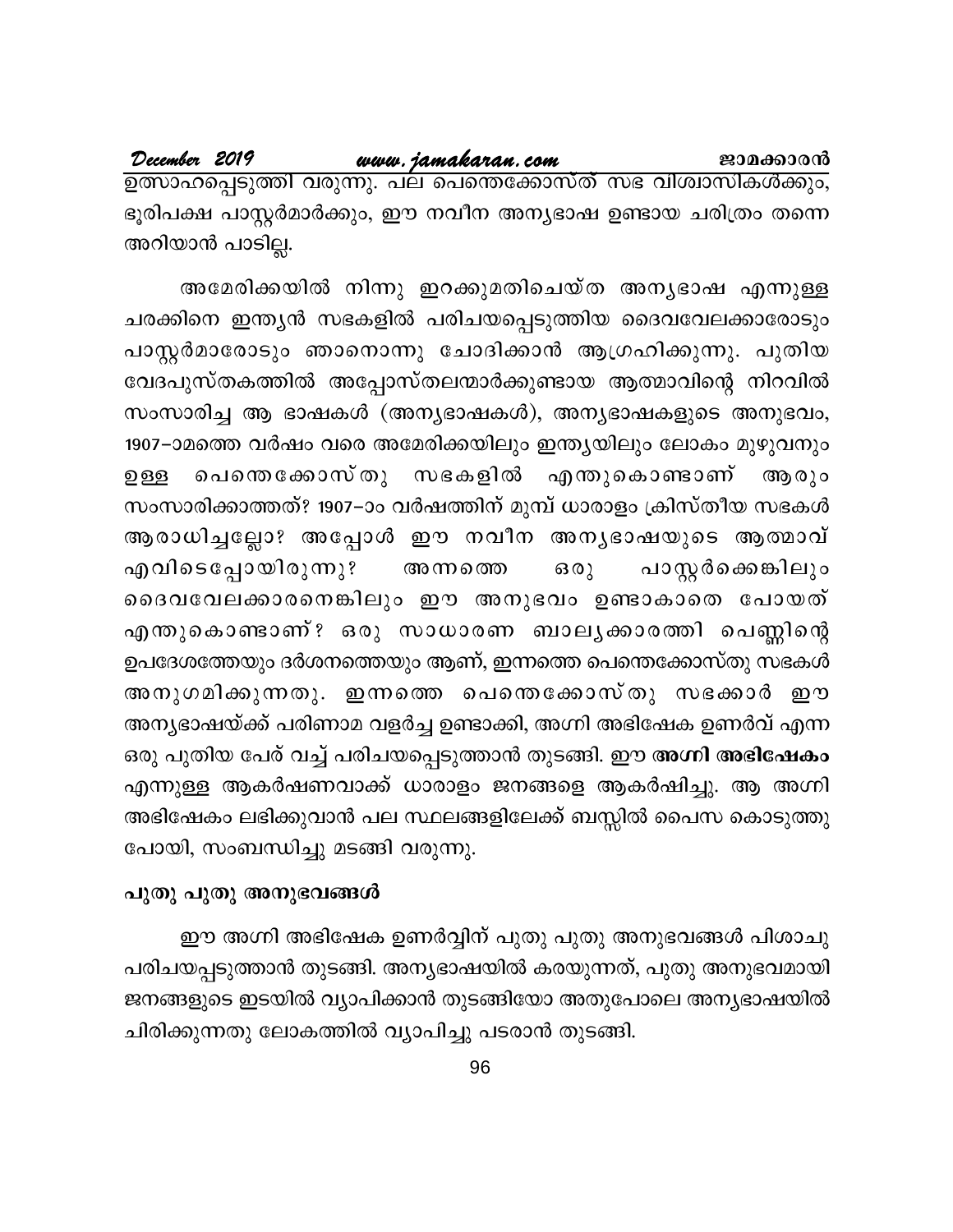ടൊറണ്ടോ റിവൈവൽ എന്ന പേരിൽ, കാനഡയിൽ ഒരു വലിയ ഉണർവുയോഗം ലോകത്തിലുള്ള എല്ലാ ദൈവവേലക്കാർക്ക് വേണ്ടിയും ക്രമീകരിച്ചിരുന്നു. ആ ടൊറണ്ടോ യോഗത്തിന്റെ അഞ്ചുദിവസ പരിപാടികളേയും ഞാൻ TVയിൽ കണ്ടു. അനൃഭാഷയിൽ കരയാൻ സാധിക്കുമെങ്കിൽ അന്യഭാഷ അനുഭവത്തിൽ എന്തുകൊണ്ടു ചിരിക്കാൻ സാധിക്കത്തില്ല എന്നു പലർ പ്രസംഗിച്ചു. ഉച്ചയ്ക്ക് ശേഷം പ്രാർത്ഥനാ സമയത്തിൽ അന്യഭാഷയിൽ ചിരിക്കുന്നതു പരിചയപ്പെടുത്തി. പാട്ടുകൾ പാടി, ധാരാളം വാദ്യ ഉപകരണങ്ങൾ വായിച്ചു, ജനങ്ങൾ കയ്യടിച്ചു നൃത്തം ചെയ്തു. പെട്ടന്ന് സ്പീക്കറിൽ പരിശുദ്ധാത്മാവ് ഇപ്പോൾ ഇറങ്ങിക്കൊണ്ടിരിക്കുന്നു, എല്ലാവർക്കും പരിശുദ്ധാത്മാവിൽ ഇപ്പോൾ ചിരിക്കാൻ സാധിക്കും എന്നു പരിചയപ്പെടുത്തി. ആ സമയത്ത് അവിടെ ഉണ്ടായിരുന്ന ലോക പ്രശസ്തരായ ദൈവവേലക്കാർ ചിരിക്കാൻ തുടങ്ങി. ആ സ്റ്റേജിൽ നല്ല വേദപണ്ഡിതന്മാർ, രോഗശാന്തിവരം ലഭിച്ച ദൈവവേലക്കാർ എല്ലാപേരും ചിരിക്കാൻ തുടങ്ങി. ആ സ്റ്റേജിൽ രോഗശാന്തി വിവരം ലഭിച്ച ഓറൽ റോബർട്ട്, കെന്നത്ത് ഹെഗൻ, വില്യം ബെക്ക്, മോറിസ് സെറുല്ലോ ഇവരെല്ലാം ചിരിച്ചു ചിരിച്ചു താഴെ വീണു അവരെക്കൊണ്ടു ചിരി നിയന്ത്രിക്കാൻ സാധിക്കാതെ കണ്ണുകളിൽ നിന്നു വായിൽ നിന്നു തുപ്പലും, ഒഴുകി. ചിരിയെ നിയന്ത്രിക്കാൻ കണ്ണുനീരും, സാധിക്കാതെ ഒരാളുടെമേൽ ഒരാൾ വീണു ചിരിച്ചുകൊണ്ടിരിക്കുന്നത് പല മണിക്കൂർ സമയം ആ വീഡിയോയിൽ ഞാൻ കണ്ടു. ഉച്ചയ്ക്കുശേഷം ചിരിക്കാൻ തുടങ്ങിയവർ വൈകിട്ടുവരെ ചിരി നിയന്ത്രിക്കാൻ സാധിച്ചില്ല. ഒരു വലിയ ലോക പ്രശസ്തയായ സ്ത്രീ പ്രസംഗീക, മുട്ടിന്റെ മേൽ വരെ ഉള്ള ചെറിയ ഡ്രസ്സോടെ സ്റ്റേജിൽ മുമ്പിൽ നിന്നു താഴെ വീണു ഉരുണ്ടത്, ലോകം മുഴുവനും ഉള്ളവർ ടീവിയിൽ കണ്ടതു, പിള്ളേർ കാണാൻ പാടില്ല, എന്നു പറഞ്ഞ് ടി വി ഓഫ് ചെയ്തു എന്നു പത്രത്തിൽ വായിച്ചു. ഈ വലിയ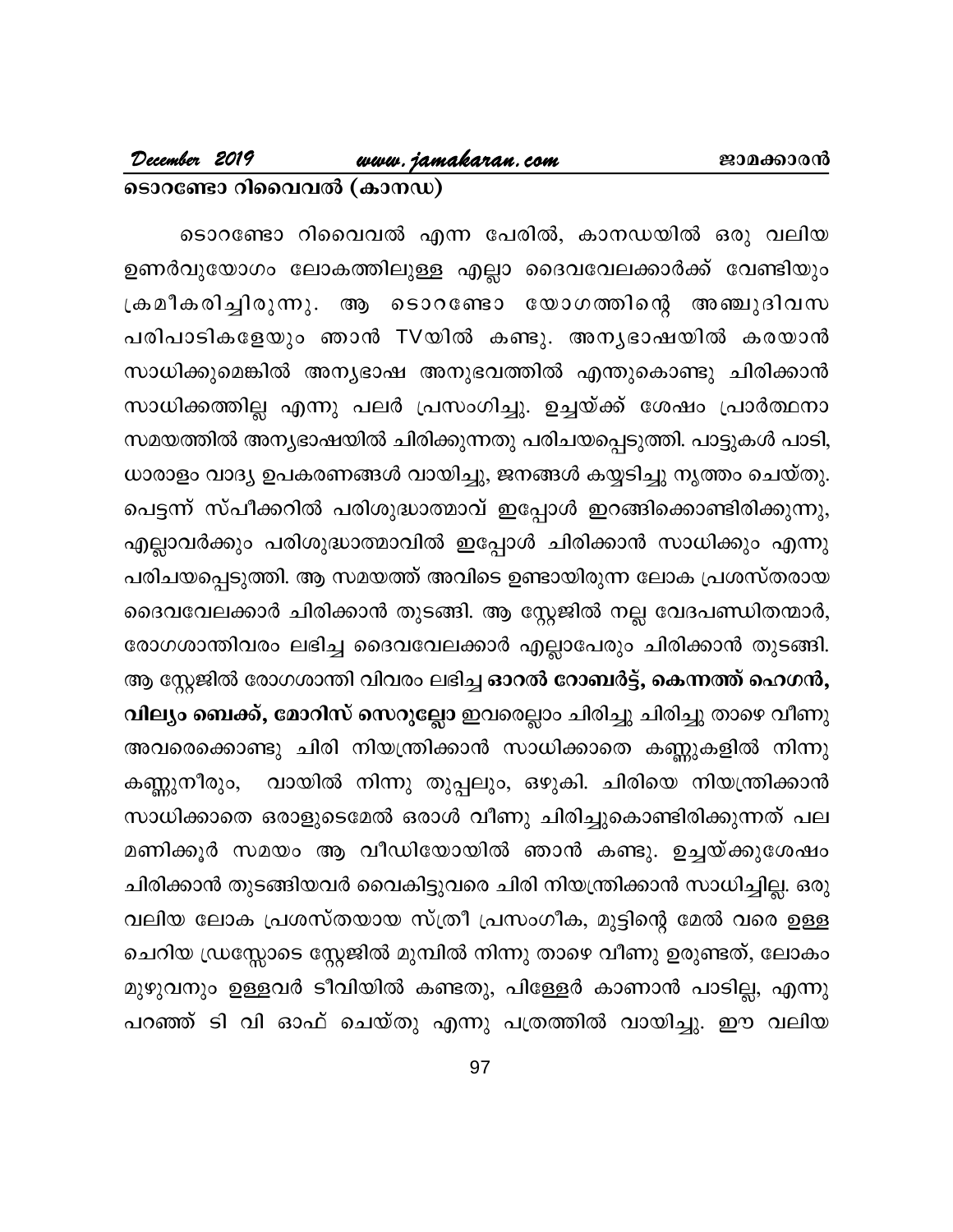#### www.jamakaran.com

December 2019

ആൾക്കൂട്ടം ദൈവവേലക്കാരുടെ ചിരി വർദ്ധിച്ചതു കൊണ്ടു പോലീസും ഗവൺമെന്റും ഇടപെട്ടു. ഇതു കാണാൻ ട്രാഫിക് ജാമായി. ലോകത്തിലെ വലിയ ദൈവവേലക്കാർ, ഈ ടൊറണ്ടോ യോഗത്തെ വിമർശിച്ചു, ഇത് പരിശുദ്ധാത്മാവിന്റെ പ്രവർത്തനം അല്ലെന്നു പറഞ്ഞു. ഈ ലോക പ്രശസ്തരായ ദൈവവേലക്കാരുടെ ഈ പ്രവർത്തനം സാക്ഷി നഷ്ടപ്പെടുത്തി. പരിശുദ്ധാത്മാവിനെ അപമാനിക്കുന്ന ഈ പരിപാടികൾ ഞാൻ ടി വിയിൽ കണ്ടു എന്നു അഭിമുഖ സംഭാഷണത്തിൽ പറഞ്ഞു. ലോകപ്രശസ്തനായ ബില്ലിഗ്രഹാം അവർകളോടു ഇതിനെക്കുറിച്ചു ചോദിച്ചപ്പോൾ വളരെ മോശമായ സാക്ഷികെട്ട പരിപാടികൾ ലോകത്തിലുള്ള ജനങ്ങൾ കണ്ടതിൽ ഞാൻ ദുഃഖിക്കുന്നു എന്നു മാത്രം പറഞ്ഞു. ഒരാഴ്ചക്കുശേഷം ഓറൽ റോബർട്ട് എന്ന ലോക പ്രശസ്തിയുള്ള ദൈവവേലക്കാരൻ ആ പരിപാടിയിൽ ഞാൻ സംബന്ധിച്ചതിനു ക്ഷമ ചോദിക്കുന്നു എന്നു ടിവിയിൽ പറഞ്ഞു. ഇനി ഞാൻ ചിരി അന്യഭാഷയെക്കുറിച്ചു ഒരിടത്തും പ്രസംഗിക്കുന്നില്ല എന്നു തന്റെ മാസികയായ അബൻഡന്റ് ലൈഫ് എന്നുള്ള മാസികയിൽ എഴുതി.

അന്യഭാഷ എന്നുള്ള പേരിൽ പരിശുദ്ധാത്മാവിനെ അപമാനിക്കുന്ന വിധത്തിൽ എന്തെല്ലാം കാര്യങ്ങൾ സംഭവിച്ചു എന്ന് നിങ്ങൾ വായിച്ചല്ലോ, ഇനിയും ഉണ്ട്. അതോടെ അന്യഭാഷാകുഴപ്പം എന്നുള്ള തലക്കെട്ടിൽ എഴുതുന്നതു ഞാൻ അവസാനിപ്പിക്കാൻ ഇഷ്ടപ്പെടുന്നു.

തുടർന്ന് ഞാൻ പരിശുദ്ധാത്മാവിനെക്കുറിച്ചുള്ള ചോദ്യങ്ങൾക്കു മറുപടി തരും. ഇതുവരെ ഞാൻ എഴുതിയതിൽ എന്തെങ്കിലും സംശയങ്ങളോ വിമർശനങ്ങളോ ഉണ്ടെങ്കിൽ എഴുതി അറിയിക്കണം

അടുത്ത മാസവും അന്യഭാഷാകുഴപ്പ വിവരം തുടരും....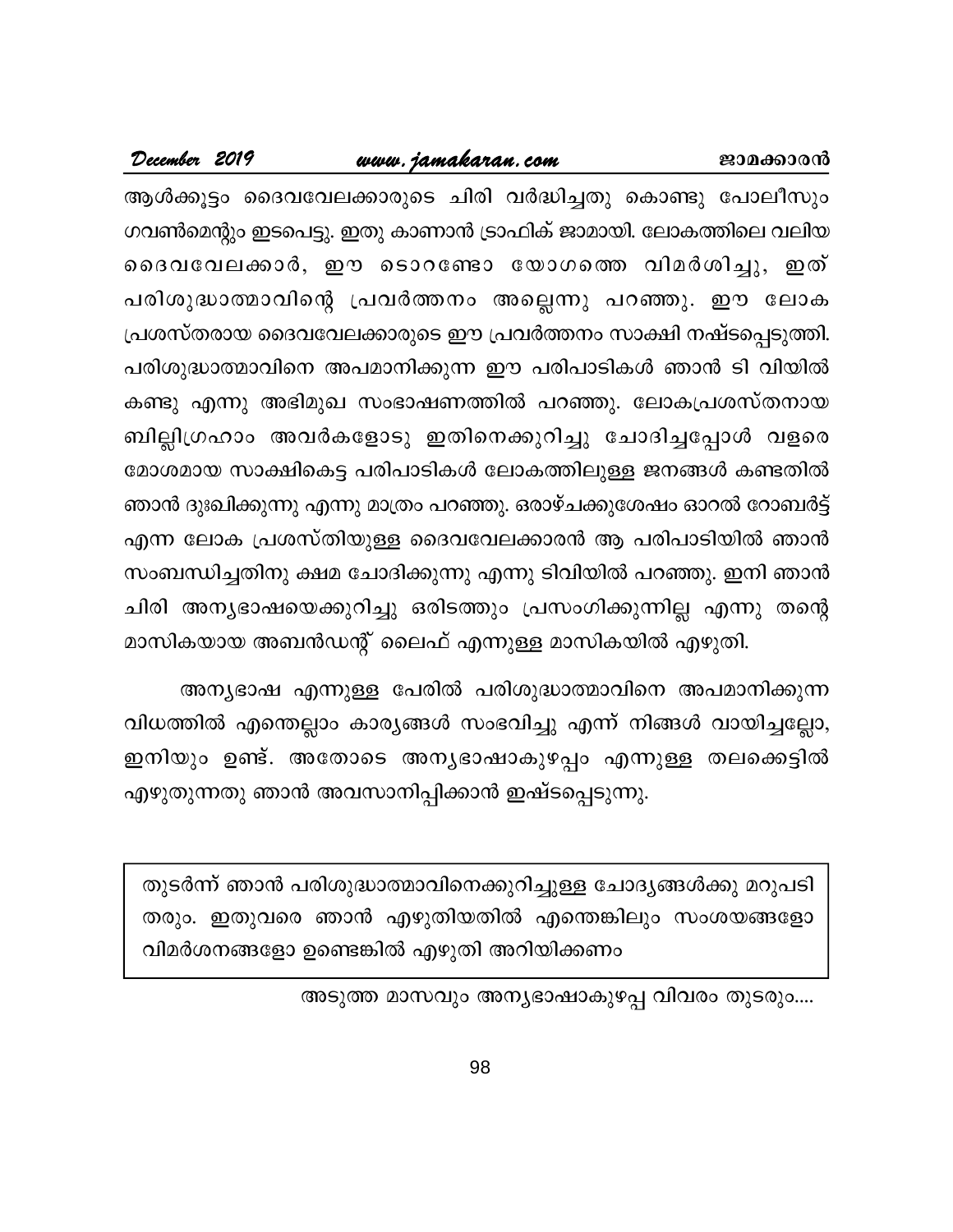# ട്രൈബൽ മിഷൻ വയനാട് വയൽ പ്രദേശ കൂട്ടങ്ങൾ



വയനാട്ടിൽ ഉള്ള അദിവാസികളുടെ ഇടയിൽ ക്രൈബൽ മിഷൻ ആരംഭിച്ച സഭകളെ **ഞാനും Dr. മുരളി** അവർകളും സന്ദർശിച്ചു. പല ഗ്രാമങ്ങൾ മുഴുവനുമായി രക്ഷിക്കപ്പെട്ടു, സ്നാനമേറ്റു, സഭാംഗങ്ങളായി ആരാധിക്കുന്നതു കാണുമ്പോൾ എത്ര വലിയ സന്തോഷം

ആദിവാസി മൂപ്പൻ, എഴുതാനോ വായിക്കാനോ, അറിയാൻ പാടില്ല, അദ്ദേഹത്തിന്റെ കുടുംബം മുഴുവൻ മദൃപാനത്തിനും കഞ്ചാവിനും അടിമകളായിരുന്നു. ജനിച്ച കുഞ്ഞിനു കരയുമ്പോൾ ഗ്രേപ്പ് വാട്ടർ പോലെ ഒഴിച്ചതു നമുക്കു ക്രൂരതയായി തോന്നാം. അതു ചാരായത്തെ വായിൽ അവരുടെ കുടുംബ ശീലം. മിഷനറിമാർ ചെന്ന് അവരോടു സുവിശേഷം പറഞ്ഞ ശേഷം മൂപ്പൻ ആദ്യമായി കുടിയും കഞ്ചാവുവലിയും നിർത്തി. അദ്ദേഹം നിർത്തിയ ഉടനെ മുഴുവൻ കുടുംബവും കുടിയെ നിർത്തി. ഇപ്പോൾ മുഴുവൻ ആദിവാസി ഗ്രാമവും കുടിയെ നിർത്തി മാനസാന്തരപ്പെട്ടു. ഒരോരോ വീട്ടിന്റെ അടുത്തുള കഞ്ചാവു ചെടികളെ വളർത്തിക്കൊണ്ടിരിക്കുന്നു. ഗവൺമെന്റിനും ഫോറസ്റ്റ്ഡിപ്പാർട്ടുമെന്റിനും അവരെ തടയാൻ സാധിച്ചില്ല.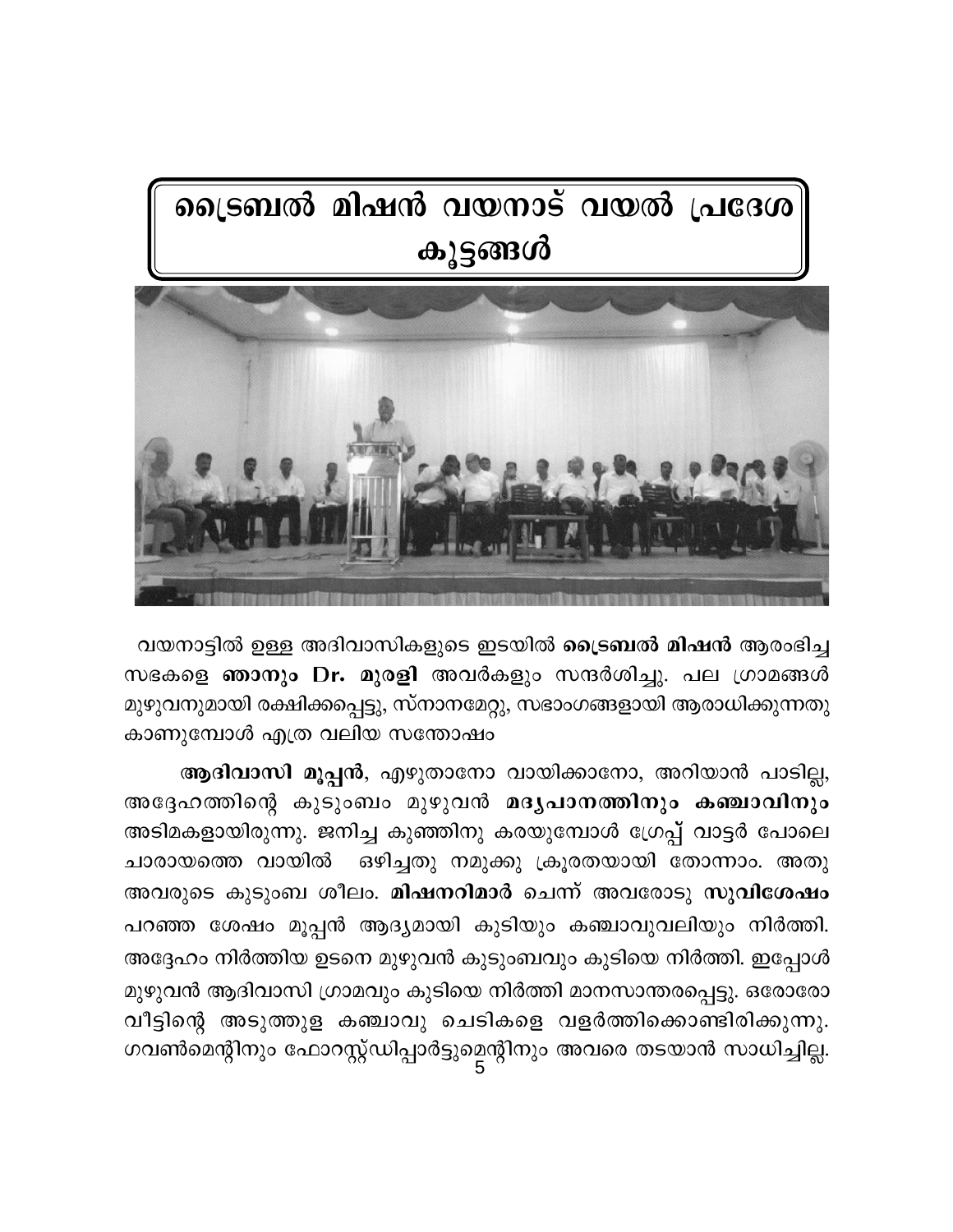www.jamakaran.com ജാമക്കാരൻ

മാനസാന്തരപ്പെട്ടശേഷം അവർ ആ ചെടികളെ പിഴുതു കളഞ്ഞു. എന്നാൽ ക്രീസ്തു അവരുടെ ഉള്ളിൽ പോയശേഷം എല്ലാം തലകീഴായി മാറി. അവരും ഒരു സഭയായി. ആ ആദിവാസി ഗ്രമത്തിന്റെ പേർ ഫോറസ്റ്റ് കോളനി എന്നാണ്.

ആദിവാസി ഗ്രാമത്തിന്റെ മൂപ്പൻ മൂലം ആദ്യമായി സഭ ആരംഭിച്ചു. ആ ശ്രാമത്തിൽ നിന്ന് ചില വർഷങ്ങളായി പോലീസിൽ കേസ്സില്ല. മോഷണക്കേസ്സുമില്ല. വിവരമറിഞ്ഞു കലക്ടറും ഗവൺമെന്റധികാരികളും ആ സ്ഥലത്ത് വന്ന് അന്വേഷണം നടത്തി. കലക്ടർ വളരെ സന്തോഷിച്ചു. ഒരോർത്തർക്കും 35000 രൂപ ചിലവാക്കി ടെറസ് വീടുകൾ പണിതുകൊടുത്തു. നിങ്ങൾക്ക് വേറെ എന്തു വേണം എന്നും കലക്ടർ ചോദിച്ചു. ദൈവത്തെ ആരാധിക്കാൻ ഞങ്ങൾക്കൊരു കെട്ടിടം ആവശ്യമുണ്ട്. ഉടനെ പാരിഷ്ഹാൾ മാതിരി ഒരു കെട്ടിടം പണിതു. ആദ്യം ക്രീസ്തുവിനെ സ്വീകരിച്ച ആദിവാസി മൂപ്പൻ അടുത്ത കാലത്ത് മരിച്ചുപോയി. അദ്ദേഹത്തിന്റെ മകൻ മൂപ്പൻ സ്ഥാനം മരിച്ച മൂപ്പന്റെ പേര് തന്നെ ആ പള്ളിക്കും പേരുവെച്ച് ഏറ്റെടുത്തു. ആരാധിച്ചുകൊണ്ടിരിക്കുന്നു. അവിടെ വച്ച് അവർക്കവേണ്ടി കാർത്താവിന്റെ സുവിശേഷം ഞാനും, Dr.മുരളിയും പങ്കുവച്ചു. എഴുതാനോ വായിക്കാനോ അറിയാത്ത ഇപ്പോഴുള്ള മൂപ്പൻ 91–ാം സങ്കീർത്തനവും മാറ്റു ചില സങ്കീർത്തനങ്ങളും കാണാപാഠമായി പറയുന്നതു കേട്ടപ്പോൾ ഞങ്ങൾ അതിശയിച്ചുപോയി. അതുപോലെ ചെറിയ പെൺകുട്ടികളും, സങ്കീർത്തനത്തിന്റെ മുഴു അദ്ധ്യായത്തെയും കാണാതെ പറയുന്നു അവരുടെ ഭാഷയിൽ പുതിയ നിയമം തർജിമചെയ്തു കൊടുത്തിരിക്കുന്നു. പാട്ടുകളും അവരുടെ ആരാധനയിൽ പാടുന്ന പാട്ടുകളും, അവരുടെ ഭാഷയിൽ തന്നെ. അവരോടു സുവിശേഷം അറിയിച്ച മിഷനറിമാരെ ഞാൻ വാഴ്ത്തുന്നു. ദൈവത്തെ സ്തുതിക്കുന്നു.

ഫോട്ടോയിൽ എന്റെ പിന്നിൽ നിൽക്കുന്നവർ എല്ലാപേരും

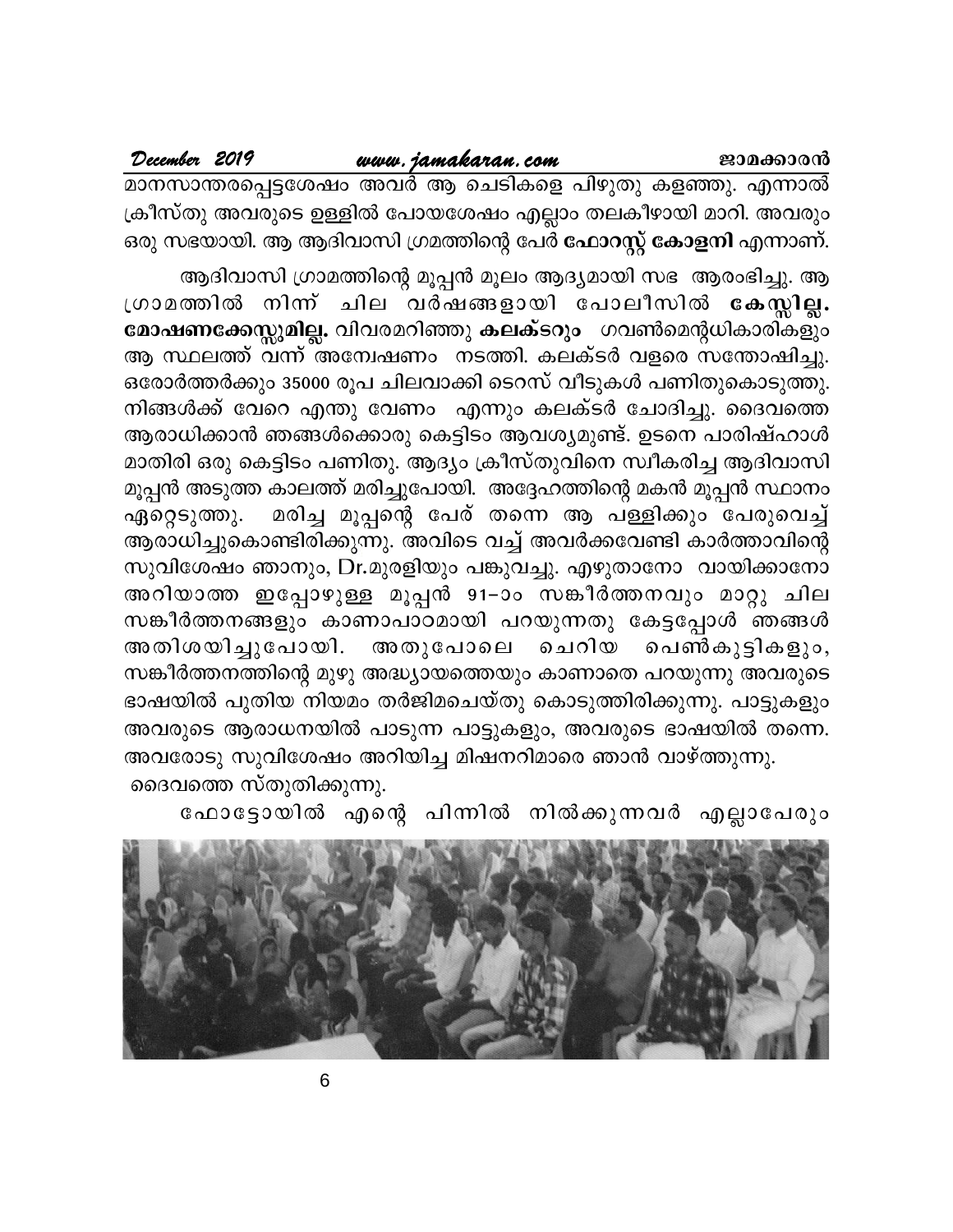| December 2019                                        | www.jamakaran.com |  | ജാമക്കാരൻ |
|------------------------------------------------------|-------------------|--|-----------|
| യേശുക്രീസതുവിനെ സ്വീകരിച്ചു അവർ തന്നെ പാസ്റ്റർമാരായി |                   |  |           |
| അഭിഷേകിക്കപ്പെട്ടു.                                  |                   |  |           |

ഞാനും *Dr*. മുരളിയും വയനാട് ഭാഗത്തിലുള്ള എല്ലാ ആദിവാസി ട്രൈബൽ മിഷൻ സഭാകളുടെ അംഗങ്ങളും വയനാട്ടിൽ ഒരു വലിയ ഹാൾ വാടകക്കെടുത്ത് അവരെ എല്ലാവരേയും കൂട്ടി വരുത്തി, അവർക്ക് വേദ വചനത്തേയും സാക്ഷിയുള്ള ജീവിതത്തെയും കുറിച്ചു പ്രസംഗിച്ചു.

ഈ പടത്തിൽ കാണുന്ന ആയിരക്കണക്കുള്ള ജനങ്ങൾ വനത്തിലുള്ള  $\Box$ പല സഭകളിൽ നിന്നും, പല മൈൽ നടന്നു വന്ന്, ഈ മണ്ഡപത്തിൽ കുടിയവരാണ്. ഒരു വലിയ ഡയോസിസ് കൺവെഷൻ മാതിരി ഫിലിപ്പോസ് മുഖാന്തരം വലിയ എനിക്കതുതോന്നി. അന്ന് ശമയ്യ്യിൻ അടയാങ്ങളും അത്ഭുതങ്ങളും നടന്നു. യഹൂദന്മാരാൽ വെറുക്കപ്പെട്ട ആയിരക്കണക്കിനു ശമയ്യർ യേശുവിനെ സ്വീകരിച്ചു. സഭ വർദ്ധിച്ചതുപോലെ, ഞങ്ങളുടെ ട്രൈബൽ മിഷൻ പ്രവർത്തനങ്ങളിൽ വയനാട് പ്രദേശങ്ങളിലാണു വലിയ കൊയിത്തു നടന്നുകൊണ്ടിരിക്കുന്നത്. നസ്കലൈറ്റുകൾ മാനസാന്തരപ്പെട്ടു ബൈബിൾ കോളേജിൽ പഠിക്കുന്നു. അവർ തന്നെ സഭയെ നടത്തുന്ന പാസ്റ്റർമാരായും മാറിയിരിക്കുന്നു. ദൈവനാമം മഹത്വപ്പെടട്ടെ.

സെന്റർ ഞങ്ങൾ ആരംഭിച്ചിരിക്കുന്നു. അവിടെ ഡീ അഡിക്ഷൻ  $\Box$ മദൃപാനത്തിൽ നിന്നും, കഞ്ചാവിന്റെ അടിമത്വത്തിൽ നിന്നും, വിടുതൽ നേടൻ ആഗ്രഹിക്കുന്നവർക്ക് ഒരു കൗൺസലിംഗ് സെന്ററും ഞങ്ങൾ ആരംഭിച്ചിരിക്കുന്നു. മരുന്നോ കുത്തിവയ്പ്പോ ഇല്ലാതെ വെറും പ്രാർത്ഥനയും ബൈബിൾ പഠനവും അവരുടെ ജീവിതത്തെ രൂപാന്തരപ്പെടുത്തിയിരിക്കുന്നു. ഞങ്ങളുടെ സെന്ററിൽ വന്നിട്ടു പോയവർ 15 വർഷങ്ങളായി കുടിനിർത്തിയ സാക്ഷി നേരിട്ടു കാണാൻ സാധിച്ചു. അതേ വയനാട്ടിൽ ഗവൺമെന്റ് നടത്തുന്ന ഡീ അഡിക്ഷൻ സെന്ററിൽ കുത്തിവയ്പ്പും മരുന്നും കഴിച്ചിട്ടു 5 വർഷം കഴിഞ്ഞു. പലരും കുടിയന്മാരായി മാറി. ഞങ്ങളുടെ സെന്ററിൽ കുത്തിവയ്പും മരുന്നും ഇല്ലാതെ മിഷനറിമാരുടെ പ്രാർത്ഥനയും ദൈവസാന്നിദ്ധ്യവും മൂലമാണ് ഈ വലിയ ജയം നസ്ലൈറ്റുകൾക്കും കുടിയന്മാർക്കും കിട്ടിയത്.

 $\overline{7}$